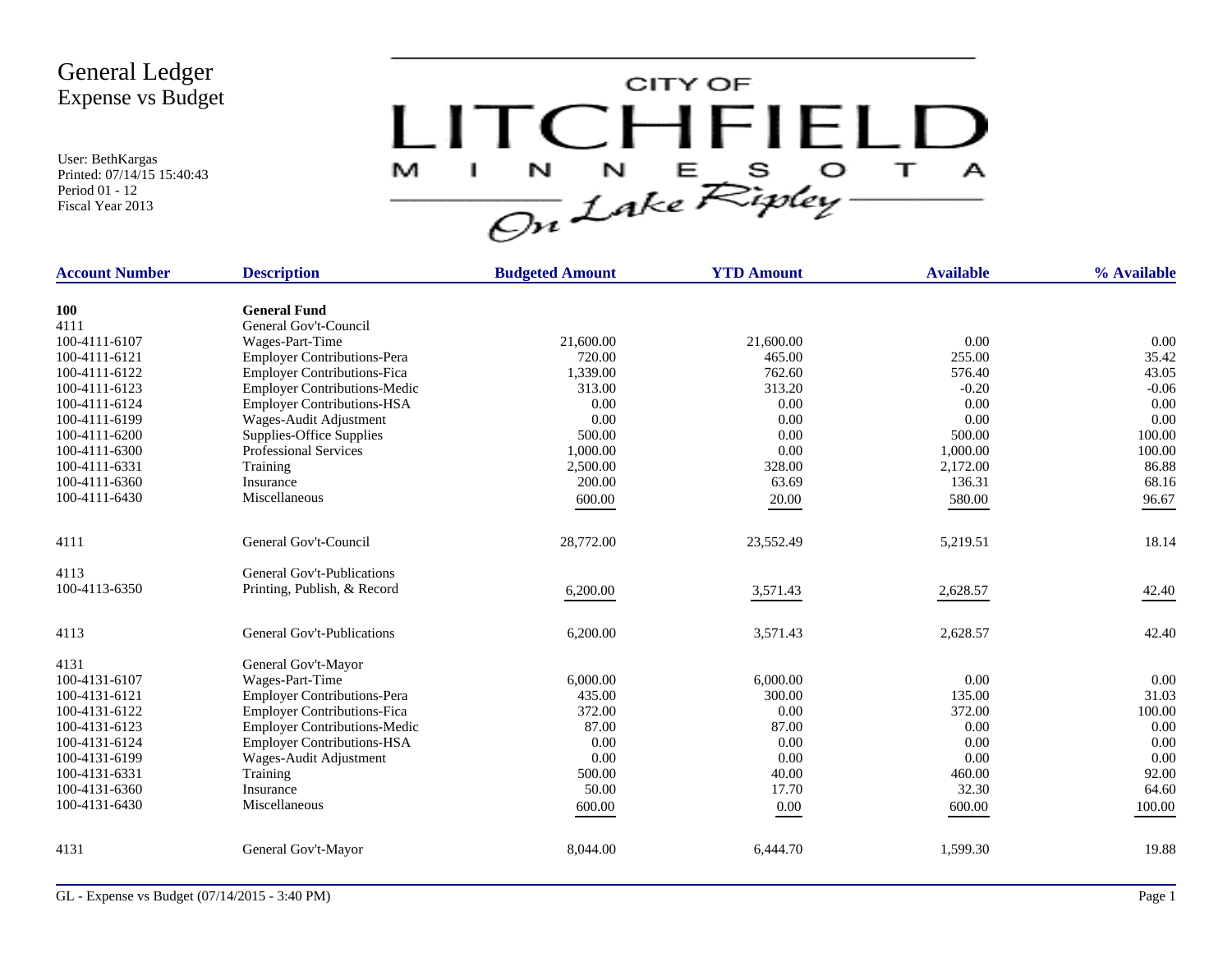| <b>Account Number</b> | <b>Description</b>                  | <b>Budgeted Amount</b> | <b>YTD Amount</b> | <b>Available</b> | % Available |
|-----------------------|-------------------------------------|------------------------|-------------------|------------------|-------------|
|                       |                                     |                        |                   |                  |             |
| 4132                  | General Gov't-City Admin.           |                        |                   |                  |             |
| 100-4132-6101         | Wages-Full-Time-Supervisor          | 97,875.00              | 101,491.12        | $-3,616.12$      | $-3.69$     |
| 100-4132-6102         | Wages-Full-Time-Regular             | 79,238.00              | 79,542.36         | $-304.36$        | $-0.38$     |
| 100-4132-6106         | Wages-Full-Time-Overtime            | 0.00                   | 0.00              | 0.00             | 0.00        |
| 100-4132-6112         | Other Pay-Sick Leave Pay            | 2,989.00               | 3,261.87          | $-272.87$        | $-9.13$     |
| 100-4132-6115         | <b>Holiday Payout</b>               | 0.00                   | 752.89            | $-752.89$        | 0.00        |
| 100-4132-6121         | Employer Contributions-Pera         | 5,745.00               | 7,555.03          | $-1,810.03$      | $-31.51$    |
| 100-4132-6122         | <b>Employer Contributions-Fica</b>  | 11,166.00              | 10,922.06         | 243.94           | 2.18        |
| 100-4132-6123         | <b>Employer Contributions-Medic</b> | 2,611.00               | 2,554.46          | 56.54            | 2.17        |
| 100-4132-6124         | <b>Employer Contributions-HSA</b>   | 0.00                   | 4,137.00          | $-4,137.00$      | 0.00        |
| 100-4132-6125         | Employer Contributions-Indv.        | 7,096.00               | 3,264.34          | 3,831.66         | 54.00       |
| 100-4132-6131         | Employer Paid Ins.-Health           | 29,660.00              | 23,786.71         | 5,873.29         | 19.80       |
| 100-4132-6132         | Employer Paid Ins.-Dental           | 2,557.00               | 2,381.50          | 175.50           | 6.86        |
| 100-4132-6133         | Employer Paid Ins.-Life             | 252.00                 | 273.00            | $-21.00$         | $-8.33$     |
| 100-4132-6134         | <b>Employer Paid Ins-Disability</b> | 886.00                 | 747.09            | 138.91           | 15.68       |
| 100-4132-6148         | Cafeteria Plan Service Chgs.        | 108.00                 | 80.25             | 27.75            | 25.69       |
| 100-4132-6199         | Wages-Audit Adjustment              | $0.00\,$               | 0.00              | 0.00             | 0.00        |
| 100-4132-6220         | Supplies-RepairMaintenance          | 300.00                 | 340.09            | $-40.09$         | $-13.36$    |
| 100-4132-6331         | Training                            | 1,600.00               | 30.40             | 1,569.60         | 98.10       |
| 100-4132-6360         | Insurance                           | 1,200.00               | 1,266.17          | $-66.17$         | $-5.51$     |
| 100-4132-6430         | Miscellaneous                       | 275.00                 | 3,299.16          | $-3,024.16$      | $-1,099.69$ |
| 100-4132-6433         | Misc.-Dues & Subscriptions          | 500.00                 | 0.00              | 500.00           | 100.00      |
| 4132                  | General Gov't-City Admin.           | 244,058.00             | 245,685.50        | $-1,627.50$      | $-0.67$     |
|                       |                                     |                        |                   |                  |             |
| 4133                  | General Gov't-Commissions           |                        |                   |                  |             |
| 100-4133-6360         | Insurance                           | 30.00                  | 0.00              | 30.00            | 100.00      |
| 100-4133-6430         | Miscellaneous                       | 1,000.00               | 0.00              | 1,000.00         | 100.00      |
| 100-4133-6432         | Misc.-Elected Or Appointed          | 4,000.00               | 3,200.00          | 800.00           | 20.00       |
| 4133                  | General Gov't-Commissions           | 5,030.00               | 3,200.00          | 1,830.00         | 36.38       |
| 4141                  | General Gov't-Elections             |                        |                   |                  |             |
| 100-4141-6106         | Wages-Full-Time-Overtime            | 0.00                   | 0.00              | 0.00             | 0.00        |
| 100-4141-6107         | Wages-Part-Time                     | 0.00                   | 0.00              | 0.00             | 0.00        |
| 100-4141-6121         | Employer Contributions-Pera         | 0.00                   | 0.00              | 0.00             | 0.00        |
| 100-4141-6122         | <b>Employer Contributions-Fica</b>  | 0.00                   | 0.00              | 0.00             | 0.00        |
| 100-4141-6123         | <b>Employer Contributions-Medic</b> | 0.00                   | 0.00              | 0.00             | 0.00        |
| 100-4141-6199         | Wages-Audit Adjustment              | 0.00                   | 0.00              | 0.00             | 0.00        |
| 100-4141-6200         | Supplies-Office Supplies            | 0.00                   | 0.00              | 0.00             | 0.00        |
| 100-4141-6210         | <b>Supplies-Operating Supplies</b>  | 0.00                   | 0.00              | 0.00             | 0.00        |
| 100-4141-6220         | Supplies-RepairMaintenance          | 0.00                   | $0.00\,$          | 0.00             | 0.00        |
| 100-4141-6350         | Printing, Publish, & Record         | 0.00                   | 0.00              | 0.00             | 0.00        |
| 100-4141-6360         | Insurance                           | 0.00                   | 0.00              | 0.00             | 0.00        |
| 100-4141-6430         | Miscellaneous                       | 0.00                   | 0.00              | 0.00             | 0.00        |
|                       |                                     |                        |                   |                  |             |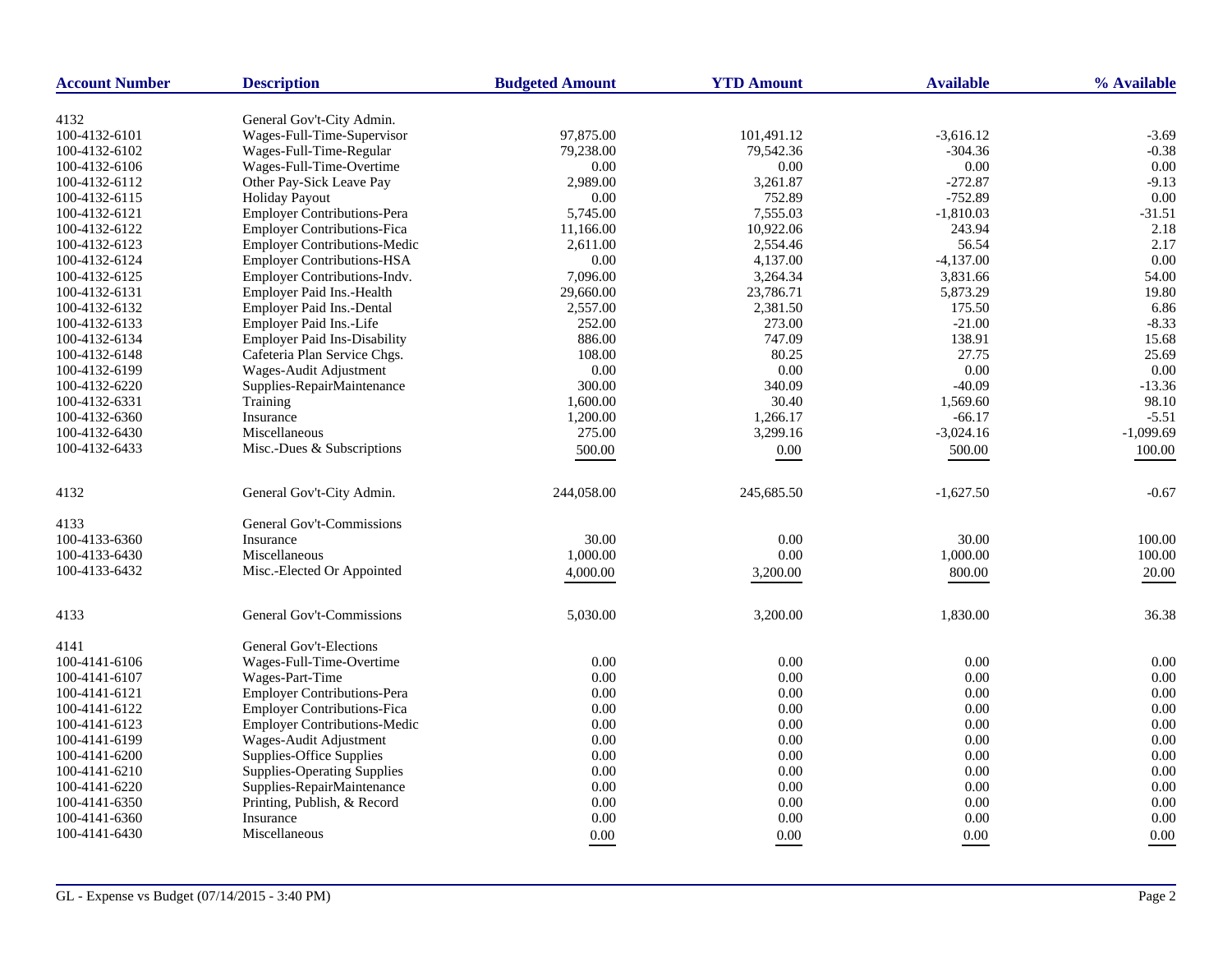| <b>Account Number</b> | <b>Description</b>                  | <b>Budgeted Amount</b> | <b>YTD Amount</b> | <b>Available</b> | % Available |
|-----------------------|-------------------------------------|------------------------|-------------------|------------------|-------------|
| 4141                  | General Gov't-Elections             | 0.00                   | $0.00\,$          | 0.00             | 0.00        |
| 4143                  | General Gov't-Clerk-Treas.          |                        |                   |                  |             |
| 100-4143-6101         | Wages-Full-Time-Supervisor          | 0.00                   | 0.00              | 0.00             | 0.00        |
| 100-4143-6102         | Wages-Full-Time-Regular             | 42,473.00              | 40,405.28         | 2,067.72         | 4.87        |
| 100-4143-6106         | Wages-Full-Time-Overtime            | 500.00                 | 0.00              | 500.00           | 100.00      |
| 100-4143-6107         | Wages-Part-Time                     | 1,000.00               | 2,120.00          | $-1,120.00$      | $-112.00$   |
| 100-4143-6108         | Wages-Part-Time-Overtime            | 0.00                   | 0.00              | 0.00             | 0.00        |
| 100-4143-6111         | Other Pay-Severance Pay             | 0.00                   | 0.00              | 0.00             | 0.00        |
| 100-4143-6112         | Other Pay-Sick Leave Pay            | 0.00                   | 0.00              | 0.00             | 0.00        |
| 100-4143-6115         | <b>Holiday Payout</b>               | 0.00                   | 326.71            | $-326.71$        | 0.00        |
| 100-4143-6121         | Employer Contributions-Pera         | 3,079.00               | 2,792.58          | 286.42           | 9.30        |
| 100-4143-6122         | <b>Employer Contributions-Fica</b>  | 2,633.00               | 2,440.27          | 192.73           | 7.32        |
| 100-4143-6123         | <b>Employer Contributions-Medic</b> | 616.00                 | 570.75            | 45.25            | 7.35        |
| 100-4143-6124         | <b>Employer Contributions-HSA</b>   | 0.00                   | 0.00              | 0.00             | 0.00        |
| 100-4143-6131         | Employer Paid Ins.-Health           | 6,020.00               | 9,512.41          | $-3,492.41$      | $-58.01$    |
| 100-4143-6132         | Employer Paid Ins.-Dental           | 499.00                 | 918.70            | $-419.70$        | $-84.11$    |
| 100-4143-6133         | Employer Paid Ins.-Life             | 126.00                 | 105.00            | 21.00            | 16.67       |
| 100-4143-6134         | <b>Employer Paid Ins-Disability</b> | 212.00                 | 155.90            | 56.10            | 26.46       |
| 100-4143-6148         | Cafeteria Plan Service Chgs.        | 200.00                 | 50.62             | 149.38           | 74.69       |
| 100-4143-6199         | Wages-Audit Adjustment              | 0.00                   | $-274.19$         | 274.19           | 0.00        |
| 100-4143-6200         | Supplies-Office Supplies            | 0.00                   | 0.00              | 0.00             | 0.00        |
| 100-4143-6220         | Supplies-RepairMaintenance          | 0.00                   | 0.00              | 0.00             | 0.00        |
| 100-4143-6240         | Small Tools & Minor Equip.          | 0.00                   | 0.00              | 0.00             | 0.00        |
| 100-4143-6307         | Professional Services               | 0.00                   | 0.00              | 0.00             | 0.00        |
| 100-4143-6331         | Training                            | 600.00                 | 0.00              | 600.00           | 100.00      |
| 100-4143-6360         | Insurance                           | 1,000.00               | 288.05            | 711.95           | 71.20       |
| 100-4143-6430         | Miscellaneous                       | 15,500.00              | 12,136.28         | 3,363.72         | 21.70       |
| 100-4143-6433         | Misc.-Dues & Subscriptions          | 300.00                 | 0.00              | 300.00           | 100.00      |
| 100-4143-6455         | Misc.-New Employee Costs            | 0.00                   | 0.00              | 0.00             | $0.00\,$    |
| 4143                  | General Gov't-Clerk-Treas.          | 74,758.00              | 71,548.36         | 3,209.64         | 4.29        |
| 4155                  | General Gov't-Assessing             |                        |                   |                  |             |
| 100-4155-6101         | Wages-Full-Time-Supervisor          | 0.00                   | 0.00              | 0.00             | 0.00        |
| 100-4155-6102         | Wages-Full-Time-Regular             | 0.00                   | 0.00              | 0.00             | 0.00        |
| 100-4155-6106         | Wages-Full-Time-Overtime            | 0.00                   | 0.00              | 0.00             | 0.00        |
| 100-4155-6107         | Wages-Part-Time                     | 0.00                   | 0.00              | 0.00             | 0.00        |
| 100-4155-6108         | Wages-Part-Time-Overtime            | 0.00                   | 0.00              | 0.00             | 0.00        |
| 100-4155-6112         | Other Pay-Sick Leave Pay            | 0.00                   | 0.00              | 0.00             | 0.00        |
| 100-4155-6114         | <b>Auto Allowance</b>               | 0.00                   | 0.00              | 0.00             | 0.00        |
| 100-4155-6121         | Employer Contributions-Pera         | 0.00                   | 0.00              | 0.00             | 0.00        |
| 100-4155-6122         | <b>Employer Contributions-Fica</b>  | 0.00                   | 0.00              | 0.00             | 0.00        |
| 100-4155-6123         | <b>Employer Contributions-Medic</b> | 0.00                   | 0.00              | 0.00             | 0.00        |
| 100-4155-6124         | <b>Employer Contributions-HSA</b>   | 0.00                   | 0.00              | 0.00             | 0.00        |
| 100-4155-6131         | Employer Paid Ins.-Health           | 0.00                   | 0.00              | 0.00             | 0.00        |
| 100-4155-6132         | <b>Employer Paid Ins.-Dental</b>    | 0.00                   | 0.00              | 0.00             | 0.00        |
| 100-4155-6133         | Employer Paid Ins.-Life             | 0.00                   | 0.00              | 0.00             | 0.00        |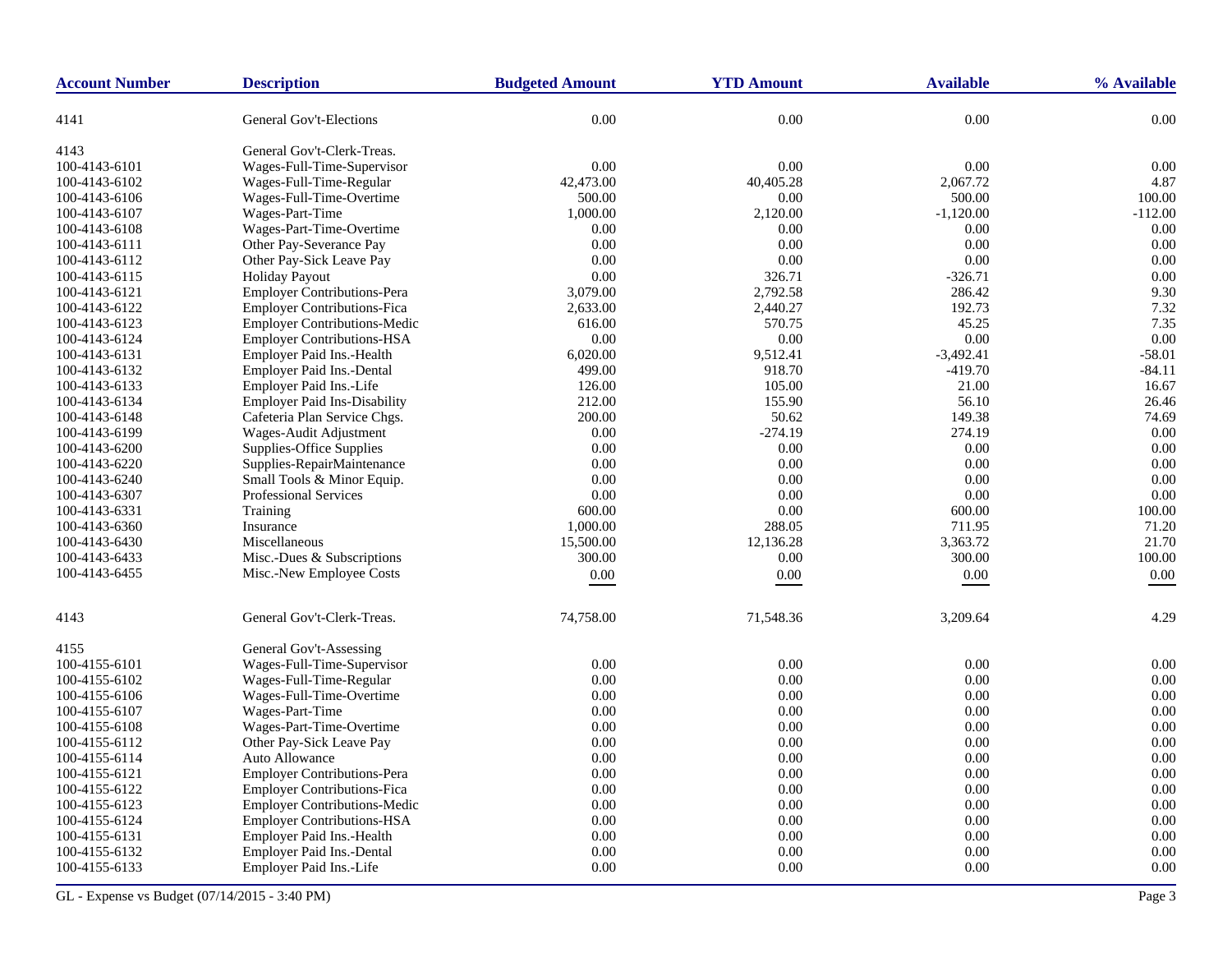| <b>Account Number</b> | <b>Description</b>                                                  | <b>Budgeted Amount</b> | <b>YTD Amount</b> | <b>Available</b> | % Available |
|-----------------------|---------------------------------------------------------------------|------------------------|-------------------|------------------|-------------|
| 100-4155-6134         |                                                                     | 0.00                   | 0.00              | 0.00             | 0.00        |
| 100-4155-6148         | <b>Employer Paid Ins-Disability</b><br>Cafeteria Plan Service Chgs. | 0.00                   | 0.00              | 0.00             | 0.00        |
| 100-4155-6199         | Wages-Audit Adjustment                                              | 0.00                   | 0.00              | 0.00             | 0.00        |
| 100-4155-6200         | Supplies-Office Supplies                                            | 0.00                   | 0.00              | 0.00             | 0.00        |
| 100-4155-6220         | Supplies-RepairMaintenance                                          | 0.00                   | 0.00              | 0.00             | 0.00        |
| 100-4155-6240         | Small Tools & Minor Equip.                                          | 0.00                   | 0.00              | 0.00             | 0.00        |
| 100-4155-6300         | Professional Services                                               | 40,000.00              | 37,932.00         | 2,068.00         | 5.17        |
| 100-4155-6331         | Training                                                            | 0.00                   | 0.00              | 0.00             | 0.00        |
| 100-4155-6360         | Insurance                                                           | 0.00                   | 0.00              | 0.00             | 0.00        |
| 100-4155-6400         | Repairs And Maintenance                                             | 0.00                   | 0.00              | 0.00             | 0.00        |
| 100-4155-6404         | Repairs & Maint.-Mach.Equip                                         | 0.00                   | 0.00              | 0.00             | 0.00        |
| 100-4155-6430         | Miscellaneous                                                       | 0.00                   | 0.00              | 0.00             | 0.00        |
| 100-4155-6462         | Misc.-Severance Pay                                                 | $0.00\,$               |                   | 0.00             | $0.00\,$    |
|                       |                                                                     |                        | 0.00              |                  |             |
| 4155                  | General Gov't-Assessing                                             | 40,000.00              | 37,932.00         | 2,068.00         | 5.17        |
| 4157                  | General Gov't-Purchasing                                            |                        |                   |                  |             |
| 100-4157-6200         | <b>Supplies-Office Supplies</b>                                     | 7,500.00               | 6,376.97          | 1,123.03         | 14.97       |
| 100-4157-6210         | <b>Supplies-Operating Supplies</b>                                  | 2,500.00               | 4,105.07          | $-1,605.07$      | $-64.20$    |
| 100-4157-6212         | Supplies-Operating-Fuel                                             | 0.00                   | 0.00              | 0.00             | 0.00        |
| 100-4157-6220         | Supplies-RepairMaintenance                                          | 500.00                 | 2,999.57          | $-2,499.57$      | -499.91     |
| 100-4157-6228         | Supplies-R & M-Vehicle                                              | 0.00                   | 0.00              | 0.00             | 0.00        |
| 100-4157-6240         | Small Tools & Minor Equip.                                          | 0.00                   | 0.00              | 0.00             | 0.00        |
| 100-4157-6300         | <b>Professional Services</b>                                        | 0.00                   | 0.00              | 0.00             | 0.00        |
| 100-4157-6322         | Communication - Postage                                             | 12,000.00              | 8,189.73          | 3,810.27         | 31.75       |
| 100-4157-6360         | Insurance                                                           | 400.00                 | 0.00              | 400.00           | 100.00      |
| 100-4157-6400         | Repairs And Maintenance                                             | 100.00                 | 5,490.62          | $-5,390.62$      | $-5,390.62$ |
| 100-4157-6404         | Repairs & Maint.-Mach.Equip                                         | 5,000.00               | 3,239.43          | 1,760.57         | 35.21       |
| 100-4157-6406         | Repairs & Maint.-Communicate                                        | $0.00\,$               | 0.00              | $0.00\,$         | 0.00        |
| 100-4157-6413         | Rentals - Office Equipment                                          | 6,400.00               | 4,412.46          | 1,987.54         | 31.06       |
| 100-4157-6417         | Rentals - Revolving - 2008                                          | 0.00                   | 0.00              | 0.00             | 0.00        |
| 100-4157-6418         | Rentals - Revolving - 2007                                          | 0.00                   | 0.00              | 0.00             | 0.00        |
| 100-4157-6419         | Rentals - Revolving - 2011                                          | 3,086.00               | 3,086.00          | 0.00             | 0.00        |
| 100-4157-6420         | Rentals - Revolving - 2012                                          | 1,680.00               | 1,680.00          | 0.00             | 0.00        |
| 100-4157-6421         | Rentals-Revolving-2003                                              | 0.00                   | 0.00              | 0.00             | 0.00        |
| 100-4157-6422         | Rentals-Revolving-2004                                              | 0.00                   | 0.00              | 0.00             | 0.00        |
| 100-4157-6423         | Rentals-Revolving-2001                                              | 0.00                   | 0.00              | 0.00             | 0.00        |
| 100-4157-6424         | Rentals-Revolving-2002                                              | 0.00                   | 0.00              | 0.00             | 0.00        |
| 100-4157-6425         | Rentals-Revolving-2006                                              | 0.00                   | 0.00              | 0.00             | 0.00        |
| 100-4157-6427         | Rentals-Revolving-2005                                              | 0.00                   | 0.00              | 0.00             | 0.00        |
| 100-4157-6428         | Rentals - Revolving - 2009                                          | 0.00                   | 0.00              | 0.00             | 0.00        |
| 100-4157-6429         | Rentals - Revolving - 2010                                          | 0.00                   | 0.00              | 0.00             | 0.00        |
| 100-4157-6430         | Miscellaneous                                                       | 100.00                 | 100.97            | $-0.97$          | $-0.97$     |
| 100-4157-6433         | Misc.-Dues & Subscriptions                                          | 1,000.00               | $0.00\,$          | 1,000.00         | 100.00      |
| 4157                  | General Gov't-Purchasing                                            | 40,266.00              | 39,680.82         | 585.18           | 1.45        |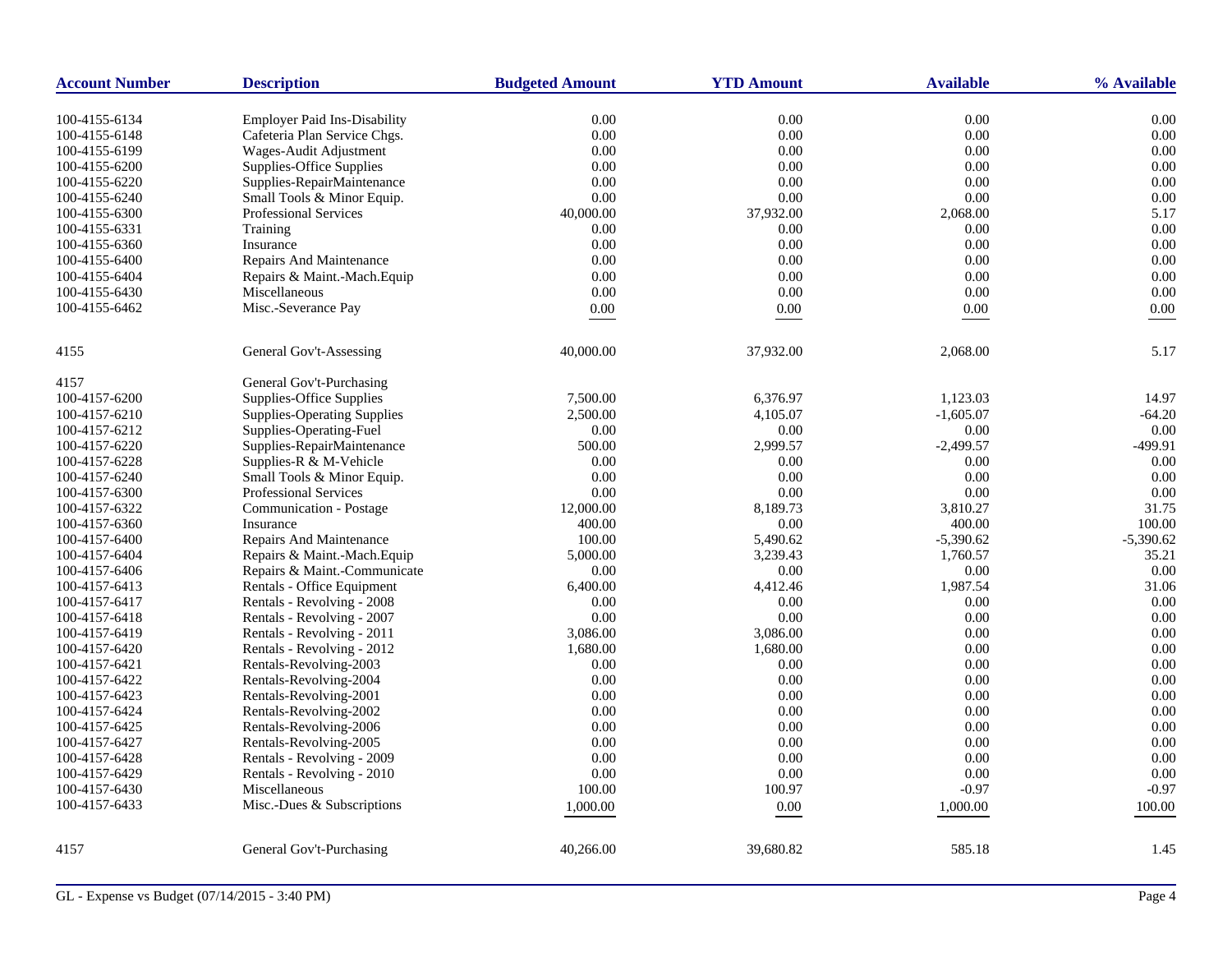| <b>Account Number</b>                         | <b>Description</b>                                   | <b>Budgeted Amount</b> | <b>YTD Amount</b> | <b>Available</b> | % Available    |
|-----------------------------------------------|------------------------------------------------------|------------------------|-------------------|------------------|----------------|
|                                               |                                                      |                        |                   |                  |                |
| 4158<br>100-4158-6300                         | General Gov't-Ind. Auditing<br>Professional Services | 0.00                   | 0.00              | 0.00             | 0.00           |
| 100-4158-6301                                 | Professional-Auditing                                | 25,000.00              | 15,500.00         | 9,500.00         | 38.00          |
| 100-4158-6314                                 | Professional-Budgeting                               | 0.00                   | 0.00              | 0.00             | 0.00           |
| 100-4158-6360                                 | Insurance                                            |                        |                   |                  |                |
|                                               |                                                      | 20.00                  | 0.00              | 20.00            | 100.00         |
| 4158                                          | General Gov't-Ind. Auditing                          | 25,020.00              | 15,500.00         | 9,520.00         | 38.05          |
| 4159                                          | <b>Technology Services</b>                           |                        |                   |                  |                |
| 100-4159-6220                                 | Supplies-RepairMaintenance                           | 11,000.00              | 23,872.00         | $-12,872.00$     | $-117.02$      |
| 100-4159-6300                                 | Professional Services                                | 25,000.00              | 39,977.59         | $-14,977.59$     | $-59.91$       |
| 100-4159-6417                                 | Rentals - Revolving - 2008                           | 0.00                   | 0.00              | 0.00             | 0.00           |
| 100-4159-6419                                 | Rentals - Revolving - 2011                           | 4,553.00               | 4,553.00          | 0.00             | 0.00           |
| 100-4159-6420                                 | Rentals - Revolving - 2012                           | 3,525.00               | 3,525.00          | 0.00             | 0.00           |
| 100-4159-6530                                 | C.O.-Other Imp.                                      | 0.00                   | 0.00              | $0.00\,$         | 0.00           |
| 4159                                          | <b>Technology Services</b>                           | 44,078.00              | 71,927.59         | $-27,849.59$     | $-63.18$       |
| 4161                                          | General Gov't-City Attorney                          |                        |                   |                  |                |
|                                               |                                                      |                        |                   |                  |                |
| 100-4161-6304                                 | Professional-Legal-Civil                             | 12,000.00              | 3,521.35          | 8,478.65         | 70.66          |
| 100-4161-6308                                 | Professional-Legal-Criminal                          | 100,000.00             | 63,303.40         | 36,696.60        | 36.70          |
| 100-4161-6319<br>100-4161-6360                | Professional-Retainer Fee<br>Insurance               | 9,600.00<br>125.00     | 9,600.00<br>0.00  | 0.00<br>125.00   | 0.00<br>100.00 |
| 100-4161-6430                                 | Miscellaneous                                        |                        |                   |                  |                |
|                                               |                                                      | 1,000.00               | 0.00              | 1,000.00         | 100.00         |
| 4161                                          | General Gov't-City Attorney                          | 122,725.00             | 76,424.75         | 46,300.25        | 37.73          |
| 4162                                          | General Gov't-Other Legal                            |                        |                   |                  |                |
| 100-4162-6304                                 | Professional-Legal-Civil                             | 0.00                   | 0.00              | 0.00             | 0.00           |
| 100-4162-6308                                 | Professional-Legal-Criminal                          | 0.00                   | 0.00              | 0.00             | 0.00           |
| 100-4162-6430                                 | Misc.-Ordinance Codification                         | 0.00                   | 0.00              | $0.00\,$         | 0.00           |
|                                               |                                                      |                        |                   |                  |                |
| 4162                                          | General Gov't-Other Legal                            | 0.00                   | 0.00              | 0.00             | 0.00           |
| 4191                                          | General Gov't-Plan. & Zoning                         |                        |                   |                  |                |
| 100-4191-6220                                 | Supplies-RepairMaintenance                           | 200.00                 | 0.00              | 200.00           | 100.00         |
| 100-4191-6300                                 | Professional Services                                | 0.00                   | $0.00\,$          | 0.00             | 0.00           |
| 100-4191-6331                                 | Training                                             | 0.00                   | 0.00              | 0.00             | 0.00           |
| 100-4191-6430                                 | Miscellaneous                                        | $0.00\,$               | $0.00\,$          | $0.00\,$         | $0.00\,$       |
|                                               |                                                      |                        |                   |                  |                |
| 4191                                          | General Gov't-Plan. & Zoning                         | 200.00                 | $0.00\,$          | 200.00           | 100.00         |
| 4194                                          | General Gov't-City Hall                              |                        |                   |                  |                |
| 100-4194-6210                                 | <b>Supplies-Operating Supplies</b>                   | 500.00                 | 0.00              | 500.00           | 100.00         |
| 100-4194-6223                                 | Supplies-RepairMaintenance                           | 2,000.00               | 1,211.94          | 788.06           | 39.40          |
| GL - Expense vs Budget (07/14/2015 - 3:40 PM) |                                                      |                        |                   |                  | Page 5         |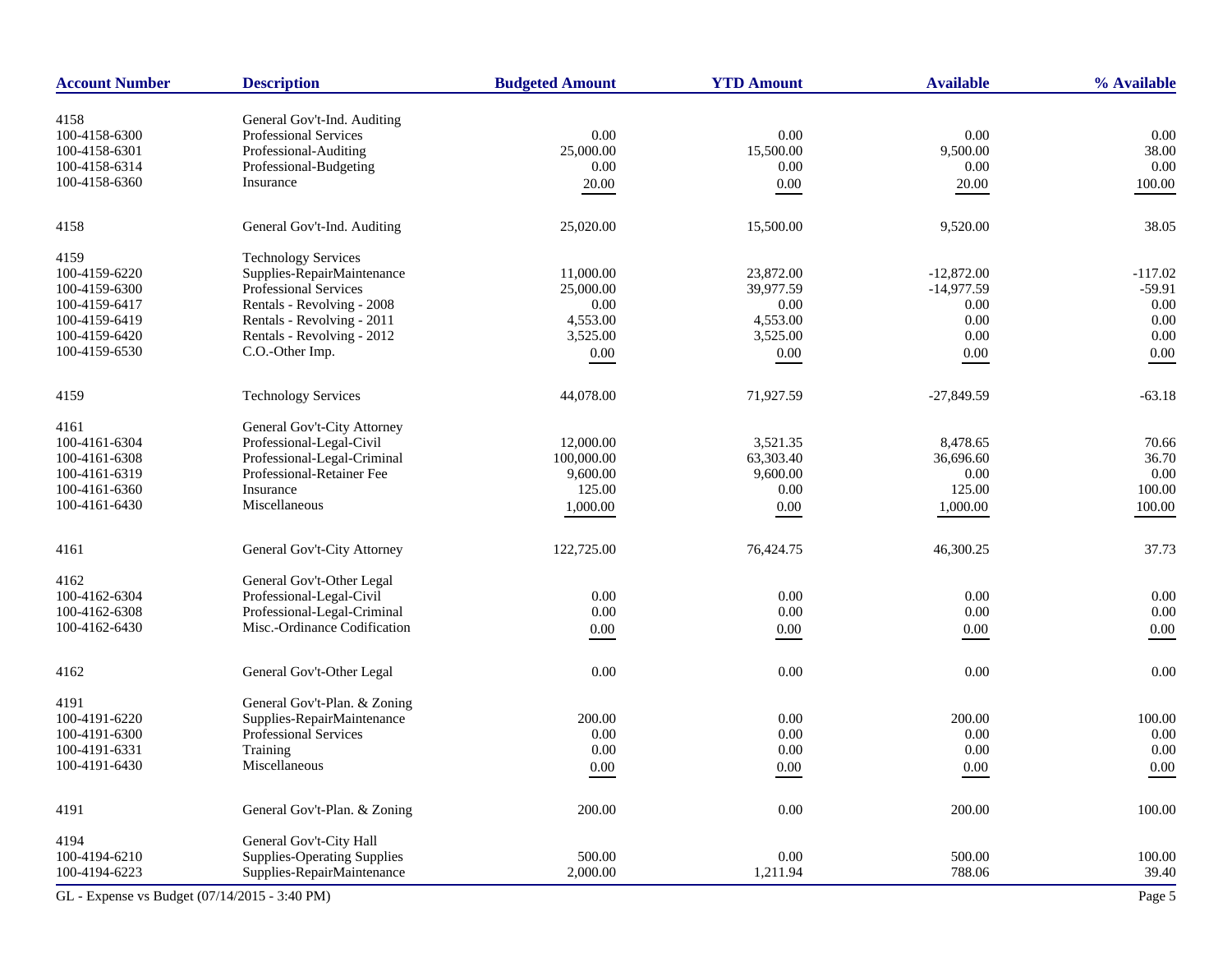| <b>Account Number</b> | <b>Description</b>                  | <b>Budgeted Amount</b> | <b>YTD Amount</b> | <b>Available</b> | % Available |
|-----------------------|-------------------------------------|------------------------|-------------------|------------------|-------------|
| 100-4194-6240         | Small Tools & Minor Equip.          | 100.00                 | 0.00              | 100.00           | 100.00      |
| 100-4194-6307         | Professional Services               | 500.00                 | 0.00              | 500.00           | 100.00      |
| 100-4194-6321         | Communication - Telephone           | 7,000.00               | 7,940.60          | $-940.60$        | $-13.44$    |
| 100-4194-6360         | Insurance                           | 3,500.00               | 1,509.80          | 1,990.20         | 56.86       |
| 100-4194-6380         | <b>Utility Services</b>             | 16,000.00              | 14,281.22         | 1,718.78         | 10.74       |
| 100-4194-6401         | Repairs & Maint.-Bldgs              | 3,000.00               | 2,697.66          | 302.34           | 10.08       |
| 100-4194-6407         | Repairs & Maint.-Contractual        | 0.00                   | 1,210.20          | $-1,210.20$      | 0.00        |
| 100-4194-6410         | Rental                              | 0.00                   | 0.00              | 0.00             | 0.00        |
| 100-4194-6430         | Miscellaneous                       | 100.00                 | 12.50             | 87.50            | 87.50       |
| 100-4194-6530         | C.O.-Other Imp.                     | 100.00                 | 0.00              | 100.00           | 100.00      |
|                       |                                     |                        |                   |                  |             |
| 4194                  | General Gov't-City Hall             | 32,800.00              | 28,863.92         | 3,936.08         | 12.00       |
| 4195                  | General Gov't-Chamber Bldg.         |                        |                   |                  |             |
| 100-4195-6360         | Insurance                           | 30.00                  | 0.00              | 30.00            | 100.00      |
| 100-4195-6401         | Repairs & Maint.-Bldgs              | 0.00                   | 0.00              | 0.00             | $0.00\,$    |
| 4195                  | General Gov't-Chamber Bldg.         | 30.00                  | 0.00              | 30.00            | 100.00      |
| 4210                  | Public Safety-Police                |                        |                   |                  |             |
| 100-4210-6101         | Wages-Full-Time-Supervisor          | 72,999.00              | 73,280.25         | $-281.25$        | $-0.39$     |
| 100-4210-6102         | Wages-Full Time-Regular             | 42,473.00              | 42,636.04         | $-163.04$        | $-0.38$     |
| 100-4210-6103         | Wages-Full-Time-Maintenance         | $0.00\,$               | 0.00              | 0.00             | 0.00        |
| 100-4210-6104         | Wages-Full Time-Sergeants           | 62,381.00              | 62,831.37         | $-450.37$        | $-0.72$     |
| 100-4210-6105         | Wages-Full Time-Officers            | 399,504.00             | 400,682.20        | $-1,178.20$      | $-0.29$     |
| 100-4210-6106         | Wages-Full Time-Overtime            | 40,000.00              | 37,530.28         | 2,469.72         | 6.17        |
| 100-4210-6107         | Wages-Part-Time                     | 2,000.00               | 0.00              | 2,000.00         | 100.00      |
| 100-4210-6108         | Wages-Part-Time-Overtime            | 0.00                   | 0.00              | 0.00             | 0.00        |
| 100-4210-6110         | Overtime-Community Service          | 0.00                   | 0.00              | 0.00             | 0.00        |
| 100-4210-6111         | Other Pay-Severance Pay             | 0.00                   | 0.00              | 0.00             | 0.00        |
| 100-4210-6112         | Other Pay-Sick Leave Pay            | 6,230.00               | 4,178.66          | 2,051.34         | 32.93       |
| 100-4210-6113         | Other Pay-Continuous Train          | 0.00                   | 0.00              | 0.00             | 0.00        |
| 100-4210-6115         | Holiday Pay                         | 21,318.00              | 21,317.92         | 0.08             | 0.00        |
| 100-4210-6116         | Pager Allowance                     | 4,200.00               | 4,200.00          | 0.00             | 0.00        |
| 100-4210-6121         | <b>Employer Contributions-Pera</b>  | 83,777.00              | 87,460.79         | $-3,683.79$      | $-4.40$     |
| 100-4210-6122         | <b>Employer Contributions-Fica</b>  | 2,633.00               | 2,366.42          | 266.58           | 10.12       |
| 100-4210-6123         | <b>Employer Contributions-Medic</b> | 8,523.00               | 8,595.57          | $-72.57$         | $-0.85$     |
| 100-4210-6124         | <b>Employer Contributions-HSA</b>   | 0.00                   | 13,795.47         | $-13,795.47$     | 0.00        |
| 100-4210-6131         | Employer Paid Ins.-Health           | 130,679.00             | 117,634.93        | 13,044.07        | 9.98        |
| 100-4210-6132         | <b>Employer Paid Ins.-Dental</b>    | 12,997.00              | 13,018.90         | $-21.90$         | $-0.17$     |
| 100-4210-6133         | Employer Paid Ins.-Life             | 1,260.00               | 1,260.00          | 0.00             | 0.00        |
| 100-4210-6134         | <b>Employer Paid Ins-Disability</b> | 2,887.00               | 2,887.00          | 0.00             | 0.00        |
| 100-4210-6148         | Cafeteria Plan Service Chgs.        | 400.00                 | 495.75            | $-95.75$         | $-23.94$    |
| 100-4210-6199         | Wages-Audit Adjustment              | 0.00                   | 0.00              | $0.00\,$         | 0.00        |
| 100-4210-6200         | Supplies-Office Supplies            | 3,500.00               | 3,364.65          | 135.35           | 3.87        |
| 100-4210-6210         | <b>Supplies-Operating Supplies</b>  | 0.00                   | 0.00              | 0.00             | 0.00        |
| 100-4210-6212         | Supplies-Operating-Fuel             | 35,000.00              | 33,506.34         | 1,493.66         | 4.27        |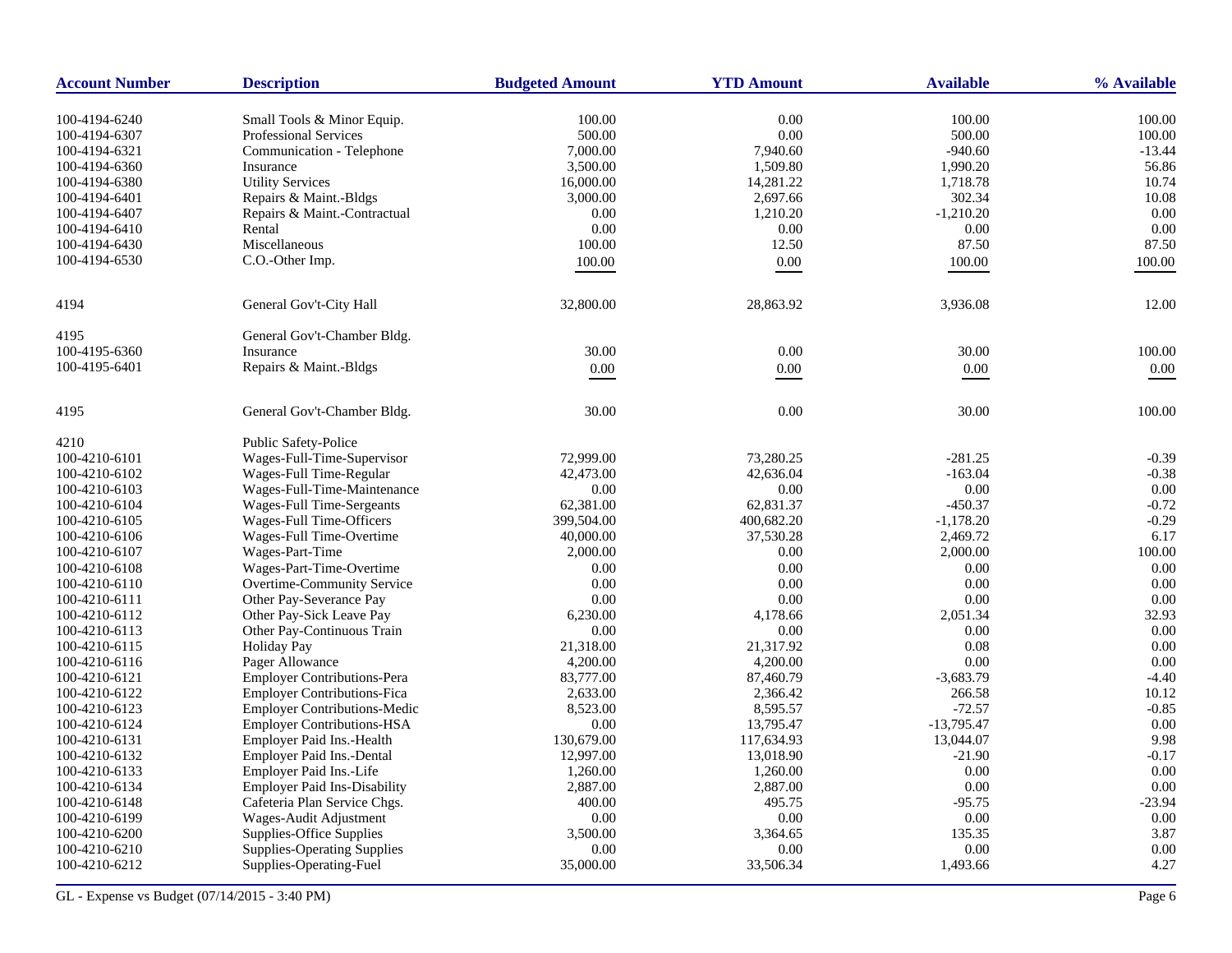| <b>Account Number</b> | <b>Description</b>                                        | <b>Budgeted Amount</b> | <b>YTD Amount</b> | <b>Available</b> | % Available |
|-----------------------|-----------------------------------------------------------|------------------------|-------------------|------------------|-------------|
| 100-4210-6217         |                                                           | 8,500.00               | 6,592.83          | 1,907.17         | 22.44       |
| 100-4210-6220         | Supplies-Operating-Uniforms<br>Supplies-RepairMaintenance | 3,300.00               | 10,178.30         | $-6,878.30$      | $-208.43$   |
| 100-4210-6224         | Supplies-Canine                                           | 2,000.00               | 723.26            | 1,276.74         | 63.84       |
| 100-4210-6228         | Supplies-R & M-Vehicle                                    | 4,000.00               | 3,987.62          | 12.38            | 0.31        |
| 100-4210-6240         | Small Tools & Minor Equip.                                | 2,000.00               | 18,418.21         | $-16,418.21$     | $-820.91$   |
| 100-4210-6302         | Legal                                                     | 500.00                 | 0.00              | 500.00           | 100.00      |
| 100-4210-6305         | Professional-Medical                                      | 400.00                 | 523.00            | $-123.00$        | $-30.75$    |
| 100-4210-6320         | Communication                                             | 12,000.00              | 10,897.75         | 1,102.25         | 9.19        |
| 100-4210-6331         | Training                                                  | 8,000.00               | 16,171.84         | $-8,171.84$      | $-102.15$   |
| 100-4210-6350         | Printing, Publish, & Record                               | 1,000.00               | 480.73            | 519.27           | 51.93       |
| 100-4210-6360         | Insurance                                                 | 25,000.00              | 23,790.31         | 1,209.69         | 4.84        |
| 100-4210-6380         | <b>Utility Services</b>                                   | 350.00                 | 360.74            | $-10.74$         | $-3.07$     |
| 100-4210-6400         | Repairs And Maintenance                                   | 8,500.00               | 2,468.03          | 6,031.97         | 70.96       |
| 100-4210-6402         | Repairs & Maint.-Vehicles                                 | 7,500.00               | 9,792.45          | $-2,292.45$      | $-30.57$    |
| 100-4210-6406         | Repairs & Maint.-Communicate                              | 2,700.00               | 267.19            | 2,432.81         | 90.10       |
| 100-4210-6412         | Rentals - Buildings                                       | 15,000.00              | 15,000.00         | 0.00             | 0.00        |
| 100-4210-6415         | Rentals - Revolving - 2010                                | 0.00                   | 0.00              | 0.00             | 0.00        |
| 100-4210-6416         | Rentals - Revolving - 2009                                | 11,611.00              | 11,611.00         | 0.00             | 0.00        |
| 100-4210-6417         | Rentals - Revolving - 2008                                | 21,612.00              | 21,612.00         | 0.00             | 0.00        |
| 100-4210-6418         | Rentals-Revolving-2007                                    | 0.00                   | 0.00              | 0.00             | 0.00        |
| 100-4210-6419         | Rentals - Revolving - 2011                                | 23,225.00              | 23,225.00         | $0.00\,$         | 0.00        |
| 100-4210-6420         | Rentals - Revolving - 2012                                | 26,337.00              | 26,337.00         | 0.00             | 0.00        |
| 100-4210-6421         | Rentals - Revolving-2013                                  | 0.00                   | 0.00              | 0.00             | 0.00        |
| 100-4210-6422         | Rentals-Revolving-2004                                    | 0.00                   | 0.00              | 0.00             | 0.00        |
| 100-4210-6423         | Rentals-Revolving-2001                                    | 0.00                   | 0.00              | 0.00             | 0.00        |
| 100-4210-6424         | Rentals-Revolving-2002                                    | 0.00                   | 0.00              | 0.00             | 0.00        |
| 100-4210-6425         | Rentals-Revolving-2006                                    | 0.00                   | 0.00              | 0.00             | 0.00        |
| 100-4210-6427         | Rentals-Revolving-2005                                    | 0.00                   | 0.00              | 0.00             | 0.00        |
| 100-4210-6430         | Miscellaneous                                             | 10,000.00              | 4,389.65          | 5,610.35         | 56.10       |
| 100-4210-6433         | Misc.-Dues & Subscriptions                                | 2,000.00               | 4,436.56          | $-2,436.56$      | $-121.83$   |
| 100-4210-6436         | Misc.-Towing Charges                                      | 2,000.00               | 1,491.93          | 508.07           | 25.40       |
| 100-4210-6455         | Misc.-New Employee Costs                                  | 0.00                   | 0.00              | 0.00             | 0.00        |
| 100-4210-6731         | Transfers-Gov.-Perm.-Records                              | 0.00                   | 0.00              | 0.00             | 0.00        |
| 100-4210-6732         | Transfers-Gov.-Perm-Dispatch                              |                        |                   |                  |             |
|                       |                                                           | 98,000.00              | 102,769.38        | $-4,769.38$      | $-4.87$     |
| 4210                  | Public Safety-Police                                      | 1,228,296.00           | 1,246,567.32      | $-18,271.32$     | $-1.49$     |
| 4220                  | <b>Public Safety-Fire</b>                                 |                        |                   |                  |             |
| 100-4220-6107         | Wages-Part-Time                                           | 40,000.00              | 53,413.96         | $-13,413.96$     | $-33.53$    |
| 100-4220-6108         | Wages-Part-time-Annual                                    | 6,550.00               | 4,000.00          | 2,550.00         | 38.93       |
| 100-4220-6109         | Wages-Part Time-Supervisor                                | 6,650.00               | 6,000.00          | 650.00           | 9.77        |
| 100-4220-6121         | <b>Employer Contributions-Pera</b>                        | 0.00                   | 0.00              | 0.00             | 0.00        |
| 100-4220-6122         | <b>Employer Contributions-Fica</b>                        | 2,500.00               | 3,931.58          | $-1,431.58$      | $-57.26$    |
| 100-4220-6123         | <b>Employer Contributions-Medic</b>                       | 600.00                 | 919.53            | $-319.53$        | $-53.26$    |
| 100-4220-6124         | <b>Employer Contributions-HSA</b>                         | $0.00\,$               | 0.00              | 0.00             | 0.00        |
| 100-4220-6199         | Wages-Audit Adjustment                                    | 0.00                   | 0.00              | 0.00             | 0.00        |
| 100-4220-6200         | Supplies-Office Supplies                                  | 400.00                 | 257.58            | 142.42           | 35.61       |
| 100-4220-6210         | <b>Supplies-Operating Supplies</b>                        | 0.00                   | 377.43            | $-377.43$        | 0.00        |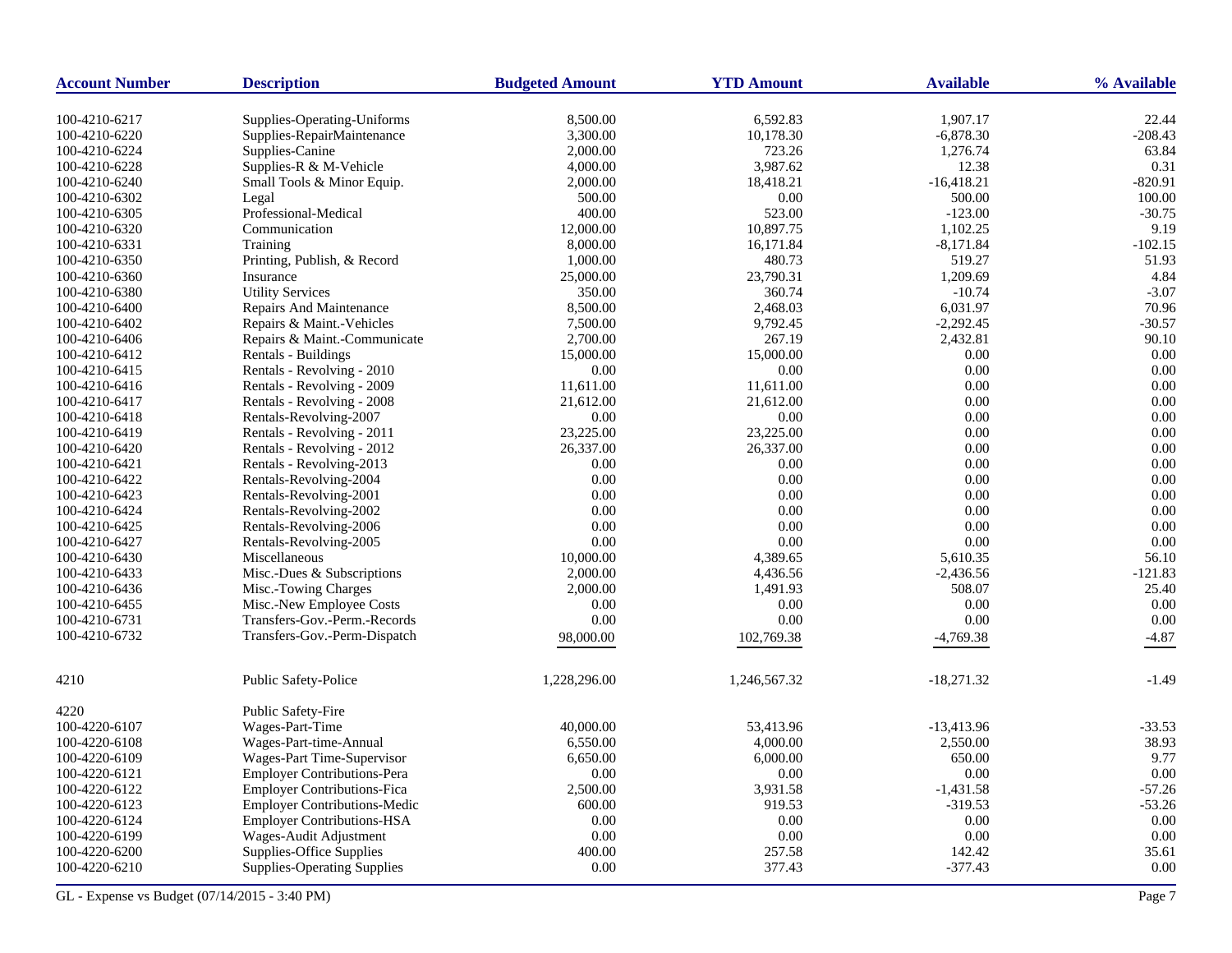| <b>Account Number</b> | <b>Description</b>                  | <b>Budgeted Amount</b> | <b>YTD Amount</b> | <b>Available</b> | % Available |
|-----------------------|-------------------------------------|------------------------|-------------------|------------------|-------------|
| 100-4220-6212         | Supplies-Operating-Fuel             | 4,000.00               | 4,407.47          | $-407.47$        | $-10.19$    |
| 100-4220-6217         | Supplies-Operating-Uniforms         | 5,500.00               | 2,770.39          | 2,729.61         | 49.63       |
| 100-4220-6220         | Supplies-RepairMaintenance          | 11,900.00              | 11,233.53         | 666.47           | 5.60        |
| 100-4220-6240         | Small Tools & Minor Equip.          | 2,500.00               | 6,157.35          | $-3,657.35$      | $-146.29$   |
| 100-4220-6300         | <b>Professional Services</b>        | 11,000.00              | 5,059.68          | 5,940.32         | 54.00       |
| 100-4220-6321         | Communication - Telephone           | 4,500.00               | 2,689.12          | 1,810.88         | 40.24       |
| 100-4220-6325         | Communication - Alarm System        | 1,000.00               | 0.00              | 1,000.00         | 100.00      |
| 100-4220-6331         | Training                            | 6,500.00               | 4,287.12          | 2,212.88         | 34.04       |
| 100-4220-6350         | Printing, Publish, & Record         | 300.00                 | 407.46            | $-107.46$        | $-35.82$    |
| 100-4220-6360         | Insurance                           | 20,000.00              | 22,946.97         | $-2,946.97$      | $-14.73$    |
| 100-4220-6380         | <b>Utility Services</b>             | 8,000.00               | 11,339.47         | $-3,339.47$      | $-41.74$    |
| 100-4220-6383         | <b>Utility Services - Gas</b>       | 15,000.00              | 8,333.95          | 6,666.05         | 44.44       |
| 100-4220-6400         | <b>Repairs And Maintenance</b>      | 12,000.00              | 30,058.43         | $-18,058.43$     | $-150.49$   |
| 100-4220-6417         | Rentals - Revolving - 2008          | 0.00                   | 0.00              | 0.00             | 0.00        |
| 100-4220-6418         | Rentals-Revolving-2007              | 0.00                   | 0.00              | 0.00             | 0.00        |
| 100-4220-6419         | Rentals - Revolving - 2011          | 6,315.00               | 6,315.00          | 0.00             | 0.00        |
| 100-4220-6421         | Rentals-Revolving-1996              | 0.00                   | 0.00              | 0.00             | 0.00        |
| 100-4220-6422         | Rentals-Revolving-1998              | 0.00                   | 0.00              | 0.00             | 0.00        |
| 100-4220-6423         | Rentals-Revolving-1994              | 0.00                   | 0.00              | 0.00             | 0.00        |
| 100-4220-6424         | Rentals-Revolving-2002              | 0.00                   | 0.00              | 0.00             | 0.00        |
| 100-4220-6425         | Rentals-Revolving-2006              | 0.00                   | 0.00              | 0.00             | 0.00        |
| 100-4220-6427         | Rentals-Revolving-2005              | 0.00                   | 0.00              | 0.00             | 0.00        |
| 100-4220-6430         | Miscellaneous                       | 4,000.00               | 2,021.10          | 1,978.90         | 49.47       |
| 100-4220-6438         | Misc.-Fire Relief Levy              | 7,495.00               | 10,495.00         | $-3,000.00$      | $-40.03$    |
| 100-4220-6520         | C.O.-Buildings                      | 2,000.00               | 0.00              | 2,000.00         | 100.00      |
| 100-4220-6580         | C.O.-Equip.-Other                   | 0.00                   | 0.00              | 0.00             | 0.00        |
| 100-4220-6582         | C.O.-Equip.-F.D.-Pagers             | 2,000.00               | 0.00              | 2,000.00         | 100.00      |
| 100-4220-6736         | Transfers-Gov.-Perm-2% St.A.        | 42,541.00              | 59,643.08         | $-17,102.08$     | $-40.20$    |
| 100-4220-6738         | Transfer - Fire Relief Levy         | 0.00                   | $0.00\,$          | $0.00\,$         | 0.00        |
|                       |                                     |                        |                   |                  |             |
| 4220                  | Public Safety-Fire                  | 223,251.00             | 257,065.20        | $-33,814.20$     | $-15.15$    |
| 4241                  | Public Safety-Bldg. Insp.           |                        |                   |                  |             |
| 100-4241-6101         | Wages-Full-Time-Supervisor          | 62,381.00              | 62,621.41         | $-240.41$        | $-0.39$     |
| 100-4241-6102         | Wages-Full-Time-Regular             | 0.00                   | 0.00              | 0.00             | $0.00\,$    |
| 100-4241-6103         | Wages-Full-Time-Maintenance         | 0.00                   | 0.00              | 0.00             | 0.00        |
| 100-4241-6107         | Wages-Part-Time                     | 0.00                   | 0.00              | 0.00             | 0.00        |
| 100-4241-6112         | Other Pay-Sick Leave Pay            | 1,294.00               | 1,319.61          | $-25.61$         | $-1.98$     |
| 100-4241-6114         | Auto Allowance                      | 0.00                   | 0.00              | 0.00             | 0.00        |
| 100-4241-6121         | Employer Contributions-Pera         | 4,523.00               | 4,518.93          | 4.07             | 0.09        |
| 100-4241-6122         | <b>Employer Contributions-Fica</b>  | 3,948.00               | 3,689.21          | 258.79           | 6.55        |
| 100-4241-6123         | <b>Employer Contributions-Medic</b> | 923.00                 | 862.82            | 60.18            | 6.52        |
| 100-4241-6124         | <b>Employer Contributions-HSA</b>   | 0.00                   | 0.00              | 0.00             | 0.00        |
| 100-4241-6131         | Employer Paid Ins.-Health           | 14,830.00              | 14,920.65         | $-90.65$         | $-0.61$     |
| 100-4241-6132         | Employer Paid Ins.-Dental           | 1,500.00               | 1,502.50          | $-2.50$          | $-0.17$     |
| 100-4241-6133         | Employer Paid Ins.-Life             | 126.00                 | 126.00            | 0.00             | 0.00        |
| 100-4241-6134         | <b>Employer Paid Ins-Disability</b> | 312.00                 | 311.90            | 0.10             | 0.03        |
| 100-4241-6148         | Cafeteria Plan Service Chgs.        | 248.00                 | 87.37             | 160.63           | 64.77       |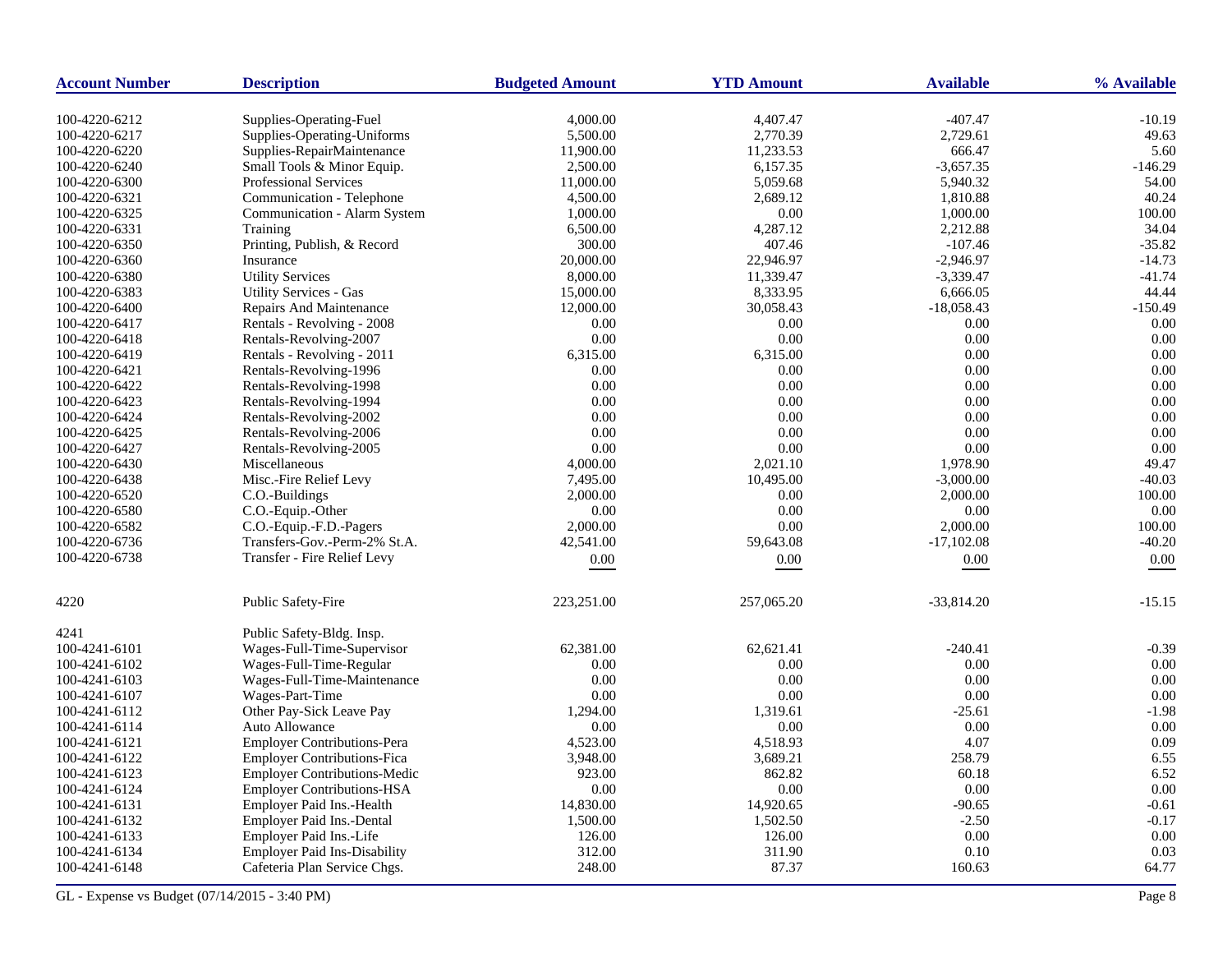| <b>Account Number</b> | <b>Description</b>                  | <b>Budgeted Amount</b> | <b>YTD Amount</b> | <b>Available</b> | % Available |
|-----------------------|-------------------------------------|------------------------|-------------------|------------------|-------------|
| 100-4241-6199         | Wages-Audit Adjustment              | 0.00                   | 0.00              | 0.00             | 0.00        |
| 100-4241-6200         | Supplies-Office Supplies            | 500.00                 | 0.00              | 500.00           | 100.00      |
| 100-4241-6220         | Supplies-RepairMaintenance          | 500.00                 | 2,212.83          | $-1,712.83$      | $-342.57$   |
| 100-4241-6300         | <b>Professional Services</b>        | 0.00                   | 0.00              | 0.00             | 0.00        |
| 100-4241-6331         | Training                            | 800.00                 | 150.00            | 650.00           | 81.25       |
| 100-4241-6360         | Insurance                           | 600.00                 | 584.62            | 15.38            | 2.56        |
| 100-4241-6400         | Repairs And Maintenance             | 400.00                 | 1,938.72          | $-1,538.72$      | -384.68     |
| 100-4241-6423         | Rentals-Revolving-2001              | 0.00                   | 0.00              | 0.00             | 0.00        |
|                       |                                     | 0.00                   | 0.00              | 0.00             | 0.00        |
| 100-4241-6424         | Rentals-Revolving-2002              |                        |                   |                  |             |
| 100-4241-6425         | Rentals-Revolving-2006              | 0.00                   | 0.00              | 0.00             | 0.00        |
| 100-4241-6427         | Rentals-Revolving-2005              | 0.00                   | 0.00              | 0.00             | 0.00        |
| 100-4241-6430         | Miscellaneous                       | 1,230.00               | 1,094.60          | 135.40           | 11.01       |
| 100-4241-6433         | Misc.-Dues & Subscriptions          | 0.00                   | 0.00              | 0.00             | 0.00        |
| 100-4241-6462         | Misc.-Severance Pay                 | 0.00                   | 0.00              | 0.00             | 0.00        |
| 100-4241-6737         | Transfers-Gov.-Perm-B.P.Surc        | 600.00                 | $-292.71$         | 892.71           | 148.79      |
| 4241                  | Public Safety-Bldg. Insp.           | 94,715.00              | 95,648.46         | $-933.46$        | $-0.99$     |
| 4250                  | Public Safety-Rescue Squad          |                        |                   |                  |             |
| 100-4250-6107         | Wages-Part-Time                     | 33,000.00              | 30,258.00         | 2,742.00         | 8.31        |
| 100-4250-6108         | Wages-Part-time-Annual              | 1,600.00               | 1,600.00          | 0.00             | 0.00        |
| 100-4250-6109         | Wages-Part-Time-Supervisor          | 4,100.00               | 4,100.00          | 0.00             | 0.00        |
| 100-4250-6121         | <b>Employer Contributions-Pera</b>  | 33,000.00              | 23,196.00         | 9,804.00         | 29.71       |
| 100-4250-6122         | <b>Employer Contributions-Fica</b>  | 650.00                 | 353.40            | 296.60           | 45.63       |
| 100-4250-6123         | <b>Employer Contributions-Medic</b> | 650.00                 | 535.49            | 114.51           | 17.62       |
| 100-4250-6124         | <b>Employer Contributions-HSA</b>   | $0.00\,$               | 0.00              | $0.00\,$         | 0.00        |
| 100-4250-6199         | Wages-Audit Adjustment              | 0.00                   | 0.00              | 0.00             | 0.00        |
| 100-4250-6211         | Supplies-Operating-Medical          | 2,000.00               | 1,548.64          | 451.36           | 22.57       |
| 100-4250-6212         | Supplies-Operating-Fuel             | 1,200.00               | 1,286.96          | $-86.96$         | $-7.25$     |
| 100-4250-6217         | Supplies-Operating-Uniforms         | 2,000.00               | 0.00              | 2,000.00         | 100.00      |
| 100-4250-6220         | Supplies-RepairMaintenance          | 5,000.00               | 8,106.81          | $-3,106.81$      | $-62.14$    |
| 100-4250-6223         | Supplies-R & M-Building             | 1,000.00               | 0.00              | 1,000.00         | 100.00      |
| 100-4250-6228         | Supplies-R & M-Vehicle              | 1,000.00               | 0.00              | 1,000.00         | 100.00      |
| 100-4250-6240         | Small Tools & Minor Equip.          | 0.00                   | 2,768.95          | $-2,768.95$      | 0.00        |
| 100-4250-6300         | Professional Services               | 0.00                   | 0.00              | 0.00             | 0.00        |
| 100-4250-6320         | Communication                       | 0.00                   | 3,026.37          | $-3,026.37$      | 0.00        |
|                       |                                     |                        | 0.00              |                  |             |
| 100-4250-6325         | V.F.W. Operating                    | 10,000.00              |                   | 10,000.00        | 100.00      |
| 100-4250-6331         | Training                            | 5,500.00               | 519.47            | 4,980.53         | 90.56       |
| 100-4250-6360         | Insurance                           | 6,000.00               | 3,065.24          | 2,934.76         | 48.91       |
| 100-4250-6380         | Utility Services - Electric         | 0.00                   | 0.00              | 0.00             | 0.00        |
| 100-4250-6400         | <b>Repairs And Maintenance</b>      | 1,500.00               | 1,457.00          | 43.00            | 2.87        |
| 100-4250-6401         | Repairs & Maint.-Bldgs              | 1,000.00               | 0.00              | 1,000.00         | 100.00      |
| 100-4250-6402         | Repairs & Maint.-Vehicles           | 1,000.00               | 175.89            | 824.11           | 82.41       |
| 100-4250-6415         | Rentals - 2010                      | 10,977.00              | 10,977.00         | 0.00             | 0.00        |
| 100-4250-6417         | Rentals - Revolving - 2008          | 0.00                   | 0.00              | 0.00             | 0.00        |
| 100-4250-6418         | Rentals - 2009                      | 10,066.00              | 10,066.00         | 0.00             | 0.00        |
| 100-4250-6419         | Rentals - Revolving - 2011          | 13,220.00              | 13,220.00         | 0.00             | 0.00        |
| 100-4250-6420         | Rentals - Revolving - 2012          | 1,970.00               | 1,970.00          | 0.00             | 0.00        |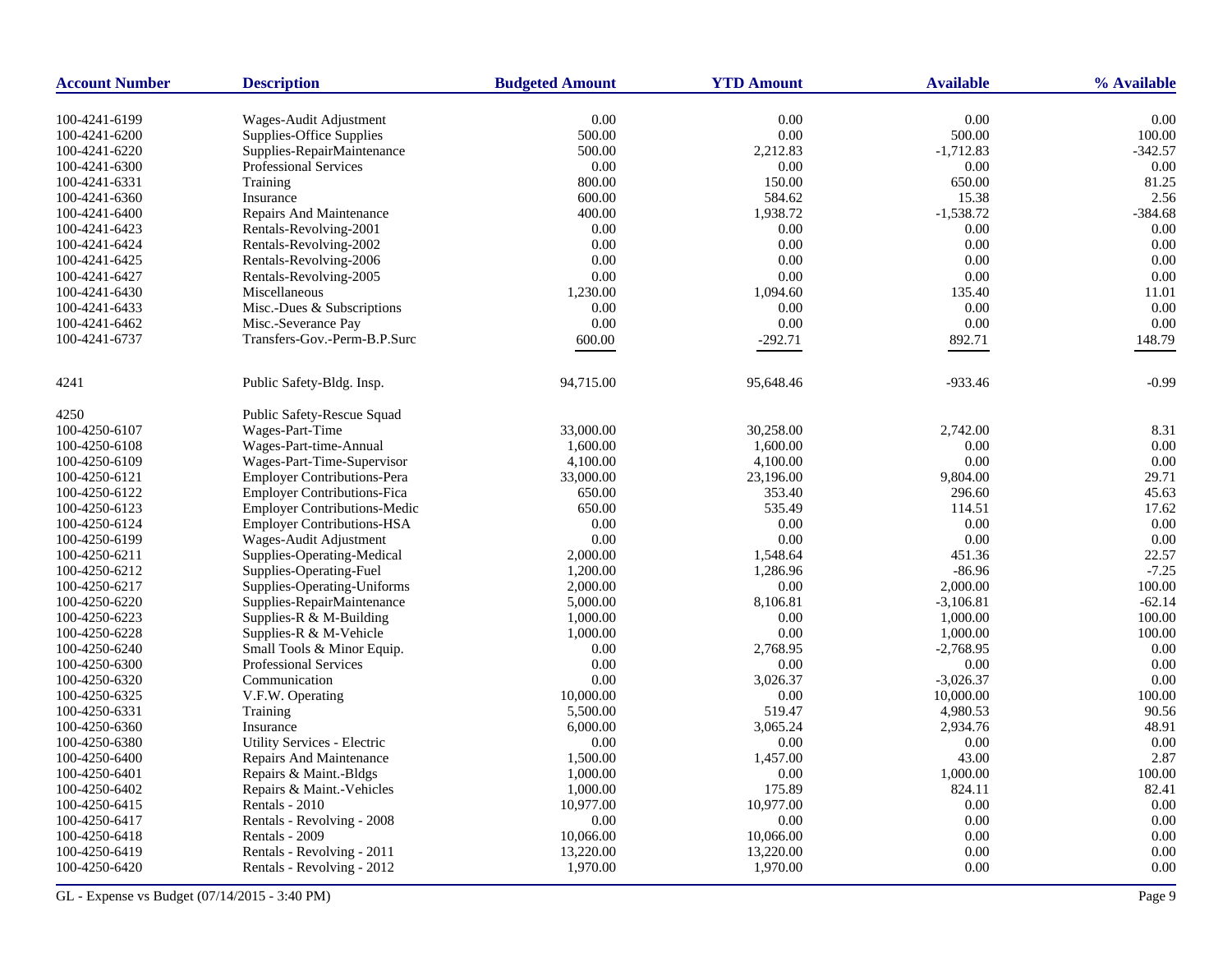| <b>Account Number</b> | <b>Description</b>           | <b>Budgeted Amount</b> | <b>YTD Amount</b> | <b>Available</b> | % Available |
|-----------------------|------------------------------|------------------------|-------------------|------------------|-------------|
| 100-4250-6421         | Rentals-Revolving-1996       | 0.00                   | 0.00              | 0.00             | 0.00        |
| 100-4250-6422         | Rentals-Revolving-1998       | 0.00                   | 0.00              | 0.00             | 0.00        |
| 100-4250-6425         | Rentals-Revolving-2006       | 0.00                   | 0.00              | 0.00             | 0.00        |
| 100-4250-6430         | Miscellaneous                | 2,000.00               | 529.44            | 1,470.56         | 73.53       |
| 100-4250-6433         | Misc.-Dues & Subscriptions   | 0.00                   | 0.00              | 0.00             | 0.00        |
| 100-4250-6437         | Misc.-Emergency Fund         | 0.00                   | 0.00              | 0.00             | 0.00        |
| 100-4250-6581         | C.O.-Equip.-Other            | 0.00                   | 0.00              | 0.00             | 0.00        |
| 100-4250-6582         | C.O.-Equip.-Pagers           | $0.00\,$               | 0.00              | $0.00\,$         | 0.00        |
|                       |                              |                        |                   |                  |             |
| 4250                  | Public Safety-Rescue Squad   | 148,433.00             | 118,760.66        | 29,672.34        | 19.99       |
| 4255                  | Public Safety-Civil Defense  |                        |                   |                  |             |
| 100-4255-6220         | Supplies-RepairMaintenance   | 500.00                 | 0.00              | 500.00           | 100.00      |
| 100-4255-6331         | Training                     | 0.00                   | 0.00              | 0.00             | 0.00        |
| 100-4255-6360         | Insurance                    | 500.00                 | 431.34            | 68.66            | 13.73       |
| 100-4255-6380         | Utility Services - Electric  | 250.00                 | 373.44            | $-123.44$        | $-49.38$    |
| 100-4255-6400         | Repairs And Maintenance      | 3,000.00               | 1,859.70          | 1,140.30         | 38.01       |
| 100-4255-6430         | Miscellaneous                | 0.00                   | $0.00\,$          | 0.00             | 0.00        |
| 100-4255-6433         | Misc.-Dues & Subscriptions   | 0.00                   | 0.00              | 0.00             | 0.00        |
| 100-4255-6580         | C.O.-Equip.-Other            | $0.00\,$               | 0.00              | $0.00\,$         | 0.00        |
| 4255                  | Public Safety-Civil Defense  | 4,250.00               | 2,664.48          | 1,585.52         | 37.31       |
| 4260                  | Public Safety-Traffic Signs  |                        |                   |                  |             |
| 100-4260-6220         | Supplies-RepairMaintenance   | 5,000.00               | 4,520.10          | 479.90           | 9.60        |
| 100-4260-6300         | <b>Professional Services</b> | 0.00                   | 0.00              | 0.00             | 0.00        |
| 100-4260-6360         | Insurance                    | 500.00                 | 431.83            | 68.17            | 13.63       |
| 100-4260-6380         | <b>Utility Services</b>      |                        |                   |                  |             |
|                       |                              | 5,500.00               | 5,322.97          | 177.03           | 3.22        |
| 4260                  | Public Safety-Traffic Signs  | 11,000.00              | 10,274.90         | 725.10           | 6.59        |
| 4270                  | Public Safety-Animal Control |                        |                   |                  |             |
| 100-4270-6220         | Supplies-RepairMaintenance   | 400.00                 | 339.89            | 60.11            | 15.03       |
| 100-4270-6360         | Insurance                    | 150.00                 | 137.55            | 12.45            | 8.30        |
| 100-4270-6380         | <b>Utility Services</b>      | 2,500.00               | 1,124.00          | 1,376.00         | 55.04       |
| 100-4270-6430         | Miscellaneous                | 200.00                 | 0.00              | 200.00           | 100.00      |
| 100-4270-6530         | C.O. Other Imp               | 0.00                   | 0.00              | 0.00             | 0.00        |
|                       |                              |                        |                   |                  |             |
| 4270                  | Public Safety-Animal Control | 3,250.00               | 1,601.44          | 1,648.56         | 50.72       |
| 4280                  | <b>Safety Program</b>        |                        |                   |                  |             |
| 100-4280-6300         | <b>Professional Services</b> | 0.00                   | 0.00              | 0.00             | 0.00        |
| 100-4280-6331         | Training                     | 0.00                   | 0.00              | 0.00             | 0.00        |
| 100-4280-6430         | Miscellaneous                | 0.00                   | 541.05            | $-541.05$        | 0.00        |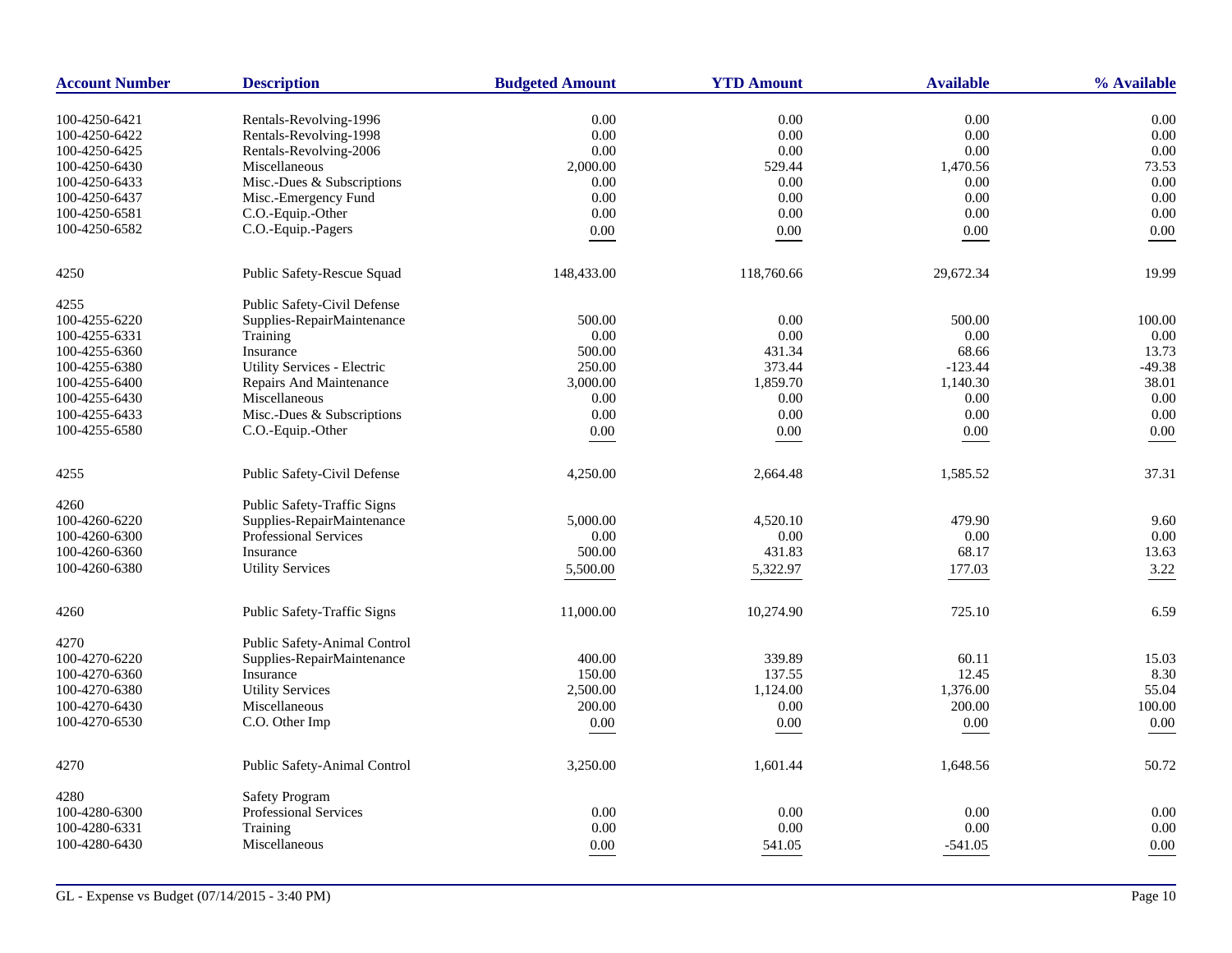| <b>Account Number</b> | <b>Description</b>                       | <b>Budgeted Amount</b> | <b>YTD Amount</b> | <b>Available</b> | % Available |
|-----------------------|------------------------------------------|------------------------|-------------------|------------------|-------------|
| 4280                  | <b>Safety Program</b>                    | 0.00                   | 541.05            | $-541.05$        | 0.00        |
| 4309                  | Public Works Management                  |                        |                   |                  |             |
|                       | Center                                   |                        |                   |                  |             |
| 100-4309-6101         | Wages-Full-Time-Supervisor               | 0.00                   | 0.00              | 0.00             | 0.00        |
| 100-4309-6102         | Wages-Full-Time-Regular                  | 0.00                   | 0.00              | 0.00             | 0.00        |
| 100-4309-6106         | Wages-Full-Time-Overtime                 | 0.00                   | 0.00              | 0.00             | 0.00        |
| 100-4309-6112         | Other Pay-Sick Leave Pay                 | 0.00                   | 0.00              | 0.00             | 0.00        |
| 100-4309-6121         | <b>Employer Contributions-Pera</b>       | 0.00                   | 0.00              | 0.00             | 0.00        |
| 100-4309-6122         | <b>Employer Contributions-Fica</b>       | 0.00                   | 0.00              | 0.00             | 0.00        |
| 100-4309-6123         | <b>Employer Contributions-Medic</b>      | 0.00                   | 0.00              | 0.00             | 0.00        |
| 100-4309-6124         | <b>Employer Contributions-HSA</b>        | 0.00                   | 0.00              | 0.00             | 0.00        |
| 100-4309-6125         | Employer Contributions-Indv.             | 0.00                   | 0.00              | 0.00             | 0.00        |
| 100-4309-6131         | Employer Paid Ins.-Health                | 0.00                   | 0.00              | 0.00             | 0.00        |
| 100-4309-6132         | <b>Employer Paid Ins.-Dental</b>         | 0.00                   | 0.00              | 0.00             | 0.00        |
| 100-4309-6133         | Employer Paid Ins.-Life                  | 0.00                   | 0.00              | 0.00             | 0.00        |
| 100-4309-6134         | <b>Employer Paid Ins-Disability</b>      | 0.00                   | 0.00              | 0.00             | 0.00        |
| 100-4309-6148         | Cafeteria Plan Service Chgs.             | 0.00                   | 0.00              | 0.00             | 0.00        |
| 100-4309-6199         | Wages-Audit Adjustment                   | 0.00                   | 0.00              | 0.00             | 0.00        |
| 100-4309-6200         | Office Supplies                          | 1,000.00               | 0.00              | 1,000.00         | 100.00      |
| 100-4309-6220         | Supplies-RepairMaintenance               | 500.00                 | 499.57            | 0.43             | 0.09        |
| 100-4309-6331         | Training                                 | 0.00                   | 0.00              | 0.00             | 0.00        |
| 100-4309-6360         | Insurance                                | 0.00                   | 0.00              | 0.00             | 0.00        |
| 100-4309-6401         | Repairs & Maint - Building               | 1,000.00               | 332.81            | 667.19           | 66.72       |
| 100-4309-6413         | Rentals - Office Equipment               | 3,000.00               | 1,436.33          | 1,563.67         | 52.12       |
| 100-4309-6417         | Rentals - Revolving - 2008               | 0.00                   | 0.00              | 0.00             | 0.00        |
| 100-4309-6421         | Rentals - Revolving-2013                 | 0.00                   | 0.00              | 0.00             | 0.00        |
| 100-4309-6430         | Miscellaneous                            | 2,500.00               | 3,196.17          | $-696.17$        | $-27.85$    |
| 100-4309-6433         | Misc.-Dues & Subscriptions               | $0.00\,$               | $0.00\,$          | $0.00\,$         | $0.00\,$    |
|                       |                                          |                        |                   |                  |             |
| 4309                  | <b>Public Works Management</b><br>Center | 8,000.00               | 5,464.88          | 2,535.12         | 31.69       |
| 4311                  | <b>Public Works-Engineering</b>          |                        |                   |                  |             |
| 100-4311-6300         | <b>Professional Services</b>             | 25,000.00              | 13,166.71         | 11.833.29        | 47.33       |
| 100-4311-6306         | Prof. Serv.-Capital Imp. Plan            | 0.00                   | 0.00              | 0.00             | 0.00        |
| 100-4311-6360         | Insurance                                | 100.00                 | 0.00              | 100.00           | 100.00      |
|                       |                                          |                        |                   |                  |             |
| 4311                  | Public Works-Engineering                 | 25,100.00              | 13,166.71         | 11,933.29        | 47.54       |
| 4312                  | Public Works-Streets & Alley             |                        |                   |                  |             |
| 100-4312-6101         | Wages-Full Time-Supervision              | 72,999.00              | 73,280.26         | $-281.26$        | $-0.39$     |
| 100-4312-6103         | Wages-Full Time-Maintenance              | 127,418.00             | 116,004.64        | 11,413.36        | 8.96        |
| 100-4312-6106         | Wages-Full Time-Overtime                 | 15,000.00              | 9,865.42          | 5,134.58         | 34.23       |
| 100-4312-6107         | Wages-Part-Time                          | 38,000.00              | 43,710.26         | $-5,710.26$      | $-15.03$    |
| 100-4312-6108         | Wages-Part-Time-Overtime                 | 1,000.00               | 2,631.28          | $-1,631.28$      | $-163.13$   |
| 100-4312-6111         | Other Pay-On Call                        | 0.00                   | 0.00              | 0.00             | 0.00        |
|                       |                                          |                        |                   |                  |             |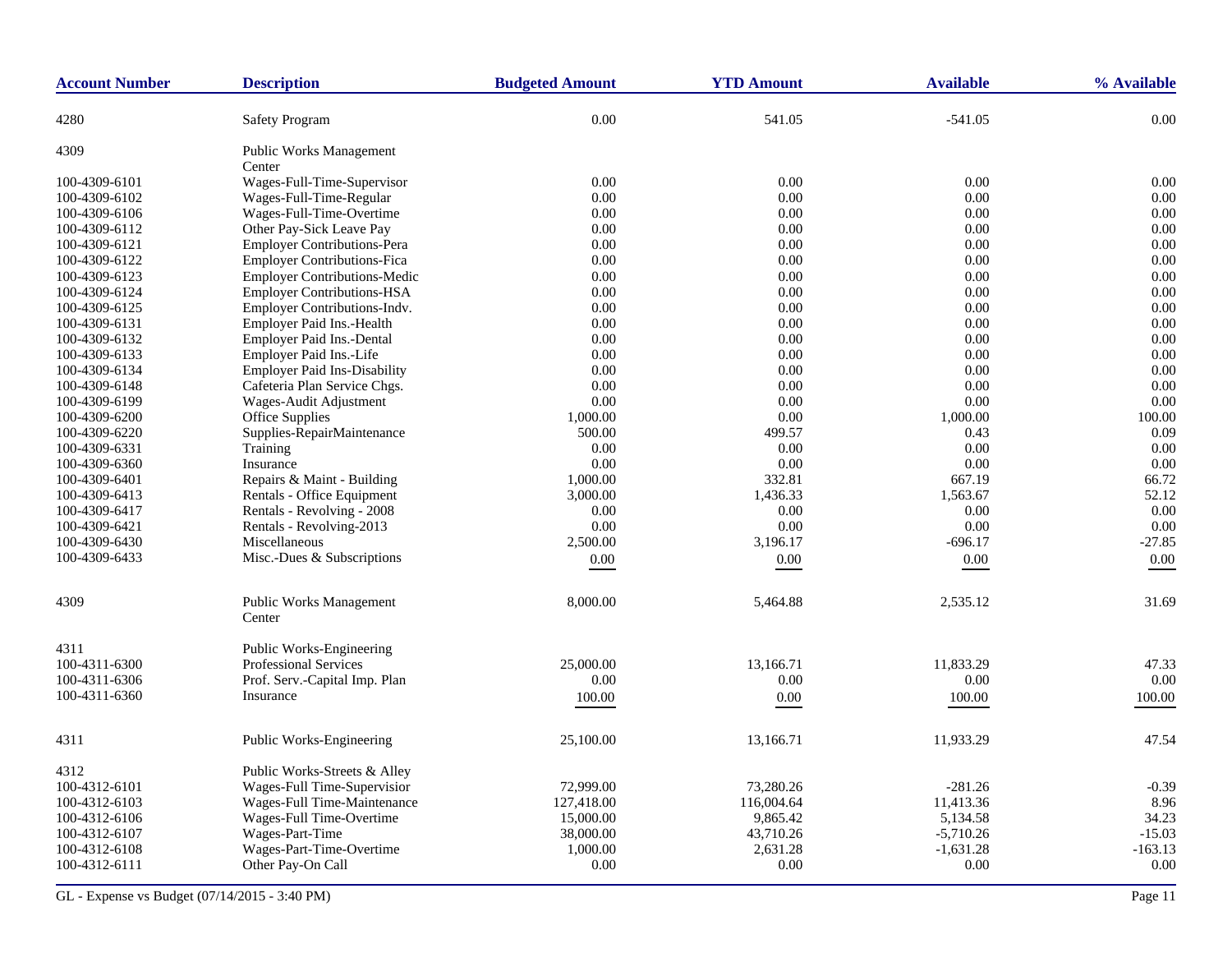| <b>Account Number</b> | <b>Description</b>                             | <b>Budgeted Amount</b> | <b>YTD Amount</b> | <b>Available</b>      | % Available        |
|-----------------------|------------------------------------------------|------------------------|-------------------|-----------------------|--------------------|
|                       |                                                |                        |                   |                       |                    |
| 100-4312-6112         | Other Pay-Sick Leave Pay                       | 2,043.00<br>7,282.00   | 2,344.78          | $-301.78$<br>3,545.25 | $-14.77$           |
| 100-4312-6116         | Pager Allowance<br>Employer Contributions-Pera |                        | 3,736.75          | $-500.80$             | 48.69              |
| 100-4312-6121         | <b>Employer Contributions-Fica</b>             | 15,558.00              | 16,058.80         |                       | $-3.22$<br>$-8.51$ |
| 100-4312-6122         |                                                | 13,504.00              | 14,653.23         | $-1,149.23$           |                    |
| 100-4312-6123         | <b>Employer Contributions-Medic</b>            | 3,041.00               | 3,426.90          | $-385.90$             | $-12.69$           |
| 100-4312-6124         | <b>Employer Contributions-HSA</b>              | 0.00                   | $0.00\,$          | 0.00                  | 0.00               |
| 100-4312-6131         | Employer Paid Ins.-Health                      | 50,510.00              | 47,408.76         | 3,101.24              | 6.14               |
| 100-4312-6132         | Employer Paid Ins.-Dental                      | 4,555.00               | 4,312.65          | 242.35                | 5.32               |
| 100-4312-6133         | Employer Paid Ins.-Life                        | 504.00                 | 441.00            | 63.00                 | 12.50              |
| 100-4312-6134         | <b>Employer Paid Ins-Disability</b>            | 1,002.00               | 886.01            | 115.99                | 11.58              |
| 100-4312-6148         | Cafeteria Plan Service Chgs.                   | 400.00                 | 97.51             | 302.49                | 75.62              |
| 100-4312-6199         | Wages-Audit Adjustment                         | 0.00                   | 0.00              | 0.00                  | 0.00               |
| 100-4312-6200         | Supplies-Office Supplies                       | 400.00                 | 0.00              | 400.00                | 100.00             |
| 100-4312-6210         | <b>Supplies-Operating Supplies</b>             | 0.00                   | 0.00              | 0.00                  | 0.00               |
| 100-4312-6211         | Supplies-Operating-Road Oil                    | 500.00                 | 0.00              | 500.00                | 100.00             |
| 100-4312-6212         | Supplies-Operating-Fuel                        | 72,000.00              | 82,561.27         | $-10,561.27$          | $-14.67$           |
| 100-4312-6213         | Supplies-Operating-Hot Mix                     | 10,000.00              | 8,919.12          | 1,080.88              | 10.81              |
| 100-4312-6214         | Supplies-Operating-Dust Ctl                    | 0.00                   | 0.00              | 0.00                  | 0.00               |
| 100-4312-6215         | Supplies-Operating-Gravel                      | 4,000.00               | 4,143.76          | $-143.76$             | $-3.59$            |
| 100-4312-6217         | Supplies - Uniform Allowance                   | 1,000.00               | 930.86            | 69.14                 | 6.91               |
| 100-4312-6221         | Supplies-R & M-Eqiupment                       | 65,000.00              | 43,304.32         | 21,695.68             | 33.38              |
| 100-4312-6240         | Small Tools & Minor Equip.                     | 2,000.00               | 0.00              | 2,000.00              | 100.00             |
| 100-4312-6300         | <b>Professional Services</b>                   | 0.00                   | 0.00              | 0.00                  | 0.00               |
| 100-4312-6331         | Training                                       | 1,200.00               | 666.62            | 533.38                | 44.45              |
| 100-4312-6360         | Insurance                                      | 25,000.00              | 27,465.22         | $-2,465.22$           | $-9.86$            |
| 100-4312-6380         | <b>Utility Services-Rescue Bldg</b>            | 800.00                 | 4,253.27          | $-3,453.27$           | $-431.66$          |
| 100-4312-6400         | Repairs And Maintenance                        | 15,000.00              | 43,868.77         | $-28,868.77$          | $-192.46$          |
| 100-4312-6410         | Rentals                                        | 4,000.00               | 1,520.63          | 2,479.37              | 61.98              |
| 100-4312-6415         | Rentals - Revolving - 2010                     | 6,572.00               | 6,572.00          | 0.00                  | 0.00               |
| 100-4312-6416         | Rentals - Revolving - 2009                     | 0.00                   | $0.00\,$          | 0.00                  | 0.00               |
| 100-4312-6417         | Rentals - Revolving - 2008                     | 0.00                   | 0.00              | 0.00                  | 0.00               |
| 100-4312-6418         | Rentals-Revolving-2007                         | 0.00                   | $0.00\,$          | 0.00                  | 0.00               |
| 100-4312-6419         | Rentals - Revolving - 2011                     | 16,557.00              | 16,557.00         | 0.00                  | 0.00               |
| 100-4312-6420         | Rentals - Revolving - 2012                     | 13,980.00              | 13,980.00         | 0.00                  | 0.00               |
| 100-4312-6421         | Rentals-Revolving-2003                         | 0.00                   | 0.00              | 0.00                  | 0.00               |
| 100-4312-6422         | Rentals-Revolving-2004                         | 0.00                   | 0.00              | 0.00                  | 0.00               |
| 100-4312-6423         | Rentals-Revolving-2001                         | 0.00                   | 0.00              | 0.00                  | 0.00               |
| 100-4312-6424         | Rentals-Revolving-2002                         | 0.00                   | 0.00              | 0.00                  | 0.00               |
| 100-4312-6425         | Rentals-Revolving-2006                         | 0.00                   | $0.00\,$          | 0.00                  | 0.00               |
| 100-4312-6427         | Rentals-Revolving-2005                         | 0.00                   | 0.00              | 0.00                  | 0.00               |
| 100-4312-6430         | Miscellaneous                                  | 5,000.00               | 3,450.94          | 1,549.06              | 30.98              |
| 100-4312-6438         | Misc.-Sealcoat Project                         | 0.00                   | 0.00              | 0.00                  | 0.00               |
| 100-4312-6442         | Uncollectible Accounts                         | 0.00                   | 0.00              | 0.00                  | 0.00               |
| 100-4312-6455         | Misc.-New Employee Costs                       | 0.00                   | 0.00              | 0.00                  | 0.00               |
| 100-4312-6530         | C.O.-Curb & Gutter                             |                        |                   |                       |                    |
|                       |                                                | 0.00                   | 0.00              | $0.00\,$              | 0.00               |
| 4312                  | Public Works-Streets & Alley                   | 595,825.00             | 597,052.03        | $-1,227.03$           | $-0.21$            |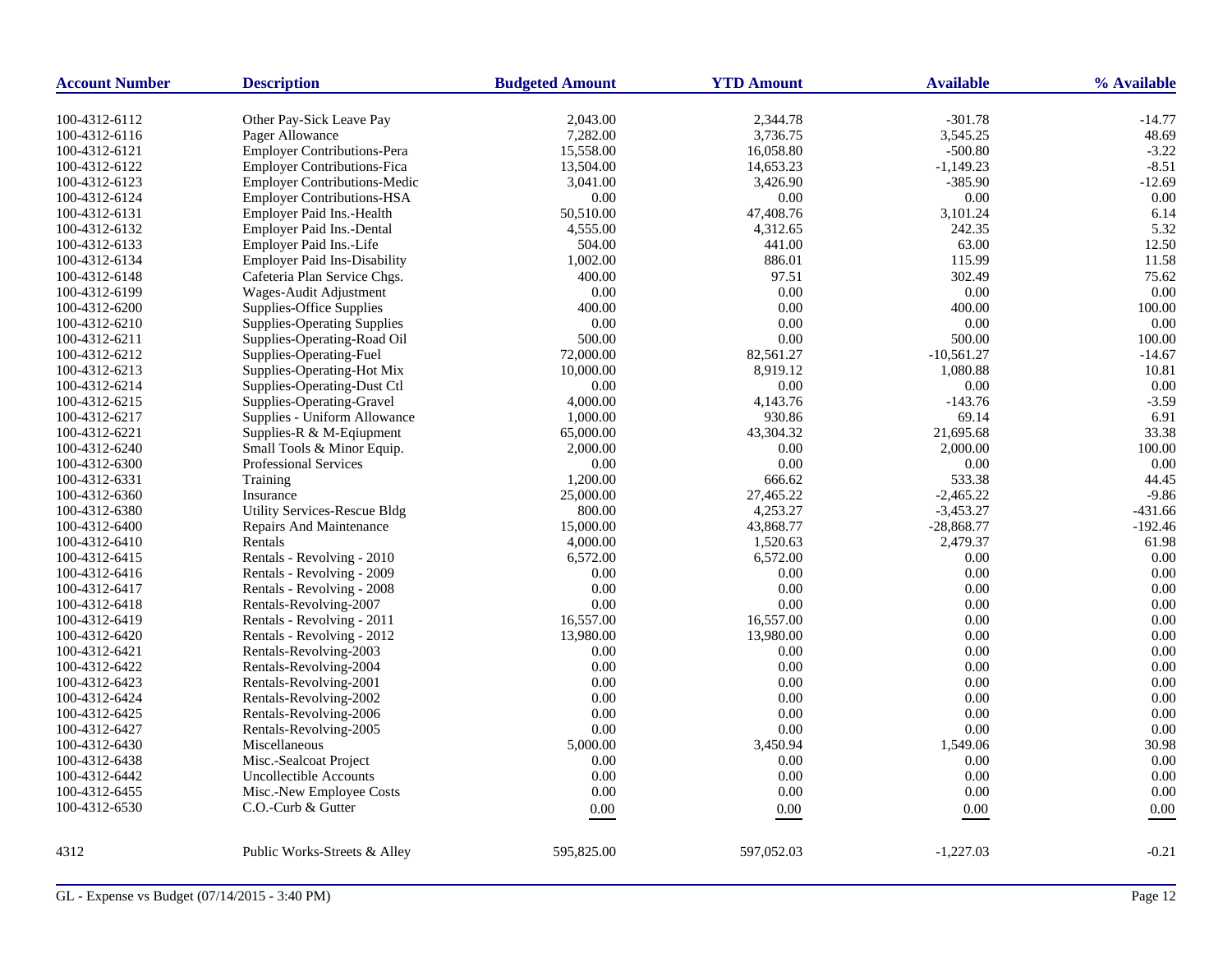| <b>Account Number</b> | <b>Description</b>                  | <b>Budgeted Amount</b> | <b>YTD Amount</b> | <b>Available</b> | % Available |
|-----------------------|-------------------------------------|------------------------|-------------------|------------------|-------------|
| 4313                  | <b>Public Works-Sidewalks</b>       |                        |                   |                  |             |
| 100-4313-6300         | Professional Services               | 0.00                   | 0.00              | 0.00             | 0.00        |
| 100-4313-6360         | Insurance                           | 0.00                   | 0.00              | 0.00             | $0.00\,$    |
| 100-4313-6400         | Repairs And Maintenance             | 6,000.00               | 7,473.32          | $-1,473.32$      | $-24.56$    |
| 100-4313-6539         | C.O.-Other Imp.-Contract A          | 0.00                   | 0.00              | 0.00             | 0.00        |
|                       |                                     |                        |                   |                  |             |
| 100-4313-6540         | C.O.-Other Imp.-Contract Btr        | $0.00\,$               | 0.00              | $0.00\,$         | 0.00        |
| 4313                  | <b>Public Works-Sidewalks</b>       | 6,000.00               | 7,473.32          | $-1,473.32$      | $-24.56$    |
| 4314                  | <b>Public Works-Snow Removal</b>    |                        |                   |                  |             |
| 100-4314-6215         | Supplies-Operating-Gravel           | 3,000.00               | 4,157.78          | $-1,157.78$      | $-38.59$    |
| 100-4314-6216         | Supplies-Operating-SaltChlo         | 14,000.00              | 14,764.30         | $-764.30$        | $-5.46$     |
| 100-4314-6220         | Supplies-RepairMaintenance          | 14,000.00              | 18,910.18         | $-4,910.18$      | $-35.07$    |
| 100-4314-6240         | Small Tools & Minor Equip.          | 100.00                 | 0.00              | 100.00           | 100.00      |
| 100-4314-6360         | Insurance                           | 900.00                 | 0.00              | 900.00           | 100.00      |
| 100-4314-6400         | Repairs And Maintenance             | 6,000.00               | 14,141.81         | $-8,141.81$      | $-135.70$   |
| 100-4314-6410         | Rentals                             | 7,000.00               | 500.00            | 6,500.00         | 92.86       |
| 100-4314-6418         | Rentals-Revolving-2007              | 0.00                   | 0.00              | 0.00             | 0.00        |
| 100-4314-6423         | Rentals-Revolving-1994              | 0.00                   | 0.00              | 0.00             | 0.00        |
| 100-4314-6424         | Rentals-Revolving-2002              | 0.00                   | 0.00              | 0.00             | 0.00        |
| 100-4314-6425         | Rentals-Revolving-2006              | 0.00                   | 0.00              | 0.00             | 0.00        |
| 100-4314-6427         | Rentals-Revolving-2005              | 0.00                   | 0.00              | 0.00             | 0.00        |
| 100-4314-6430         | Miscellaneous                       | 1,000.00               | 0.00              | 1,000.00         | 100.00      |
| 4314                  | <b>Public Works-Snow Removal</b>    | 46,000.00              | 52,474.07         | $-6,474.07$      | $-14.07$    |
| 4315                  | Public Works-Storm Drainage         |                        |                   |                  |             |
| 100-4315-6220         | Supplies-RepairMaintenance          | 8,000.00               | 1,038.84          | 6,961.16         | 87.01       |
| 100-4315-6240         | Small Tools & Minor Equip.          | 0.00                   | 0.00              | 0.00             | 0.00        |
| 100-4315-6300         | Professional Services               | 0.00                   | 0.00              | 0.00             | 0.00        |
| 100-4315-6360         | Insurance                           | 0.00                   | 0.00              | 0.00             | 0.00        |
| 100-4315-6400         | Repairs And Maintenance             | 4,000.00               | 5,174.56          | $-1,174.56$      | $-29.36$    |
| 100-4315-6430         | Miscellaneous                       | 0.00                   | 1,240.00          | $-1,240.00$      | 0.00        |
| 100-4315-6510         | C.O.-Land                           | 0.00                   | 0.00              | 0.00             | 0.00        |
| 100-4315-6530         | C.O.-Other Imp.                     | 0.00                   | 0.00              | $0.00\,$         | 0.00        |
| 4315                  | Public Works-Storm Drainage         | 12,000.00              | 7,453.40          | 4,546.60         | 37.89       |
|                       |                                     |                        |                   |                  |             |
| 4316                  | <b>Public Works-Street Lighting</b> |                        |                   |                  |             |
| 100-4316-6360         | Insurance                           | 75.00                  | 71.60             | 3.40             | 4.53        |
| 100-4316-6380         | <b>Utility Services</b>             | 3,000.00               | 3,356.44          | $-356.44$        | $-11.88$    |
| 100-4316-6400         | Repairs And Maintenance             | 0.00                   | 0.00              | 0.00             | $0.00\,$    |
| 100-4316-6530         | C.O.-Other Imp.                     | $0.00\,$               | 0.00              | $0.00\,$         | $0.00\,$    |
| 4316                  | Public Works-Street Lighting        | 3,075.00               | 3,428.04          | $-353.04$        | $-11.48$    |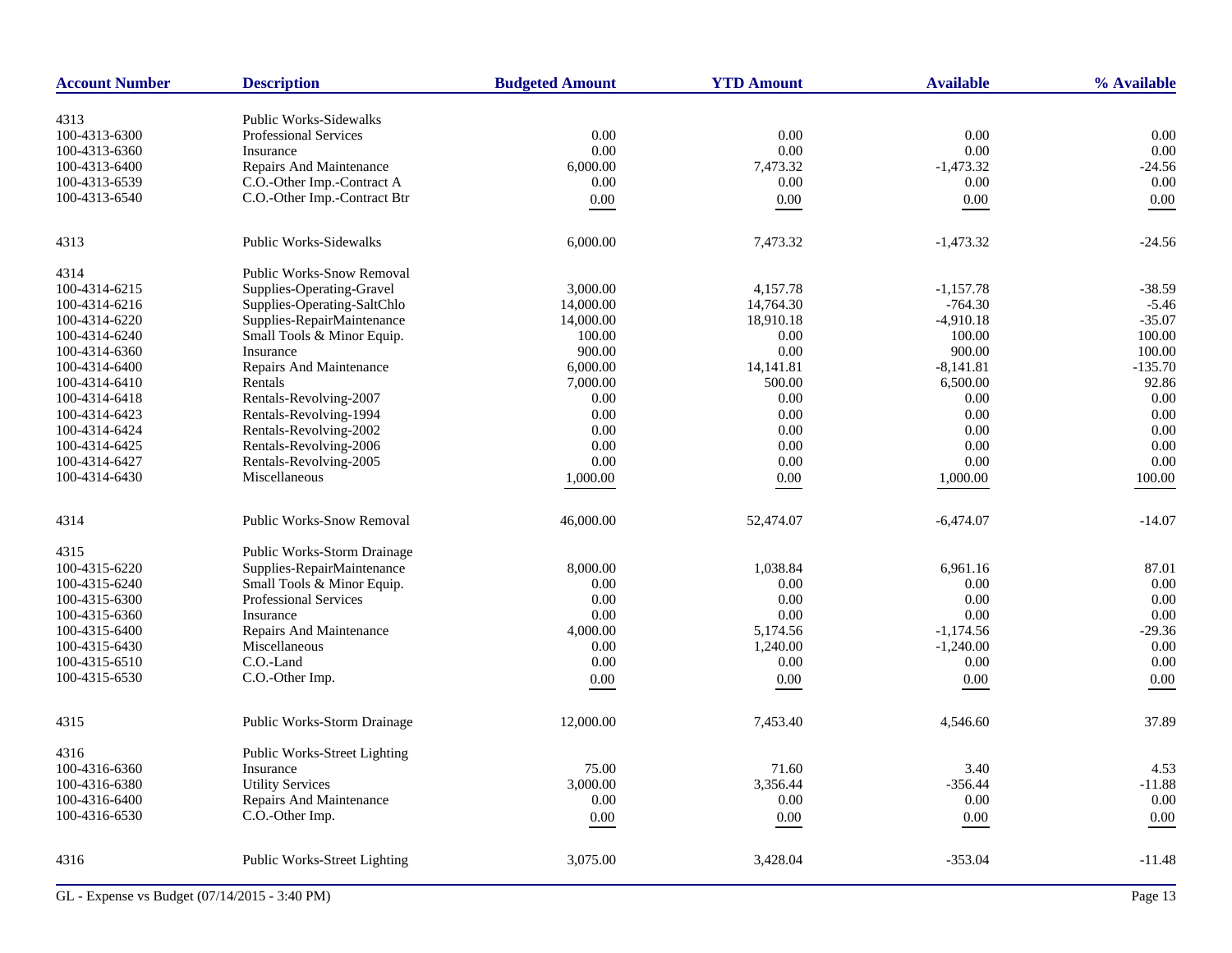| <b>Account Number</b> | <b>Description</b>                  | <b>Budgeted Amount</b> | <b>YTD Amount</b> | <b>Available</b> | % Available |
|-----------------------|-------------------------------------|------------------------|-------------------|------------------|-------------|
|                       |                                     |                        |                   |                  |             |
| 4317                  | <b>Public Works-Parking Lots</b>    |                        |                   |                  |             |
| 100-4317-6220         | Supplies-RepairMaintenance          | 0.00                   | 0.00              | 0.00             | 0.00        |
| 100-4317-6360         | Insurance                           | 0.00                   | 0.00              | 0.00             | 0.00        |
| 100-4317-6400         | Repairs And Maintenance             | 0.00                   | 0.00              | 0.00             | 0.00        |
| 100-4317-6410         | Rentals                             | 0.00                   | $0.00\,$          | $0.00\,$         | 0.00        |
|                       |                                     |                        |                   |                  |             |
| 4317                  | Public Works-Parking Lots           | 0.00                   | 0.00              | 0.00             | 0.00        |
| 4318                  | <b>Public Works-City Garage</b>     |                        |                   |                  |             |
| 100-4318-6103         | Wages-Full-Time-Maintenance         | 48,312.00              | 48,505.53         | $-193.53$        | $-0.40$     |
| 100-4318-6106         | Wages-Full-Time-Overtime            | 2,500.00               | 3.065.94          | $-565.94$        | $-22.64$    |
| 100-4318-6111         | Other Pay-Severance Pay             | 0.00                   | 0.00              | 0.00             | 0.00        |
| 100-4318-6112         | Other Pay-Sick Leave Pay            | 501.00                 | 812.95            | $-311.95$        | $-62.27$    |
| 100-4318-6116         | Pager Allowance                     | 0.00                   | 0.00              | $0.00\,$         | 0.00        |
| 100-4318-6121         | Employer Contributions-Pera         | 3,703.00               | 3,665.71          | 37.29            | 1.01        |
| 100-4318-6122         | <b>Employer Contributions-Fica</b>  | 3,198.00               | 2,991.32          | 206.68           | 6.46        |
| 100-4318-6123         | <b>Employer Contributions-Medic</b> | 748.00                 | 699.57            | 48.43            | 6.47        |
| 100-4318-6124         | <b>Employer Contributions-HSA</b>   | 0.00                   | 0.00              | 0.00             | 0.00        |
| 100-4318-6131         | Employer Paid Ins.-Health           | 14,830.00              | 7,171.68          | 7,658.32         | 51.64       |
| 100-4318-6132         | <b>Employer Paid Ins.-Dental</b>    | 1,057.00               | 1,003.98          | 53.02            | 5.02        |
| 100-4318-6133         | Employer Paid Ins.-Life             | 126.00                 | 120.99            | 5.01             | 3.98        |
| 100-4318-6134         | <b>Employer Paid Ins-Disability</b> | 242.00                 | 231.86            | 10.14            | 4.19        |
| 100-4318-6148         | Cafeteria Plan Service Chgs         | 0.00                   | 87.37             | $-87.37$         | 0.00        |
| 100-4318-6199         | Wages-Audit Adjustment              | 0.00                   | 0.00              | 0.00             | 0.00        |
| 100-4318-6220         | Supplies-RepairMaintenance          | 20,000.00              | 19,590.47         | 409.53           | 2.05        |
| 100-4318-6240         | Small Tools & Minor Equip.          | 500.00                 | 2,416.87          | $-1,916.87$      | $-383.37$   |
| 100-4318-6320         | Communication                       | 2,800.00               | 2,420.91          | 379.09           | 13.54       |
| 100-4318-6331         | Training                            | 200.00                 | 0.00              | 200.00           | 100.00      |
| 100-4318-6360         | Insurance                           | 5,000.00               | 3,383.11          | 1,616.89         | 32.34       |
| 100-4318-6380         | <b>Utility Services</b>             | 8,000.00               | 8,373.77          | $-373.77$        | $-4.67$     |
| 100-4318-6383         | <b>Utility Services - Gas</b>       | 13,200.00              | 7,526.57          | 5,673.43         | 42.98       |
| 100-4318-6400         | Repairs And Maintenance             | 15,000.00              | 27,926.68         | $-12,926.68$     | $-86.18$    |
| 100-4318-6404         | Repairs & Maint.-Mach. Equip        | 250.00                 | 0.00              | 250.00           | 100.00      |
| 100-4318-6419         | Rentals-Revolving-2000              | 0.00                   | 0.00              | 0.00             | 0.00        |
| 100-4318-6421         | Rentals - Revolving-2013            | 0.00                   | 0.00              | 0.00             | 0.00        |
| 100-4318-6422         | Rentals-Revolving-1998              | 0.00                   | 0.00              | 0.00             | 0.00        |
| 100-4318-6423         | Rentals-Revolving-2001              | 0.00                   | 0.00              | 0.00             | 0.00        |
| 100-4318-6425         | Rentals-Revolving-2006              | 0.00                   | 0.00              | 0.00             | 0.00        |
| 100-4318-6430         | Miscellaneous                       | 500.00                 | 513.57            | $-13.57$         | $-2.71$     |
| 100-4318-6580         | C.O.-Equip.-Other                   | 0.00                   | 0.00              | 0.00             | $0.00\,$    |
|                       |                                     |                        |                   |                  |             |
| 4318                  | Public Works-City Garage            | 140,667.00             | 140,508.85        | 158.15           | 0.11        |
| 4319                  | Public Works-Compost Site           |                        |                   |                  |             |
| 100-4319-6107         | Wages-Part-Time                     | 12,000.00              | 12,932.06         | $-932.06$        | $-7.77$     |
| 100-4319-6108         | Wages-Part-Time-Overtime            | 200.00                 | 0.00              | 200.00           | 100.00      |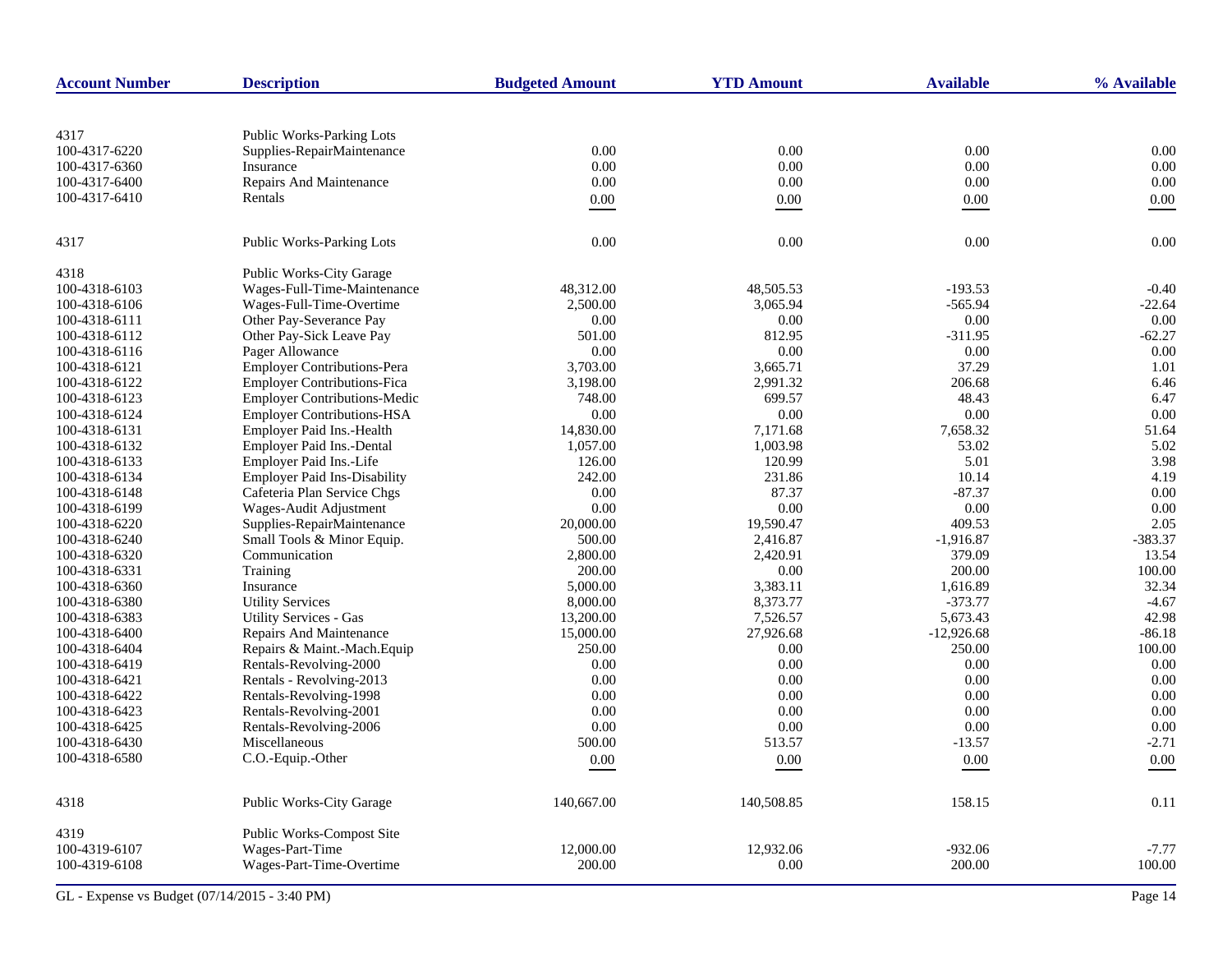| <b>Account Number</b> | <b>Description</b>                  | <b>Budgeted Amount</b> | <b>YTD Amount</b> | <b>Available</b> | % Available |
|-----------------------|-------------------------------------|------------------------|-------------------|------------------|-------------|
| 100-4319-6122         | <b>Employer Contributions-Fica</b>  | 750.00                 | 801.77            | $-51.77$         | $-6.90$     |
| 100-4319-6123         | <b>Employer Contributions-Medic</b> | 175.00                 | 187.49            | $-12.49$         | $-7.14$     |
| 100-4319-6124         | <b>Employer Contributions-HSA</b>   | 0.00                   | 0.00              | 0.00             | 0.00        |
| 100-4319-6199         | Wages-Audit Adjustment              | 0.00                   | $0.00\,$          | 0.00             | 0.00        |
| 100-4319-6220         | Supplies-RepairMaintenance          | 300.00                 | 2,337.38          | $-2,037.38$      | $-679.13$   |
| 100-4319-6360         | Insurance                           | 150.00                 | 157.72            | $-7.72$          | $-5.15$     |
| 100-4319-6380         | <b>Utility Services</b>             | 100.00                 | 161.52            | $-61.52$         | $-61.52$    |
| 100-4319-6400         | Repairs And Maintenance             | 2,500.00               | 6,864.14          | $-4,364.14$      | $-174.57$   |
| 100-4319-6410         | Rentals                             | 500.00                 | 546.05            | $-46.05$         | $-9.21$     |
| 100-4319-6417         | Rentals - Revolving - 2008          | 0.00                   | 0.00              | 0.00             | 0.00        |
|                       |                                     |                        |                   |                  |             |
| 100-4319-6430         | Miscellaneous                       | 0.00                   | 0.00              | 0.00             | 0.00        |
| 100-4319-6441         | Misc.-Solid Waste Services          | $0.00\,$               | $0.00\,$          | $0.00\,$         | 0.00        |
| 4319                  | Public Works-Compost Site           | 16,675.00              | 23,988.13         | $-7,313.13$      | $-43.86$    |
| 4320                  | <b>Public Works-Storm Damage</b>    |                        |                   |                  |             |
| 100-4320-6220         | Supplies-RepairMaintenance          | 0.00                   | 0.00              | 0.00             | 0.00        |
| 100-4320-6400         | <b>Repairs And Maintenance</b>      | 0.00                   | 0.00              | 0.00             | 0.00        |
| 100-4320-6430         | Miscellaneous                       | 0.00                   | 0.00              | 0.00             | 0.00        |
| 100-4320-6431         | Misc.-Other Than Fema               | 0.00                   | $0.00\,$          | $0.00\,$         | 0.00        |
| 4320                  | Public Works-Storm Damage           | 0.00                   | $0.00\,$          | 0.00             | 0.00        |
|                       |                                     |                        |                   |                  |             |
| 4322                  | <b>Sanitation-Street Cleaning</b>   |                        |                   |                  |             |
| 100-4322-6210         | <b>Supplies-Operating Supplies</b>  | 0.00                   | 0.00              | 0.00             | 0.00        |
| 100-4322-6220         | Supplies-RepairMaintenance          | 8,000.00               | 3,602.89          | 4,397.11         | 54.96       |
| 100-4322-6360         | Insurance                           | 600.00                 | 0.00              | 600.00           | 100.00      |
| 100-4322-6380         | <b>Utility Services</b>             | 300.00                 | $0.00\,$          | 300.00           | 100.00      |
| 100-4322-6400         | Repairs And Maintenance             | 100.00                 | 0.00              | 100.00           | 100.00      |
|                       |                                     |                        |                   |                  |             |
| 4322                  | <b>Sanitation-Street Cleaning</b>   | 9,000.00               | 3,602.89          | 5,397.11         | 59.97       |
| 4326                  | Sanitation-Weed Control             |                        |                   |                  |             |
| 100-4326-6220         | Supplies-RepairMaintenance          | 200.00                 | 0.00              | 200.00           | 100.00      |
| 100-4326-6331         | Training                            | 200.00                 | 0.00              | 200.00           | 100.00      |
| 100-4326-6360         | Insurance                           | 30.00                  | $0.00\,$          | 30.00            | 100.00      |
| 4326                  | Sanitation-Weed Control             | 430.00                 | 0.00              | 430.00           | 100.00      |
|                       |                                     |                        |                   |                  |             |
| 4327                  | Sanitation-Insect & Pest            |                        |                   |                  |             |
| 100-4327-6220         | Supplies-RepairMaintenance          | 8,000.00               | 7,365.88          | 634.12           | 7.93        |
| 100-4327-6360         | Insurance                           | 30.00                  | 0.00              | 30.00            | 100.00      |
| 100-4327-6400         | Repairs And Maintenance             | 100.00                 | 0.00              | 100.00           | 100.00      |
| 100-4327-6430         | Miscellaneous                       | 250.00                 | 0.00              | 250.00           | 100.00      |
|                       |                                     |                        |                   |                  |             |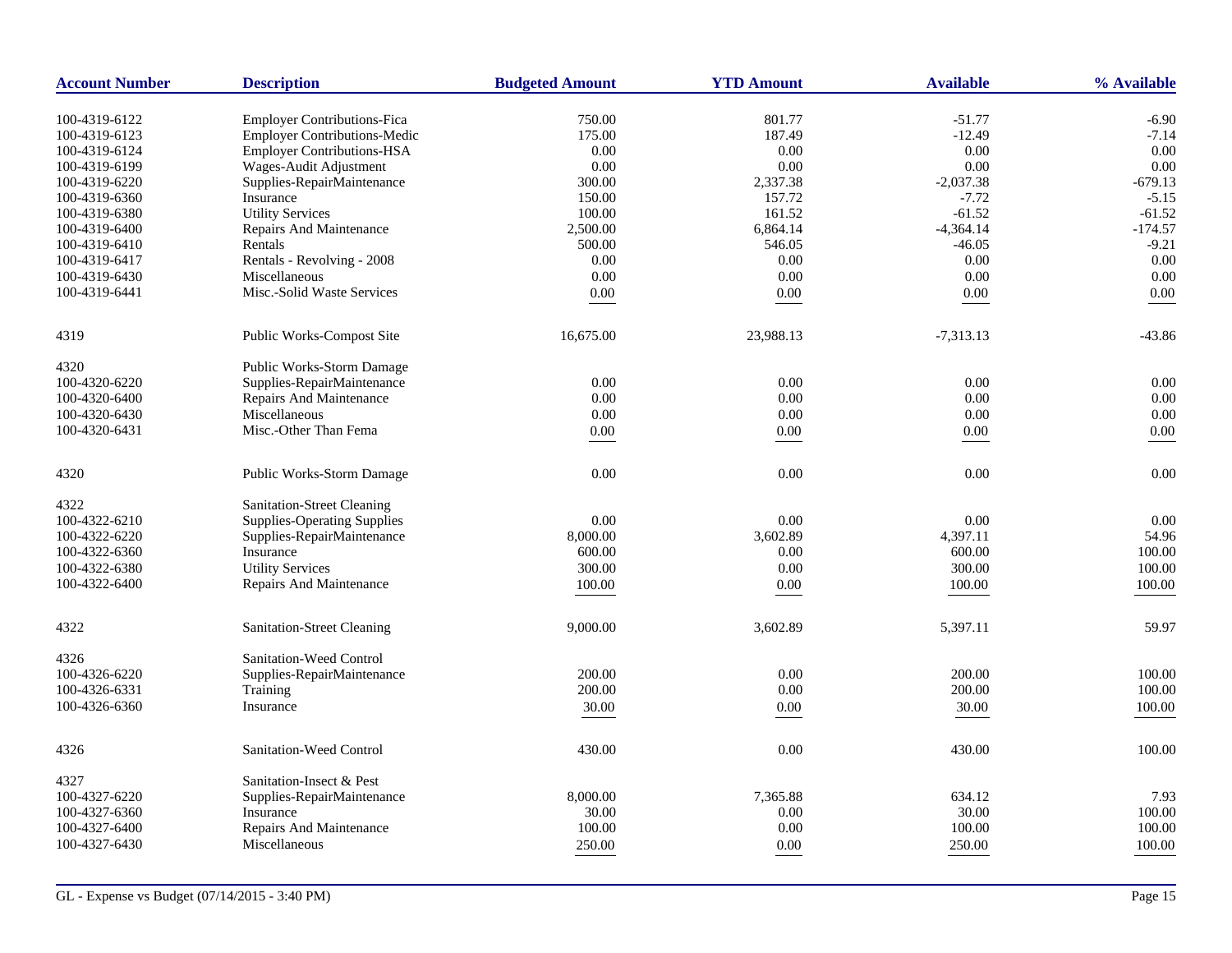| <b>Account Number</b> | <b>Description</b>                  | <b>Budgeted Amount</b> | <b>YTD Amount</b> | <b>Available</b> | % Available |
|-----------------------|-------------------------------------|------------------------|-------------------|------------------|-------------|
| 4327                  | Sanitation-Insect & Pest            | 8,380.00               | 7,365.88          | 1,014.12         | 12.10       |
| 4411                  | Health & Welfare-Pub. Health        |                        |                   |                  |             |
| 100-4411-6432         | Misc.-Elected Or Appointed          | 200.00                 | $0.00\,$          | 200.00           | 100.00      |
|                       |                                     |                        |                   |                  |             |
| 4411                  | Health & Welfare-Pub. Health        | 200.00                 | 0.00              | 200.00           | 100.00      |
| 4511                  | Culture-Rec.-Playgrds-Fields        |                        |                   |                  |             |
| 100-4511-6220         | Supplies-RepairMaintenance          | 8,000.00               | 3,385.79          | 4,614.21         | 57.68       |
| 100-4511-6320         | Communication                       | 1,000.00               | 310.61            | 689.39           | 68.94       |
| 100-4511-6360         | Insurance                           | 10,000.00              | 10,289.85         | $-289.85$        | $-2.90$     |
| 100-4511-6380         | <b>Utility Services</b>             | 5,000.00               | 15,253.01         | $-10,253.01$     | $-205.06$   |
| 100-4511-6400         | Repairs And Maintenance             | 5,000.00               | 5,434.50          | $-434.50$        | $-8.69$     |
| 100-4511-6410         | Rentals                             | 1,200.00               | 1,073.72          | 126.28           | 10.52       |
| 100-4511-6417         | Rentals - Revolving - 2008          | 0.00                   | 0.00              | 0.00             | 0.00        |
| 100-4511-6418         | Rentals-Revolving-2007              | 0.00                   | 0.00              | 0.00             | 0.00        |
| 100-4511-6421         | Rentals-Revolving-2003              | 0.00                   | 0.00              | 0.00             | 0.00        |
| 100-4511-6422         | Rentals-Revolving-2004              | 0.00                   | 0.00              | 0.00             | 0.00        |
| 100-4511-6530         | C.O.-Other Imp.                     | $0.00\,$               | 0.00              | 0.00             | 0.00        |
| 4511                  | Culture-Rec.-Playgrds-Fields        | 30,200.00              | 35,747.48         | $-5,547.48$      | $-18.37$    |
| 4512                  | Culture-Rec.-Pools & Beach          |                        |                   |                  |             |
| 100-4512-6107         | Wages-Part-Time                     | 0.00                   | 0.00              | 0.00             | 0.00        |
| 100-4512-6108         | Wages-Part Time-Overtime            | 0.00                   | 0.00              | 0.00             | 0.00        |
| 100-4512-6109         | Wages-Part Time-Supervisor          | 0.00                   | 0.00              | 0.00             | 0.00        |
| 100-4512-6121         | <b>Employer Contributions-Pera</b>  | 0.00                   | 0.00              | 0.00             | 0.00        |
| 100-4512-6122         | <b>Employer Contributions-Fica</b>  | 0.00                   | 0.00              | 0.00             | 0.00        |
| 100-4512-6123         | <b>Employer Contributions-Medic</b> | 0.00                   | 0.00              | $0.00\,$         | 0.00        |
| 100-4512-6124         | <b>Employer Contributions-HSA</b>   | 0.00                   | 0.00              | 0.00             | 0.00        |
| 100-4512-6199         | Wages-Audit Adjustment              | 0.00                   | 0.00              | 0.00             | 0.00        |
| 100-4512-6219         | Supplies-Op.-Concessions            | 0.00                   | 0.00              | 0.00             | 0.00        |
| 100-4512-6220         | Supplies-RepairMaintenance          | 150.00                 | 76.29             | 73.71            | 49.14       |
| 100-4512-6240         | Small Tools & Minor Equip.          | 0.00                   | 0.00              | 0.00             | 0.00        |
| 100-4512-6320         | Communication                       | 0.00                   | 0.00              | 0.00             | 0.00        |
| 100-4512-6360         | Insurance                           | 350.00                 | 0.00              | 350.00           | 100.00      |
| 100-4512-6380         | <b>Utility Services</b>             | 350.00                 | 0.00              | 350.00           | 100.00      |
| 100-4512-6400         | Repairs And Maintenance             | 1,000.00               | 3,359.93          | $-2,359.93$      | $-235.99$   |
| 100-4512-6410         | Rentals                             | 2,400.00               | 0.00              | 2,400.00         | 100.00      |
| 100-4512-6430         | Miscellaneous                       | 0.00                   | 0.00              | 0.00             | 0.00        |
| 100-4512-6441         | Misc.-Taxes                         | $0.00\,$               | 0.00              | $0.00\,$         | 0.00        |
| 100-4512-6580         | Lake Ripley Restoration             | 2,000.00               | 0.00              | 2,000.00         | 100.00      |
| 4512                  | Culture-Rec.-Pools & Beach          | 6,250.00               | 3,436.22          | 2,813.78         | 45.02       |
| 4514                  | Culture-Rec.-Tennis Courts          |                        |                   |                  |             |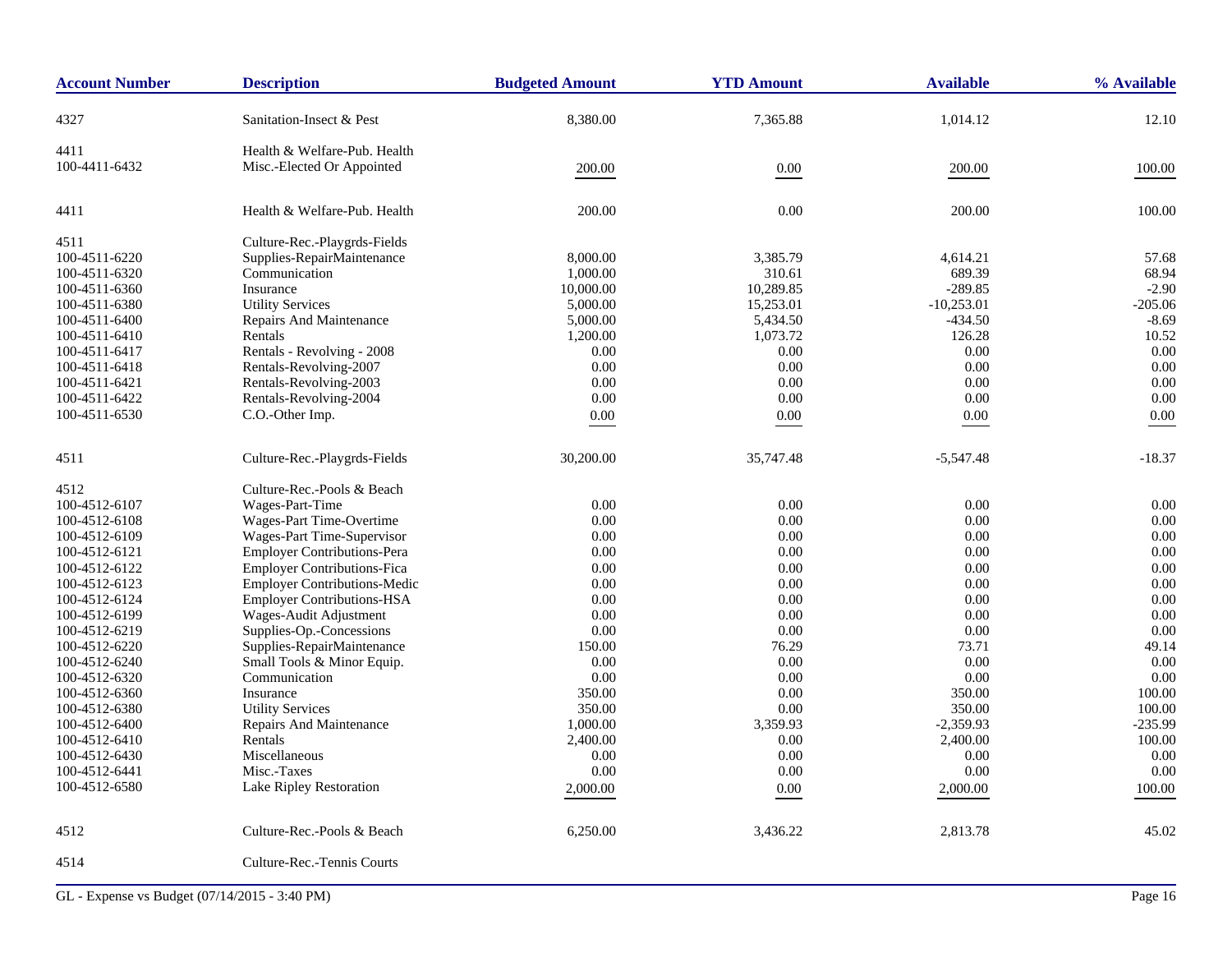| <b>Account Number</b> | <b>Description</b>            | <b>Budgeted Amount</b> | <b>YTD Amount</b> | <b>Available</b> | % Available |
|-----------------------|-------------------------------|------------------------|-------------------|------------------|-------------|
| 100-4514-6220         | Supplies-RepairMaintenance    | 1,500.00               | 728.21            | 771.79           | 51.45       |
| 100-4514-6360         | Insurance                     | 400.00                 | 536.65            | $-136.65$        | $-34.16$    |
| 100-4514-6380         | <b>Utility Services</b>       | 2,500.00               | 1,315.89          | 1,184.11         | 47.36       |
| 100-4514-6400         | Repairs And Maintenance       | 0.00                   | $0.00\,$          | 0.00             | 0.00        |
| 100-4514-6410         | Rentals                       | 0.00                   | 0.00              | 0.00             | 0.00        |
| 100-4514-6430         | Miscellaneous                 | 50.00                  | 0.00              | 50.00            | 100.00      |
|                       |                               |                        |                   |                  |             |
| 100-4514-6530         | C.O.-Other Imp.               | 0.00                   | 0.00              | 0.00             | 0.00        |
| 4514                  | Culture-Rec.-Tennis Courts    | 4,450.00               | 2,580.75          | 1,869.25         | 42.01       |
| 4515                  | Culture-Rec.-Skating Rinks    |                        |                   |                  |             |
| 100-4515-6220         | Supplies-RepairMaintenance    | 1,700.00               | 1,215.36          | 484.64           | 28.51       |
| 100-4515-6320         | Communication                 | 0.00                   | 0.00              | 0.00             | 0.00        |
| 100-4515-6360         | Insurance                     | 800.00                 | 685.76            | 114.24           | 14.28       |
| 100-4515-6380         | <b>Utility Services</b>       | 5,000.00               | 3,352.36          | 1,647.64         | 32.95       |
| 100-4515-6400         | Repairs And Maintenance       | 300.00                 | 1,704.50          | $-1,404.50$      | $-468.17$   |
| 100-4515-6410         | Rentals                       | 500.00                 | 19.50             | 480.50           | 96.10       |
| 100-4515-6423         | Rentals-Revolving-1994        | 0.00                   | 0.00              | 0.00             | 0.00        |
| 100-4515-6430         | Miscellaneous                 | 0.00                   | 0.00              | 0.00             | 0.00        |
| 100-4515-6530         | C.O.-Other Imp.               | 0.00                   | 0.00              | 0.00             | 0.00        |
|                       |                               |                        |                   |                  |             |
| 4515                  | Culture-Rec.-Skating Rinks    | 8,300.00               | 6,977.48          | 1,322.52         | 15.93       |
| 4516                  | Culture-Rec.-Comm. Gardens    |                        |                   |                  |             |
| 100-4516-6220         | Supplies-RepairMaintenance    | 0.00                   | 0.00              | 0.00             | 0.00        |
| 100-4516-6360         | Insurance                     | 0.00                   | 0.00              | 0.00             | 0.00        |
| 100-4516-6380         | <b>Utility Services</b>       | 800.00                 | 902.74            | $-102.74$        | $-12.84$    |
| 100-4516-6400         | Repairs And Maintenance       | 0.00                   | 0.00              | 0.00             | 0.00        |
| 100-4516-6530         | C.O.-Other Imp.               | $0.00\,$               | $0.00\,$          | 0.00             | 0.00        |
|                       |                               |                        |                   |                  |             |
| 4516                  | Culture-Rec.-Comm. Gardens    | 800.00                 | 902.74            | $-102.74$        | $-12.84$    |
| 4517                  | Culture-Rec.-G.A.R. Hall      |                        |                   |                  |             |
| 100-4517-6220         | Supplies-RepairMaintenance    | 700.00                 | 11.53             | 688.47           | 98.35       |
| 100-4517-6325         | Communication - Alarm System  | 200.00                 | 0.00              | 200.00           | 100.00      |
| 100-4517-6360         | Insurance                     | 1,800.00               | 1,785.14          | 14.86            | 0.83        |
| 100-4517-6380         | <b>Utility Services</b>       | 14,000.00              | 10,739.03         | 3,260.97         | 23.29       |
| 100-4517-6383         | <b>Utility Services - Gas</b> | 0.00                   | 0.00              | 0.00             | 0.00        |
| 100-4517-6400         | Repairs And Maintenance       | 5,000.00               | 1,091.45          | 3,908.55         | 78.17       |
| 100-4517-6420         | Rentals - Revolving - 2012    | 8,148.00               | 8,148.00          | 0.00             | 0.00        |
| 100-4517-6430         | Miscellaneous                 | 0.00                   | $0.00\,$          | 0.00             | 0.00        |
|                       |                               |                        |                   |                  | 27.05       |
| 4517                  | Culture-Rec.-G.A.R. Hall      | 29,848.00              | 21,775.15         | 8,072.85         |             |
| 4518                  | Culture-Rec.-Band             |                        |                   |                  |             |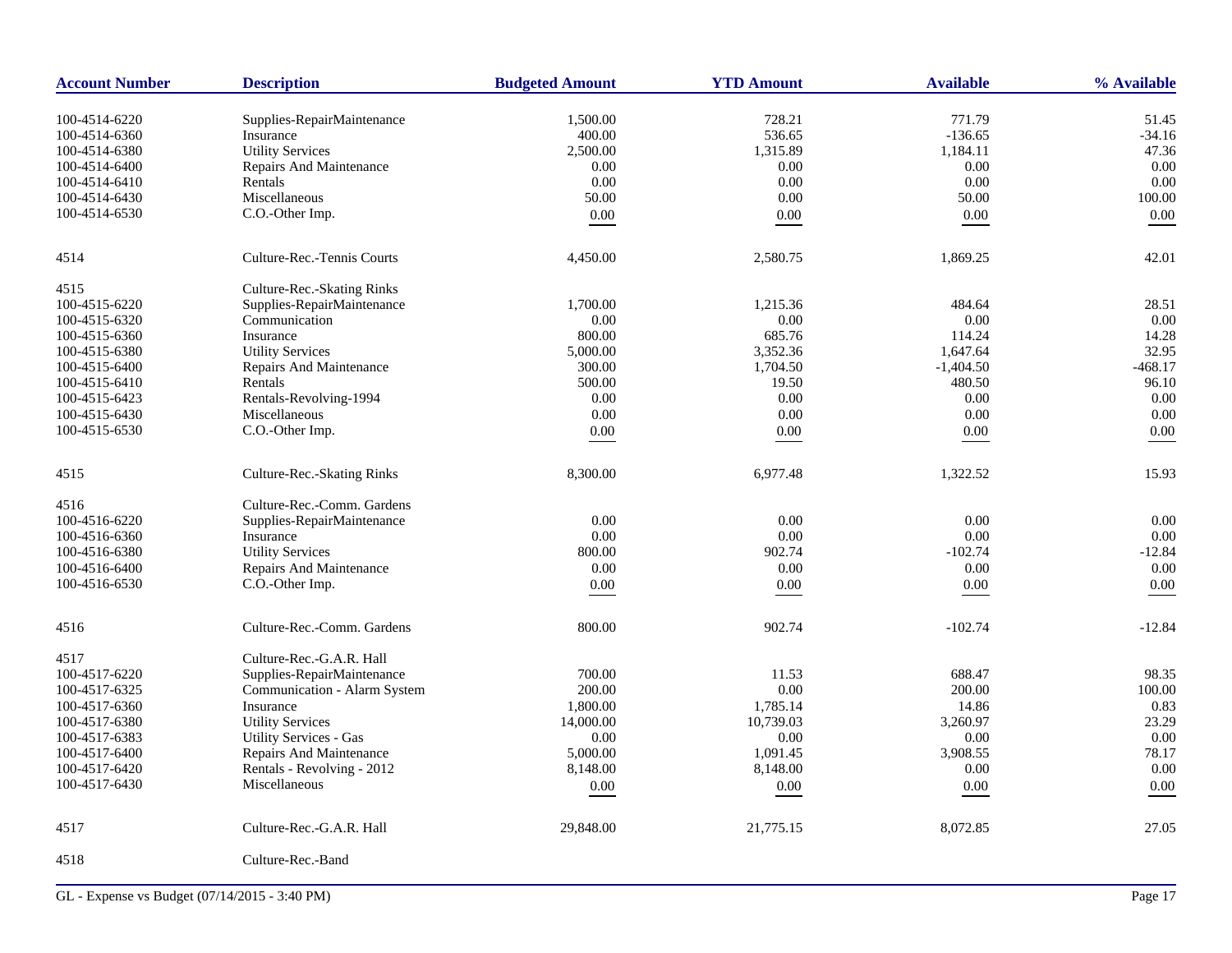| <b>Account Number</b> | <b>Description</b>                  | <b>Budgeted Amount</b> | <b>YTD Amount</b> | <b>Available</b> | % Available |
|-----------------------|-------------------------------------|------------------------|-------------------|------------------|-------------|
| 100-4518-6360         | Insurance                           | 15.00                  | 0.00              | 15.00            | 100.00      |
| 100-4518-6430         | Miscellaneous                       | 250.00                 | 0.00              | 250.00           | 100.00      |
| 100-4518-6431         | Misc.- Music In The Park            | 4,500.00               | 3,200.00          | 1,300.00         | 28.89       |
| 4518                  | Culture-Rec.-Band                   | 4,765.00               | 3,200.00          | 1,565.00         | 32.84       |
| 4519                  | Culture-Rec.-Camping Areas          |                        |                   |                  |             |
| 100-4519-6220         | Supplies-RepairMaintenance          | 3,000.00               | 673.05            | 2,326.95         | 77.57       |
| 100-4519-6240         | Small Tools & Minor Equip.          | 0.00                   | 0.00              | 0.00             | 0.00        |
| 100-4519-6300         | Professional Services               | 6.000.00               | 5,005.00          | 995.00           | 16.58       |
| 100-4519-6320         | Communication                       | 1,000.00               | 210.70            | 789.30           | 78.93       |
| 100-4519-6340         | Advertising                         | 0.00                   | 0.00              | 0.00             | 0.00        |
| 100-4519-6360         | Insurance                           | 1,000.00               | 958.14            | 41.86            | 4.19        |
| 100-4519-6380         | <b>Utility Services</b>             | 4,000.00               | 4,531.27          | $-531.27$        | $-13.28$    |
| 100-4519-6400         | Repairs And Maintenance             | 4,500.00               | 3,341.54          | 1,158.46         | 25.74       |
| 100-4519-6410         | Rentals                             | 1,000.00               | 546.43            | 453.57           | 45.36       |
| 100-4519-6423         | Rentals-Revolving-2001              | 0.00                   | 0.00              | 0.00             | 0.00        |
| 100-4519-6430         | Miscellaneous                       | 500.00                 | $-50.00$          | 550.00           | 110.00      |
| 100-4519-6441         | Misc.-Sales Taxes                   | 2,400.00               | 4.49              | 2,395.51         | 99.81       |
| 100-4519-6530         | C.O.-Other Imp.                     | 0.00                   | 0.00              | 0.00             | 0.00        |
|                       |                                     |                        |                   |                  |             |
| 4519                  | Culture-Rec.-Camping Areas          | 23,400.00              | 15,220.62         | 8,179.38         | 34.95       |
| 4522                  | Culture-Rec.-Park Areas             |                        |                   |                  |             |
| 100-4522-6101         | Wages-Full-Time-Supervisor          | 62,381.00              | 62,621.42         | $-240.42$        | $-0.39$     |
| 100-4522-6103         | Wages-Full-Time-Maintenance         | 0.00                   | 0.00              | 0.00             | 0.00        |
| 100-4522-6106         | Wages-Full-Time-Overtime            | 100.00                 | 0.00              | 100.00           | 100.00      |
| 100-4522-6107         | Wages-Part-Time                     | 66,000.00              | 77,824.57         | $-11,824.57$     | $-17.92$    |
| 100-4522-6108         | Wages-Part-Time-Overtime            | 1,500.00               | 6,714.76          | $-5,214.76$      | $-347.65$   |
| 100-4522-6112         | Other Pay-Sick Leave Pay            | 0.00                   | 0.00              | 0.00             | 0.00        |
| 100-4522-6121         | <b>Employer Contributions-Pera</b>  | 6,023.00               | 7,037.42          | $-1,014.42$      | $-16.84$    |
| 100-4522-6122         | Employer Contributions-Fica         | 6,868.00               | 8,824.35          | $-1,956.35$      | $-28.49$    |
| 100-4522-6123         | Employer Contributions-Medic        | 1,905.00               | 2,063.79          | $-158.79$        | $-8.34$     |
| 100-4522-6124         | <b>Employer Contributions-HSA</b>   | 0.00                   | 4,137.00          | $-4,137.00$      | 0.00        |
| 100-4522-6131         | Employer Paid Ins.-Health           | 14,830.00              | 10,765.19         | 4,064.81         | 27.41       |
| 100-4522-6132         | Employer Paid Ins.-Dental           | 1,500.00               | 1,502.50          | $-2.50$          | $-0.17$     |
| 100-4522-6133         | Employer Paid Ins.-Life             | 126.00                 | 126.00            | 0.00             | 0.00        |
| 100-4522-6134         | <b>Employer Paid Ins-Disability</b> | 312.00                 | 311.90            | 0.10             | 0.03        |
| 100-4522-6148         | Cafeteria Plan Service Charges      | 0.00                   | 24.38             | $-24.38$         | 0.00        |
| 100-4522-6199         | Wages-Audit Adjustment              | 0.00                   | 0.00              | 0.00             | 0.00        |
| 100-4522-6220         | Supplies-RepairMaintenance          | 35,000.00              | 50,026.51         | $-15,026.51$     | $-42.93$    |
| 100-4522-6240         | Small Tools & Minor Equip.          | 3,000.00               | 0.00              | 3,000.00         | 100.00      |
| 100-4522-6320         | Communication                       | 1,000.00               | 731.16            | 268.84           | 26.88       |
| 100-4522-6331         | Training                            | 750.00                 | 25.00             | 725.00           | 96.67       |
| 100-4522-6360         | Insurance                           | 14,000.00              | 16,928.52         | $-2,928.52$      | $-20.92$    |
| 100-4522-6380         | <b>Utility Services</b>             | 5,000.00               | 3,386.15          | 1,613.85         | 32.28       |
| 100-4522-6400         | Repairs And Maintenance             | 12,000.00              | 3,948.50          | 8,051.50         | 67.10       |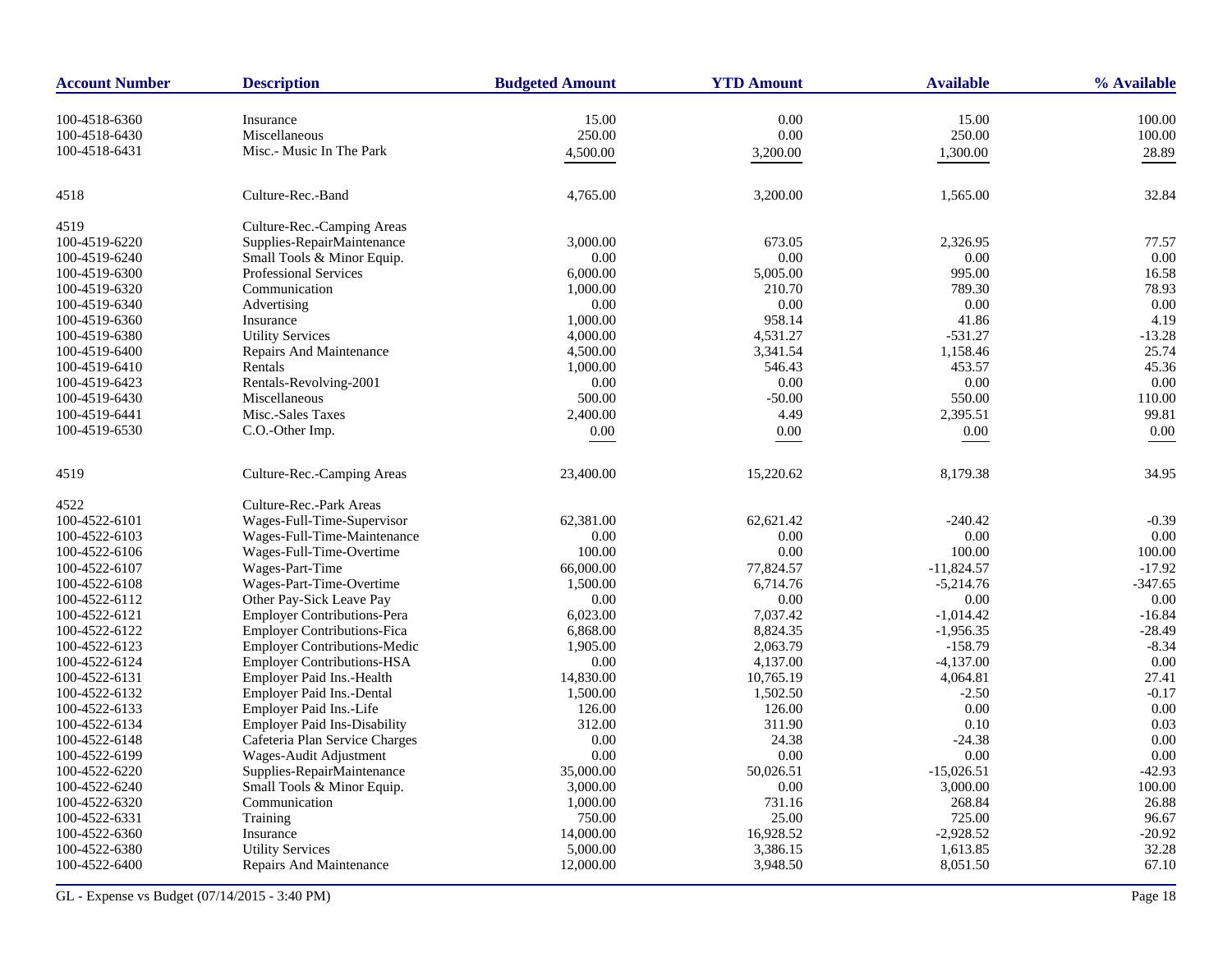| <b>Account Number</b> | <b>Description</b>                  | <b>Budgeted Amount</b> | <b>YTD Amount</b> | <b>Available</b> | % Available  |
|-----------------------|-------------------------------------|------------------------|-------------------|------------------|--------------|
|                       |                                     |                        |                   |                  |              |
| 100-4522-6410         | Rentals                             | 7,000.00               | 8,821.42          | $-1,821.42$      | $-26.02$     |
| 100-4522-6417         | Rentals - Revolving - 2010          | 266.00                 | 266.00            | 0.00             | 0.00         |
| 100-4522-6418         | Rentals - Revolving - 2009          | 0.00                   | 0.00              | 0.00             | 0.00         |
| 100-4522-6419         | Rentals - Revolving - 2011          | 14,078.00              | 14,078.00         | 0.00             | 0.00         |
| 100-4522-6420         | Rentals - Revolving - 2012          | 8,316.00               | 8,316.00          | 0.00             | 0.00         |
| 100-4522-6421         | Rentals-Revolving-2003              | 0.00                   | $0.00\,$          | $0.00\,$         | 0.00         |
| 100-4522-6422         | Rentals-Revolving-2004              | 0.00                   | 0.00              | $0.00\,$         | 0.00         |
| 100-4522-6423         | Rentals-Revolving-2001              | 0.00                   | 0.00              | 0.00             | 0.00         |
| 100-4522-6425         | Rentals-Revolving-2006              | 0.00                   | 0.00              | $0.00\,$         | 0.00         |
| 100-4522-6427         | Rentals-Revolving-2005              | 0.00                   | 0.00              | 0.00             | 0.00         |
| 100-4522-6430         | Miscellaneous                       | 2,000.00               | 47.14             | 1,952.86         | 97.64        |
| 100-4522-6510         | C.O.-Land                           | 0.00                   | 0.00              | 0.00             | 0.00         |
| 100-4522-6530         | C.O.-Other Imp.                     | $0.00\,$               | $0.00\,$          | $0.00\,$         | 0.00         |
| 4522                  | Culture-Rec.-Park Areas             | 263,955.00             | 288,527.68        | $-24,572.68$     | $-9.31$      |
| 4524                  | Culture-Rec.-Shade Trees            |                        |                   |                  |              |
| 100-4524-6101         | Wages-Full-Time-Supervisor          | 0.00                   | 0.00              | 0.00             | 0.00         |
| 100-4524-6103         | Wages-Full-Time-Maintenance         | 0.00                   | 0.00              | 0.00             | 0.00         |
| 100-4524-6106         | Wages-Full-Time-Overtime            | 0.00                   | 0.00              | 0.00             | 0.00         |
| 100-4524-6107         | Wages-Part-Time                     | 0.00                   | 0.00              | 0.00             | 0.00         |
| 100-4524-6112         | Other Pay-Sick Leave Pay            | 0.00                   | 0.00              | 0.00             | 0.00         |
| 100-4524-6121         | <b>Employer Contributions-Pera</b>  | 0.00                   | 0.00              | 0.00             | 0.00         |
| 100-4524-6122         | <b>Employer Contributions-Fica</b>  | 0.00                   | 0.00              | 0.00             | 0.00         |
| 100-4524-6123         | <b>Employer Contributions-Medic</b> | 0.00                   | 0.00              | 0.00             | 0.00         |
| 100-4524-6124         | <b>Employer Contributions-HSA</b>   | 0.00                   | 0.00              | 0.00             | 0.00         |
| 100-4524-6131         | Employer Paid Ins.-Health           | 0.00                   | $0.00\,$          | $0.00\,$         | 0.00         |
| 100-4524-6132         | Employer Paid Ins.-Dental           | 0.00                   | 0.00              | 0.00             | 0.00         |
|                       | Employer Paid Ins.-Life             |                        | $0.00\,$          | $0.00\,$         | 0.00         |
| 100-4524-6133         | <b>Employer Paid Ins-Disability</b> | 0.00                   |                   |                  |              |
| 100-4524-6134         | Wages-Audit Adjustment              | 0.00                   | 0.00<br>0.00      | 0.00<br>0.00     | 0.00<br>0.00 |
| 100-4524-6199         |                                     | 0.00                   |                   |                  |              |
| 100-4524-6210         | Supplies-Operating Supplies         | 0.00                   | 0.00              | 0.00             | 0.00         |
| 100-4524-6220         | Supplies-RepairMaintenance          | 4,500.00               | 598.96            | 3,901.04         | 86.69        |
| 100-4524-6240         | Small Tools & Minor Equip.          | 0.00                   | 0.00              | 0.00             | 0.00         |
| 100-4524-6300         | Professional Services               | 20,000.00              | 35,142.25         | $-15,142.25$     | $-75.71$     |
| 100-4524-6331         | Training                            | 300.00                 | 175.00            | 125.00           | 41.67        |
| 100-4524-6360         | Insurance                           | 300.00                 | 0.00              | 300.00           | 100.00       |
| 100-4524-6400         | Repairs And Maintenance             | 1,800.00               | 410.00            | 1,390.00         | 77.22        |
| 100-4524-6408         | Repairs & Maint.-TreeStumps         | 0.00                   | 5,784.67          | $-5,784.67$      | 0.00         |
| 100-4524-6410         | Rentals                             | 0.00                   | $0.00\,$          | 0.00             | 0.00         |
| 100-4524-6420         | Rentals - Revolving - 2012          | 11,127.00              | 11,127.00         | 0.00             | 0.00         |
| 100-4524-6424         | Rentals - Revolving - 2009          | 0.00                   | 0.00              | 0.00             | 0.00         |
| 100-4524-6425         | Rentals-Revolving-2006              | 0.00                   | 0.00              | 0.00             | 0.00         |
| 100-4524-6430         | Miscellaneous                       | 100.00                 | 180.00            | $-80.00$         | $-80.00$     |
| 4524                  | Culture-Rec.-Shade Trees            | 38,127.00              | 53,417.88         | $-15,290.88$     | $-40.11$     |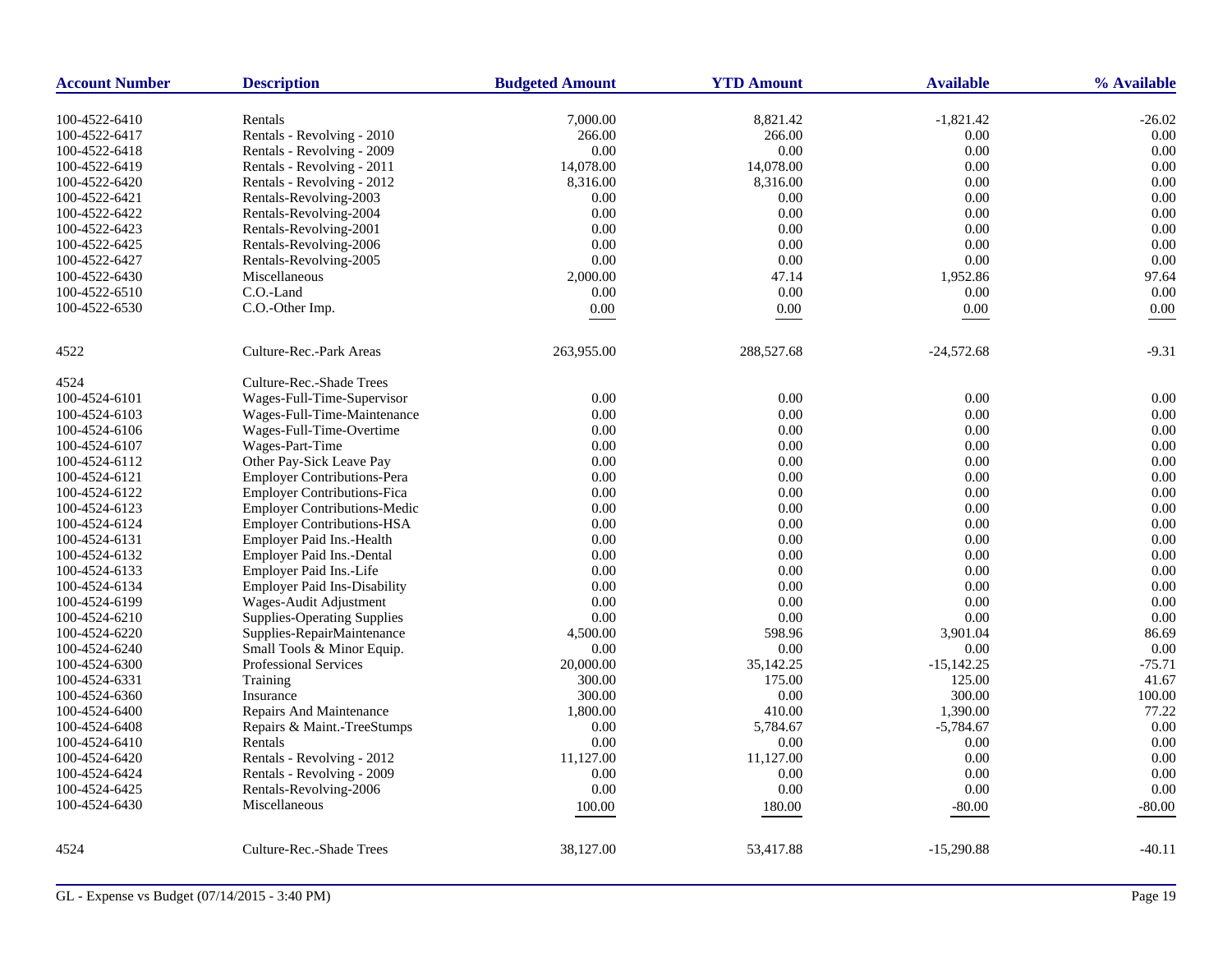| <b>Account Number</b> | <b>Description</b>                 | <b>Budgeted Amount</b> | <b>YTD Amount</b> | <b>Available</b> | % Available |
|-----------------------|------------------------------------|------------------------|-------------------|------------------|-------------|
| 4525                  | Culture-Rec.-Forestry              |                        |                   |                  |             |
| 100-4525-6220         | Supplies-RepairMaintenance         | 0.00                   | 0.00              | 0.00             | $0.00\,$    |
| 100-4525-6360         | Insurance                          | 0.00                   | 0.00              | $0.00\,$         | 0.00        |
|                       | Miscellaneous                      |                        |                   |                  |             |
| 100-4525-6430         |                                    | 0.00                   | 0.00              | $0.00\,$         | 0.00        |
| 4525                  | Culture-Rec.-Forestry              | 0.00                   | 0.00              | 0.00             | 0.00        |
| 4526                  | <b>Community Beautification</b>    |                        |                   |                  |             |
| 100-4526-6210         | <b>Supplies-Operating Supplies</b> | 0.00                   | $0.00\,$          | 0.00             | 0.00        |
| 4526                  | <b>Community Beautification</b>    | 0.00                   | 0.00              | $0.00\,$         | 0.00        |
| 4550                  | Culture-Rec.-Library               |                        |                   |                  |             |
| 100-4550-6200         | Supplies-Office Supplies           | 0.00                   | 0.00              | 0.00             | 0.00        |
| 100-4550-6210         | <b>Supplies-Operating Supplies</b> | 0.00                   | 0.00              | 0.00             | 0.00        |
| 100-4550-6220         | Supplies-RepairMaintenance         | 7,500.00               | 476.99            | 7,023.01         | 93.64       |
| 100-4550-6240         | Small Tools & Minor Equip.         | 0.00                   | 1,271.81          | $-1,271.81$      | 0.00        |
| 100-4550-6300         | <b>Professional Services</b>       | 3,000.00               | 0.00              | 3,000.00         | 100.00      |
| 100-4550-6320         | Communication                      | 2,500.00               | 2,217.89          | 282.11           | 11.28       |
| 100-4550-6331         | Training                           | 100.00                 | 0.00              | 100.00           | 100.00      |
| 100-4550-6360         | Insurance                          | 2,500.00               | 2,458.84          | 41.16            | 1.65        |
| 100-4550-6380         | <b>Utility Services</b>            | 8,500.00               | 8,512.48          | $-12.48$         | $-0.15$     |
| 100-4550-6383         | <b>Utility Services - Gas</b>      | 7,000.00               | 2,822.16          | 4,177.84         | 59.68       |
| 100-4550-6400         | Repairs And Maintenance            | 6,000.00               | 13,240.64         | $-7,240.64$      | $-120.68$   |
| 100-4550-6401         | Repairs & Maint.-Bldgs             | 1,000.00               | 0.00              | 1,000.00         | 100.00      |
| 100-4550-6407         | Repairs & Maint.-Contractual       | 0.00                   | 0.00              | 0.00             | 0.00        |
| 100-4550-6417         | Rentals - Revolving - 2010         | 2,908.00               | 2,908.00          | $0.00\,$         | 0.00        |
| 100-4550-6418         | Rentals-Revolving-2007             | 0.00                   | 0.00              | 0.00             | 0.00        |
| 100-4550-6420         | Rentals - Revolving - 2012         | 1,341.00               | 1,341.00          | 0.00             | 0.00        |
| 100-4550-6422         | Rentals-Revolving-1998             | 0.00                   | 0.00              | 0.00             | 0.00        |
| 100-4550-6423         | Rentals-Revolving-1994             | 0.00                   | 0.00              | $0.00\,$         | 0.00        |
| 100-4550-6427         | Rentals-Revolving-1997             | $0.00\,$               | 0.00              | 0.00             | 0.00        |
| 100-4550-6430         | Miscellaneous                      | 1,600.00               | 180.00            | 1,420.00         | 88.75       |
| 100-4550-6520         | C.O.-Buildings                     | 250.00                 | 0.00              | 250.00           | 100.00      |
| 100-4550-6530         | C.O.-Other Imp.                    | 0.00                   | 0.00              | 0.00             | 0.00        |
| 100-4550-6560         | C.O.-Pioneerland - Automation      | 0.00                   | 0.00              | 0.00             | 0.00        |
| 100-4550-6580         | C.O.-Equip.-Other                  | 0.00                   | 0.00              | 0.00             | 0.00        |
| 100-4550-6739         | Transfers-Gov.-Perm.-Library       | 137,023.00             | 137,023.00        | $0.00\,$         | 0.00        |
| 4550                  | Culture-Rec.-Library               | 181,222.00             | 172,452.81        | 8,769.19         | 4.84        |
|                       |                                    |                        |                   |                  |             |
| 4551                  | Culture-Rec.-Summer Rec.           |                        |                   |                  |             |
| 100-4551-6746         | Transfer-Gov.-Perm-Dist.#465       | 30,000.00              | 30,000.00         | 0.00             | 0.00        |
| 4551                  | Culture-Rec.-Summer Rec.           | 30,000.00              | 30,000.00         | 0.00             | $0.00\,$    |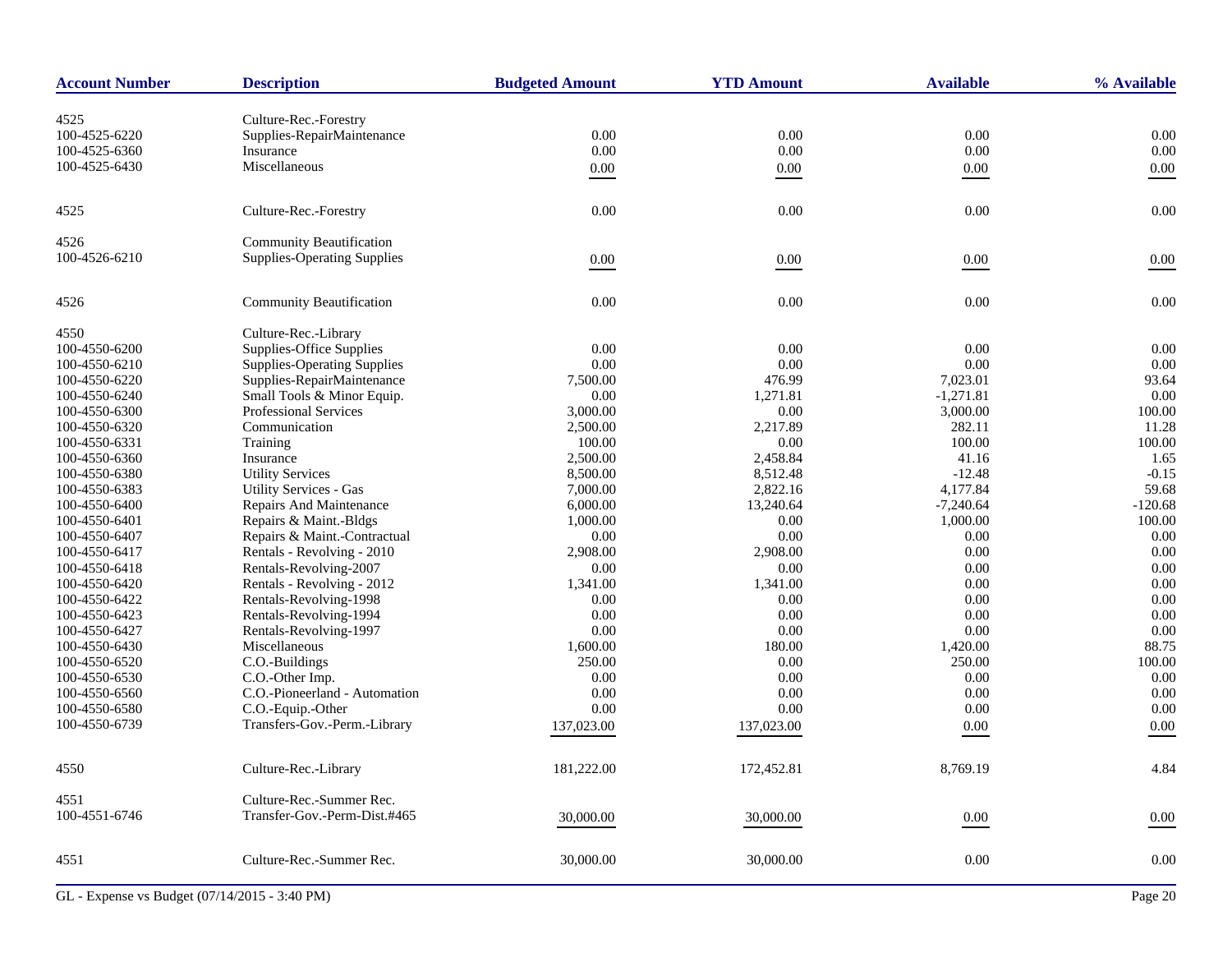| <b>Account Number</b>          | <b>Description</b>                                         | <b>Budgeted Amount</b> | <b>YTD Amount</b> | <b>Available</b>         | % Available   |
|--------------------------------|------------------------------------------------------------|------------------------|-------------------|--------------------------|---------------|
|                                |                                                            |                        |                   |                          |               |
| 4924                           | Misc.-Unallocated Insurance                                |                        |                   |                          |               |
| 100-4924-6360                  | Insurance                                                  | 36,000.00              | 44.851.74         | $-8.851.74$              | -24.59        |
| 100-4924-6740                  | Transfer-Gov.-Perm.-Pub.U.                                 | $0.00\,$               | $0.00\,$          | $0.00\,$                 | $0.00\,$      |
|                                |                                                            |                        |                   |                          |               |
| 4924                           | Misc.-Unallocated Insurance                                | 36,000.00              | 44,851.74         | $-8.851.74$              | -24.59        |
| 4925                           | Misc.-Advertising                                          |                        |                   |                          |               |
| 100-4925-6449                  | Misc.-Christmas Garlands                                   | 2,600.00               | 3,433.88          | $-833.88$                | $-32.07$      |
| 100-4925-6450                  | Misc.-Watercade                                            | 12,000.00              | 9,379.36          | 2,620.64                 | 21.84         |
| 100-4925-6451                  | Misc.-Chamber Of Commerce                                  | 1,000.00               | 0.00              | 1,000.00                 | 100.00        |
| 100-4925-6452                  | Misc.-Community Profile                                    | 0.00                   | 0.00              | 0.00                     | 0.00          |
| 100-4925-6453                  | Misc.-Adverising                                           | 0.00                   | 0.00              | 0.00                     | 0.00          |
| 100-4925-6454                  | Misc.- Music In Central Pk                                 | 0.00                   | 0.00              | 0.00                     | 0.00          |
| 4925                           | Misc.-Advertising                                          | 15,600.00              | 12,813.24         | 2,786.76                 | 17.86         |
|                                |                                                            |                        |                   |                          |               |
| 4926                           | Misc.-Misc. General Expense                                |                        |                   |                          |               |
| 100-4926-6300                  | Prof. Services-Technology                                  | 0.00                   | 0.00              | 0.00                     | 0.00          |
| 100-4926-6424                  | <b>Rentals-Back Hoe</b>                                    | 0.00                   | 0.00              | 0.00                     | 0.00          |
| 100-4926-6430                  | Miscellaneous                                              | 6,000.00               | 4,742.98          | 1,257.02                 | 20.95         |
| 100-4926-6433                  | Misc.-Dues & Subscriptions                                 | 18,000.00              | 15,557.61         | 2,442.39                 | 13.57<br>0.00 |
| 100-4926-6437                  | Misc-Retiree Health Insurance<br>Misc.-Contingency Funds-A | 0.00                   | 9,677.93          | $-9,677.93$              |               |
| 100-4926-6440                  |                                                            | 296,561.00             | 0.00              | 296,561.00               | 100.00        |
| 100-4926-6441                  | Misc.-S. W. Foundation                                     | 5,500.00               | 5,000.00          | 500.00                   | 9.09          |
| 100-4926-6442                  | Misc - Heritage Preservation                               | 0.00<br>0.00           | 6,256.79          | $-6,256.79$              | 0.00<br>0.00  |
| 100-4926-6445<br>100-4926-6451 | City-Wide Cleanup<br>Misc.-Chamber Of Commerce             | 1,200.00               | 13,011.16<br>0.00 | $-13,011.16$<br>1,200.00 | 100.00        |
| 100-4926-6452                  | Misc.-Technology                                           | 0.00                   | 0.00              | 0.00                     | 0.00          |
| 100-4926-6453                  | Misc.-Auditorium                                           | 0.00                   | 0.00              | 0.00                     | 0.00          |
| 100-4926-6454                  | Misc.-Cable Television                                     | 0.00                   | 0.00              | 0.00                     | 0.00          |
| 100-4926-6455                  | Cable Franchise                                            | 0.00                   | 0.00              | 0.00                     | 0.00          |
| 100-4926-6456                  | Misc.-Gopher State One Call                                | 2,500.00               | 1,618.45          | 881.55                   | 35.26         |
| 100-4926-6458                  | Misc.-Safety Consulting                                    | 26,500.00              | 25,437.00         | 1,063.00                 | 4.01          |
| 100-4926-6461                  | Misc.-Tax Abatement (FDA)                                  | 25,000.00              | 13,078.86         | 11,921.14                | 47.68         |
| 100-4926-6462                  | Misc-Tax Abatement (MN                                     | 0.00                   | 12,824.20         | $-12,824.20$             | 0.00          |
|                                | Rubber)                                                    |                        |                   |                          |               |
| 100-4926-6463                  | Misc.-Library Remodel-Barils                               | 0.00                   | 0.00              | 0.00                     | 0.00          |
| 100-4926-6464                  | Misc.-Contract Services                                    | 0.00                   | 0.00              | 0.00                     | 0.00          |
| 100-4926-6465                  | Misc.-New Industrial Park                                  | 0.00                   | 0.00              | 0.00                     | 0.00          |
| 100-4926-6466                  | Misc. - Darwin Taxes-Annex                                 | 0.00                   | 0.00              | 0.00                     | 0.00          |
| 100-4926-6467                  | Misc.-Habitat For Humanity                                 | 0.00                   | 0.00              | 0.00                     | 0.00          |
| 100-4926-6468                  | Misc.-Home Page-Chamber                                    | 0.00                   | 0.00              | 0.00                     | 0.00          |
| 100-4926-6469                  | Misc.-Lfd. Township Tax-Annex                              | 0.00                   | 0.00              | 0.00                     | 0.00          |
| 100-4926-6475                  | Misc.- Oil Recycling                                       | 2,200.00               | 1,706.00          | 494.00                   | 22.45         |
| 100-4926-6476                  | Misc.-Vendor Sales Tax                                     | 0.00                   | 0.00              | 0.00                     | 0.00          |
| 100-4926-6477                  | Misc.-Vendor Use Tax                                       | 0.00                   | 951.51            | $-951.51$                | 0.00          |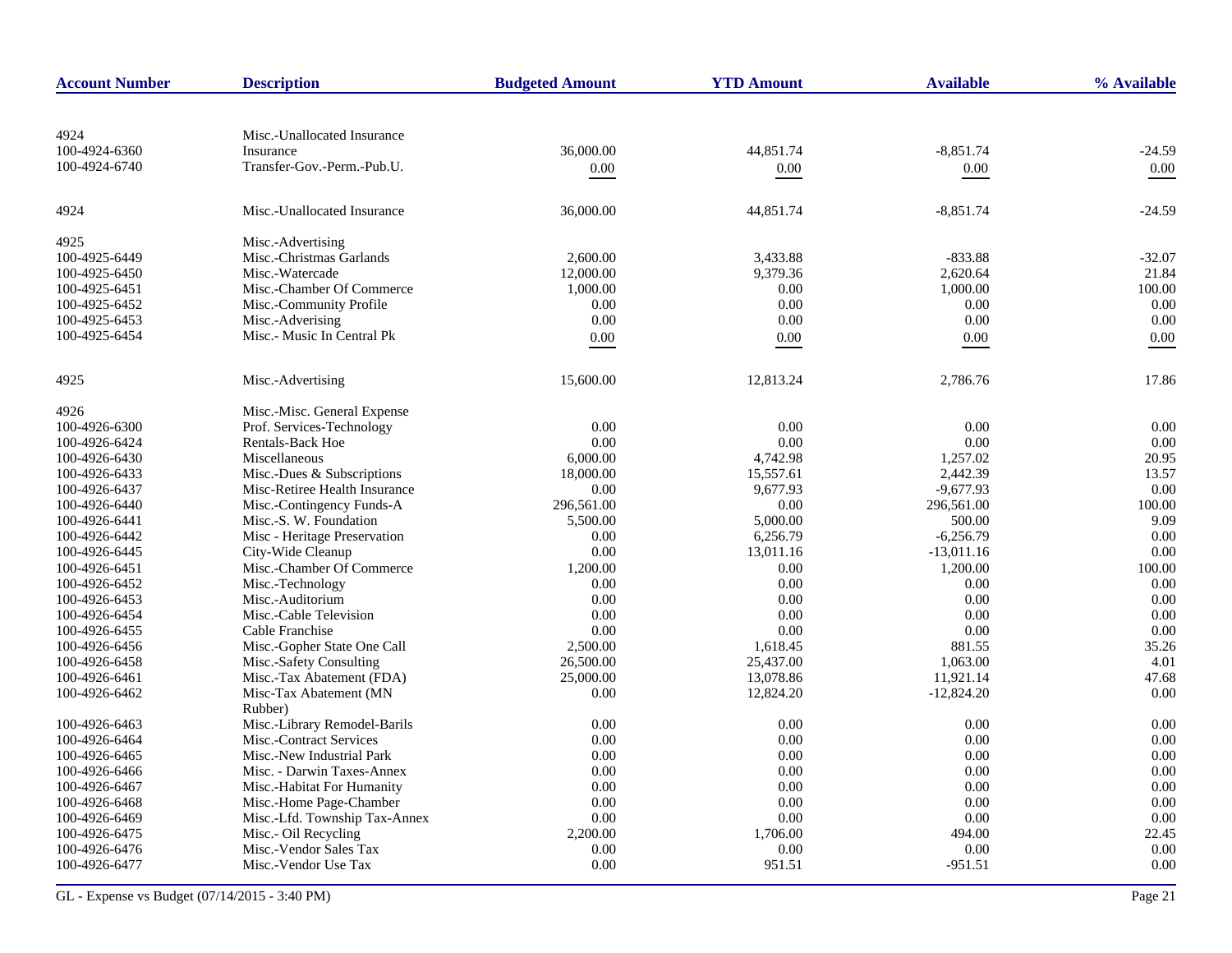| <b>Account Number</b> | <b>Description</b>                  | <b>Budgeted Amount</b> | <b>YTD Amount</b> | <b>Available</b> | % Available |
|-----------------------|-------------------------------------|------------------------|-------------------|------------------|-------------|
| 100-4926-6478         | Misc.-Cable-Local Access            | 5,000.00               | 1,906.50          | 3,093.50         | 61.87       |
| 100-4926-6479         | Misc.-L.P.U.-Energy Grant           | 0.00                   | 0.00              | 0.00             | 0.00        |
| 100-4926-6580         | C.O.-Equip.-Other                   | 0.00                   | 3,079.30          | $-3,079.30$      | 0.00        |
| 100-4926-6624         | Rentals-Rev.Fund-2000-Ding.         | 0.00                   | $0.00\,$          | 0.00             | 0.00        |
|                       |                                     |                        |                   |                  |             |
| 4926                  | Misc.-Misc. General Expense         | 388,461.00             | 114,848.29        | 273,612.71       | 70.44       |
| 4932                  | Misc.-Transfers                     |                        |                   |                  |             |
| 100-4932-6712         | <b>Transfer-Optimist Park Grand</b> | 0.00                   | 0.00              | 0.00             | 0.00        |
| 100-4932-6715         | Transfer-Res. For Auditorium        | 0.00                   | 0.00              | 0.00             | 0.00        |
| 100-4932-6718         | <b>Transfer-Operating Revolving</b> | 0.00                   | 0.00              | 0.00             | 0.00        |
| 100-4932-6719         | Transfer-Dial-A-Ride                | 30,000.00              | 30,000.00         | 0.00             | 0.00        |
| 100-4932-6721         | Repay-Int.-Perm-Coi-93              | 0.00                   | 0.00              | 0.00             | 0.00        |
| 100-4932-6722         | Repay-Int.-Perm-Coi-95              | 0.00                   | 0.00              | 0.00             | 0.00        |
| 100-4932-6723         | Repay Coi-99                        | 0.00                   | 0.00              | 0.00             | 0.00        |
| 100-4932-6724         | Repay Coi-2001                      | 0.00                   | 0.00              | 0.00             | 0.00        |
| 100-4932-6725         | Repay-Int.-Perm-Fire Pumper         | 0.00                   | 0.00              | 0.00             | 0.00        |
| 100-4932-6726         | Transfers-C.O.I-2003                | 0.00                   | 0.00              | 0.00             | 0.00        |
| 100-4932-6727         | Transfer - FireRescue Bldg.         | 0.00                   | 20,697.93         | $-20,697.93$     | 0.00        |
| 100-4932-6728         | Transfers-Int.-Perm-Civic.A.        | 0.00                   | 0.00              | 0.00             | 0.00        |
| 100-4932-6737         | Transfer-Infrastr-PW Facility       | 0.00                   | 40,000.00         | $-40,000.00$     | 0.00        |
| 100-4932-6747         | Transfer - Operating Rev.           | 0.00                   | 0.00              | 0.00             | 0.00        |
| 100-4932-6748         | Transfer - Gen Fund Revolving       | 0.00                   | 0.00              | 0.00             | 0.00        |
| 100-4932-6749         | Transfer-Capital Imp. Fund          | 0.00                   | 245,968.24        | $-245,968.24$    | 0.00        |
| 100-4932-6750         | Transfer-C of I - 2007              | 0.00                   | $0.00\,$          | 0.00             | 0.00        |
| 100-4932-6751         | Transfer-C of I - 2006              | 0.00                   | 0.00              | 0.00             | 0.00        |
| 100-4932-6755         | <b>Transfer-Airport Improvement</b> | 0.00                   | 0.00              | 0.00             | 0.00        |
| 100-4932-6757         | Transfer - Golf Course              | 0.00                   | 4,072.81          | $-4,072.81$      | 0.00        |
| 100-4932-6758         | <b>Transfers-Cemetery</b>           | 15,000.00              | 15,000.00         | 0.00             | 0.00        |
| 100-4932-6759         | Transfer-Res. Local Match           | 0.00                   | 0.00              | 0.00             | 0.00        |
| 100-4932-6761         | Transfer-Wastewater Imp.            | 0.00                   | 0.00              | 0.00             | 0.00        |
| 100-4932-6762         | Transfer - West Fifth St. Imp.      | 0.00                   | 0.00              | 0.00             | 0.00        |
| 100-4932-6763         | Transfer-Airport                    | 0.00                   | 0.00              | 0.00             | 0.00        |
| 100-4932-6764         | Transfer-Hazardous Bldg. Rev        | 0.00                   | 25,000.00         | $-25,000.00$     | 0.00        |
| 100-4932-6765         | Transfer-EDA Lease Purchase         | 0.00                   | 0.00              | 0.00             | 0.00        |
| 100-4932-6766         | Transfer-TIF                        | 0.00                   | 0.00              | 0.00             | 0.00        |
| 100-4932-6768         | Transfer - G.O. Bonds-2007A         | 0.00                   | 0.00              | 0.00             | 0.00        |
| 100-4932-6769         | Transfer-Reserve for JOBZ           | 0.00                   | 3,399.62          | $-3,399.62$      | 0.00        |
| 100-4932-6770         | Transfer - Res for GAR Hall         | 0.00                   | 0.00              | 0.00             | 0.00        |
| 100-4932-6771         | Transfer - Res for Tree Mgmt        | 0.00                   | $0.00\,$          | 0.00             | 0.00        |
| 100-4932-6772         | Transfer - DowntownHeritage         | 0.00                   | 0.00              | 0.00             | 0.00        |
| 100-4932-6777         | Transfer-Community                  | 0.00                   | 95,467.00         | $-95,467.00$     | 0.00        |
|                       | Development                         |                        |                   |                  |             |
| 100-4932-6778         | <b>Transfer Account</b>             | 0.00                   | 0.00              | 0.00             | 0.00        |
| 4932                  | Misc.-Transfers                     | 45,000.00              | 479,605.60        | $-434.605.60$    | $-965.79$   |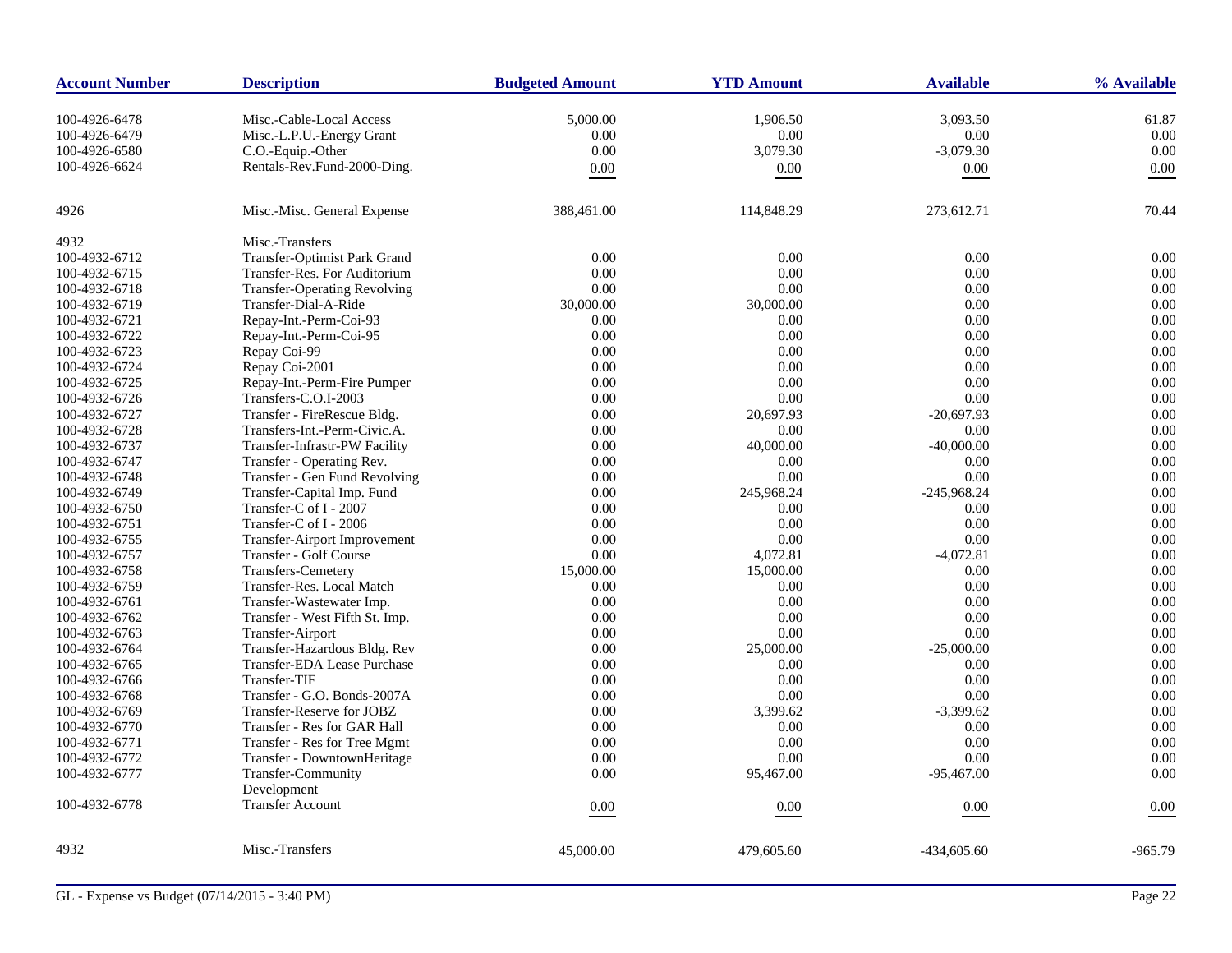| <b>Account Number</b> | <b>Description</b>  | <b>Budgeted Amount</b> | <b>YTD Amount</b> | <b>Available</b> | % Available |
|-----------------------|---------------------|------------------------|-------------------|------------------|-------------|
|                       |                     |                        |                   |                  |             |
|                       |                     |                        |                   |                  |             |
| <b>100</b>            | <b>General Fund</b> | 4,362,906.00           | 4,505,790.95      | $-142,884.95$    | $-3.27$     |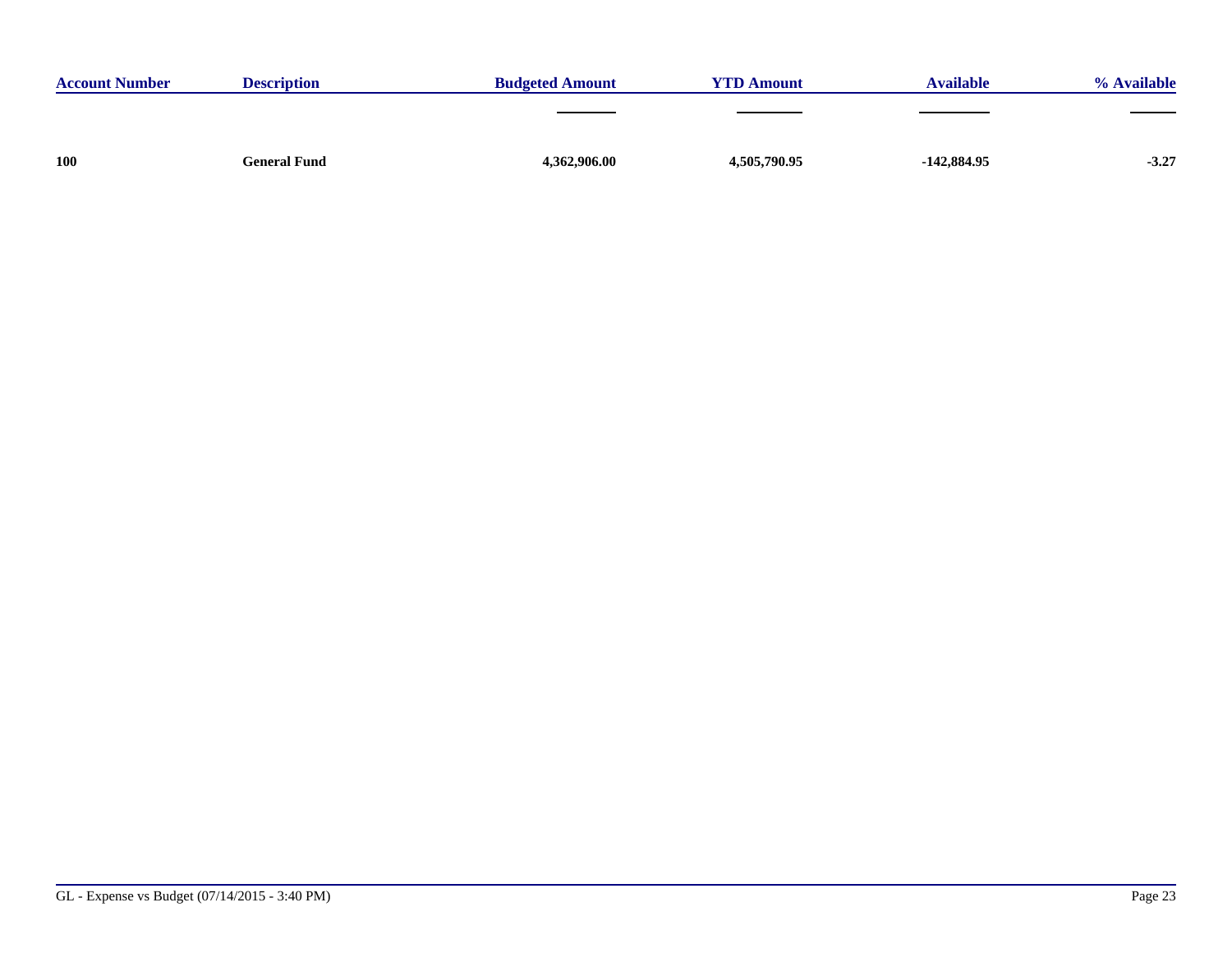User: BethKargas Printed: 07/14/15 15:40:44 Period 01 - 12 Fiscal Year 2013

CITY OF LITCHFIELD  $M$  I N N E S O T A<br>On Lake Ripley

| <b>Account Number</b> | <b>Description</b>                  | <b>Budgeted Amount</b> | <b>YTD Amount</b> | <b>Available</b> | % Available |
|-----------------------|-------------------------------------|------------------------|-------------------|------------------|-------------|
|                       |                                     |                        |                   |                  |             |
| 602                   | <b>Water Fund</b>                   |                        |                   |                  |             |
| 4948                  | Misc.-Admin. & General              |                        |                   |                  |             |
| 602-4948-6428         | Depreciation                        | 0.00                   | 0.00              | 0.00             | 0.00        |
| 602-4948-6429         | Depreciation                        | $0.00\,$               | $0.00\,$          | 0.00             | $0.00\,$    |
| 4948                  | Misc.-Admin. & General              | 0.00                   | 0.00              | 0.00             | 0.00        |
| 4960                  | Production                          |                        |                   |                  |             |
| 602-4960-6201         | Supplies-Station                    | 3,600.00               | 0.00              | 3,600.00         | 100.00      |
| 602-4960-6210         | <b>Supplies-Operating Supplies</b>  | 40,000.00              | 34,563.15         | 5,436.85         | 13.59       |
| 602-4960-6220         | Supplies-RepairMaintenance          | 8,000.00               | 1,898.10          | 6,101.90         | 76.27       |
| 602-4960-6380         | Utility Services - Electric         | 72,000.00              | 69,578.74         | 2,421.26         | 3.36        |
| 602-4960-6400         | Repairs And Maintenance             | 30,000.00              | 0.00              | 30,000.00        | 100.00      |
| 602-4960-6402         | Repairs & Maint.-Building           | 4,500.00               | 0.00              | 4,500.00         | 100.00      |
|                       |                                     |                        |                   |                  |             |
| 4960                  | Production                          | 158,100.00             | 106,039.99        | 52,060.01        | 32.93       |
| 4961                  | Distribution                        |                        |                   |                  |             |
| 602-4961-6101         | Wages-Full-Time-Supervisor          | 62,381.00              | 62.621.47         | $-240.47$        | $-0.39$     |
| 602-4961-6102         | Wages-Full-Time-Regular             | 48,312.00              | 48,499.61         | $-187.61$        | $-0.39$     |
| 602-4961-6106         | Wages-Full-Time-Overtime            | 10,000.00              | 8,673.29          | 1,326.71         | 13.27       |
| 602-4961-6111         | Other Pay-Severance Pay             | 0.00                   | 0.00              | 0.00             | 0.00        |
| 602-4961-6112         | Other Pay-Sick Leave Pay            | 1,059.00               | 0.00              | 1,059.00         | 100.00      |
| 602-4961-6116         | Pager Allowance                     | 8,284.00               | 7,796.95          | 487.05           | 5.88        |
| 602-4961-6121         | <b>Employer Contributions-Pera</b>  | 8,225.00               | 9,154.09          | $-929.09$        | $-11.30$    |
| 602-4961-6122         | <b>Employer Contributions-Fica</b>  | 7,100.00               | 7,573.06          | $-473.06$        | $-6.66$     |
| 602-4961-6123         | <b>Employer Contributions-Medic</b> | 1,660.00               | 1,770.97          | $-110.97$        | $-6.68$     |
| 602-4961-6124         | <b>Employer Contributions-HSA</b>   | 0.00                   | 1,384.47          | $-1,384.47$      | 0.00        |
| 602-4961-6131         | Employer Paid Ins.-Health           | 20,850.00              | 10,664.41         | 10,185.59        | 48.85       |
| 602-4961-6132         | Employer Paid Ins.-Dental           | 2,557.00               | 2,636.99          | $-79.99$         | $-3.13$     |
| 602-4961-6133         | Employer Paid Ins.-Life             | 252.00                 | 262.89            | $-10.89$         | $-4.32$     |
| 602-4961-6134         | <b>Employer Paid Ins-Disability</b> | 553.00                 | 574.48            | $-21.48$         | $-3.88$     |
| 602-4961-6148         | Cafeteria Plan Service Chgs.        | 1,000.00               | 111.75            | 888.25           | 88.83       |
| 602-4961-6199         | Wages-Audit Adjustment              | 0.00                   | 4,407.45          | $-4,407.45$      | 0.00        |
| 602-4961-6210         | <b>Supplies-Operating Supplies</b>  | 5,000.00               | $0.00\,$          | 5,000.00         | 100.00      |
| 602-4961-6212         | Supplies-Operating-Fuel             | 3,200.00               | 3,412.21          | $-212.21$        | $-6.63$     |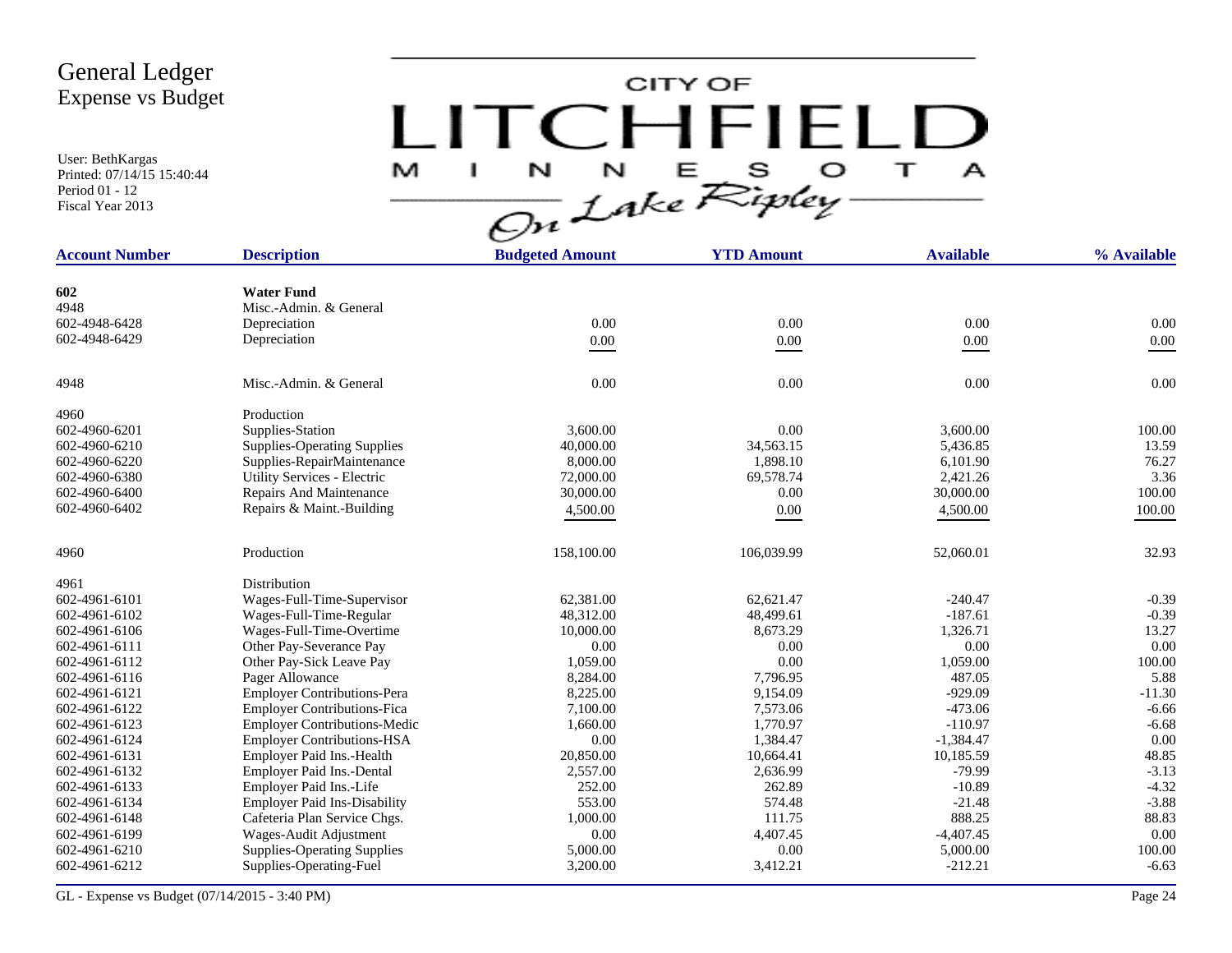| <b>Account Number</b> | <b>Description</b>                     | <b>Budgeted Amount</b> | <b>YTD Amount</b>     | <b>Available</b> | % Available    |
|-----------------------|----------------------------------------|------------------------|-----------------------|------------------|----------------|
| 602-4961-6220         |                                        |                        |                       | 14,004.29        |                |
| 602-4961-6331         | Supplies-RepairMaintenance<br>Training | 40,000.00<br>4,000.00  | 25,995.71<br>1,690.06 | 2,309.94         | 35.01<br>57.75 |
| 602-4961-6400         | Repairs And Maintenance                | 55,000.00              | 64,202.11             | $-9,202.11$      | $-16.73$       |
| 602-4961-6410         | Rentals                                | 2,500.00               | 1,333.59              | 1,166.41         | 46.66          |
| 602-4961-6415         | Rentals - Revolving - 2010             | 0.00                   | 0.00                  | 0.00             | 0.00           |
| 602-4961-6416         | Rentals - Revolving - 2009             | 0.00                   | $0.00\,$              | 0.00             | 0.00           |
| 602-4961-6417         | Rentals - Revolving - 2008             | 0.00                   | 0.00                  | 0.00             | 0.00           |
| 602-4961-6418         | Rentals-Revolving-2007                 | 0.00                   | 0.00                  | 0.00             | 0.00           |
|                       |                                        |                        |                       | $0.00\,$         | 0.00           |
| 602-4961-6420         | Rentals - Revolving - 2012             | 6,336.00<br>0.00       | 6,336.00              | 0.00             | 0.00           |
| 602-4961-6421         | Rentals-Revolving-2003                 |                        | 0.00                  |                  |                |
| 602-4961-6422         | Rentals-Revolving-2004                 | 0.00                   | 0.00                  | 0.00             | 0.00           |
| 602-4961-6427         | Rentals-Revolving-2005                 | 0.00                   | $0.00\,$              | 0.00             | 0.00           |
| 602-4961-6430         | Miscellaneous                          | 5,300.00               | 2,496.37              | 2,803.63         | 52.90          |
| 602-4961-6435         | Misc.-State Surcharge                  | 25,000.00              | 16,044.00             | 8,956.00         | 35.82          |
| 602-4961-6476         | Misc.- Sales Tax                       | 15,000.00              | 6.00                  | 14,994.00        | 99.96          |
| 602-4961-6477         | Misc.-Vendor Use Tax                   | 350.00                 | 0.00                  | 350.00           | 100.00         |
| 602-4961-6530         | C.O.-Other Imp.                        | $0.00\,$               | 0.00                  | 0.00             | 0.00           |
| 4961                  | Distribution                           | 333,919.00             | 287,647.93            | 46,271.07        | 13.86          |
| 4962                  | Administration                         |                        |                       |                  |                |
| 602-4962-6212         | Supplies-Operating-Fuel                | 1,000.00               | 0.00                  | 1,000.00         | 100.00         |
| 602-4962-6300         | <b>Professional Services</b>           | 10,000.00              | 2,754.00              | 7,246.00         | 72.46          |
| 602-4962-6321         | Communication - Telephone              | 4,000.00               | 3,282.28              | 717.72           | 17.94          |
| 602-4962-6360         | Insurance                              | 15,000.00              | 15,373.61             | $-373.61$        | $-2.49$        |
| 602-4962-6400         | Repairs And Maintenance                | 1.000.00               | 253.29                | 746.71           | 74.67          |
| 602-4962-6430         | Miscellaneous                          | 3,000.00               | 0.00                  | 3,000.00         | 100.00         |
| 602-4962-6437         | Misc-Retiree Health Insurance          | $0.00\,$               | $0.00\,$              | 0.00             | 0.00           |
| 4962                  | Administration                         | 34,000.00              | 21,663.18             | 12,336.82        | 36.28          |
| 4966                  | General Financial                      |                        |                       |                  |                |
| 602-4966-6429         | Depreciation Expense                   | 0.00                   | 319,808.90            | -319,808.90      | $0.00\,$       |
| 602-4966-6440         | Misc.-Contingency Funds                | 4,316.00               | 0.00                  | 4,316.00         | 100.00         |
| 602-4966-6444         | Misc.-Accounting                       | 10,000.00              | 10,000.00             | 0.00             | 0.00           |
| 602-4966-6445         | Misc.-Audit                            | 8,000.00               | 8,000.00              | 0.00             | 0.00           |
| 602-4966-6446         | Misc.-Interest                         | 0.00                   | 0.00                  | 0.00             | 0.00           |
| 602-4966-6600         | DebtvServ.-Principal                   | 0.00                   | 0.00                  | 0.00             | 0.00           |
| 602-4966-6610         | Deb Serv.-Interesr                     | 0.00                   | 315.64                | $-315.64$        | 0.00           |
| 602-4966-6721         | Transfer - General Fund                | 0.00                   | 0.00                  | 0.00             | 0.00           |
| 602-4966-6722         | Transfer-Gen. Water Serviceman         | $0.00\,$               | $0.00\,$              | $0.00\,$         | $0.00\,$       |
| 602-4966-6723         | <b>Transfers-Meter Reading</b>         | 0.00                   | $0.00\,$              | 0.00             | $0.00\,$       |
| 602-4966-6724         | Transfer-Receptionist                  | 10,000.00              | 10,000.00             | 0.00             | 0.00           |
| 602-4966-6725         | Transfers-Safety Program               | 5,000.00               | 5,000.00              | 0.00             | $0.00\,$       |
| 602-4966-6726         | Transfer - Technology                  | 15,000.00              | 15,000.00             | 0.00             | $0.00\,$       |
| 602-4966-6727         | Transfers - General Fund (LGA)         | 20,000.00              | 20,000.00             | 0.00             | 0.00           |
| 602-4966-6729         | Transfer-Gen(2007 C of I)              | 3,619.00               | 3,619.00              | 0.00             | 0.00           |
| 602-4966-6737         | Transfer-Infrastr-PW Facility          | 0.00                   | 30,000.00             | $-30,000.00$     | 0.00           |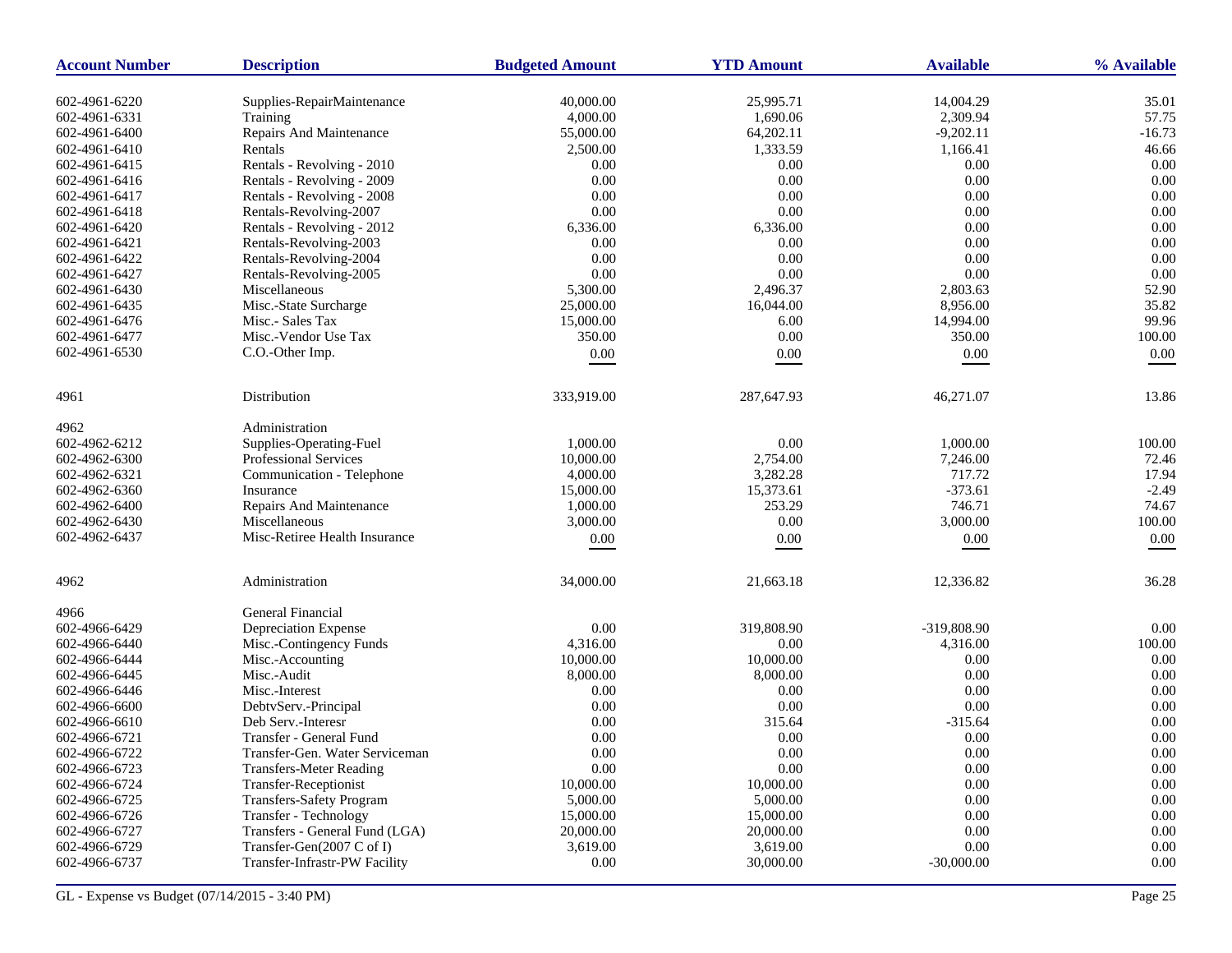| <b>Account Number</b> | <b>Description</b>                       | <b>Budgeted Amount</b> | <b>YTD Amount</b> | <b>Available</b> | % Available |
|-----------------------|------------------------------------------|------------------------|-------------------|------------------|-------------|
| 602-4966-6746         | Transfer-Pfa                             | 298,536.00             | 64,536.00         | 234,000.00       | 78.38       |
| 602-4966-6747         | Transfer-Bonds-5Th Street                | 18,459.00              | 0.00              | 18,459.00        | 100.00      |
| 602-4966-6756         | <b>Transfer-Sewer</b><br>WaterServiceman | 0.00                   | 0.00              | 0.00             | 0.00        |
| 602-4966-6757         | Transfer-Infrastructure-Water            | 0.00                   | 44,460.65         | $-44,460.65$     | 0.00        |
| 602-4966-6758         | Transfer - Water Imp                     | 0.00                   | 0.00              | 0.00             | 0.00        |
| 602-4966-6759         | Transfers-P.W. Mgmt Center               | 3,250.00               | 3,250.00          | 0.00             | 0.00        |
| 602-4966-6770         | Loss on Asset Disposal                   | 0.00                   | 0.00              | $0.00\,$         | 0.00        |
| 4966                  | General Financial                        | 396,180.00             | 533,990.19        | $-137,810.19$    | $-34.78$    |
| 602                   | <b>Water Fund</b>                        | 922,199.00             | 949,341.29        | $-27,142,29$     | $-2.94$     |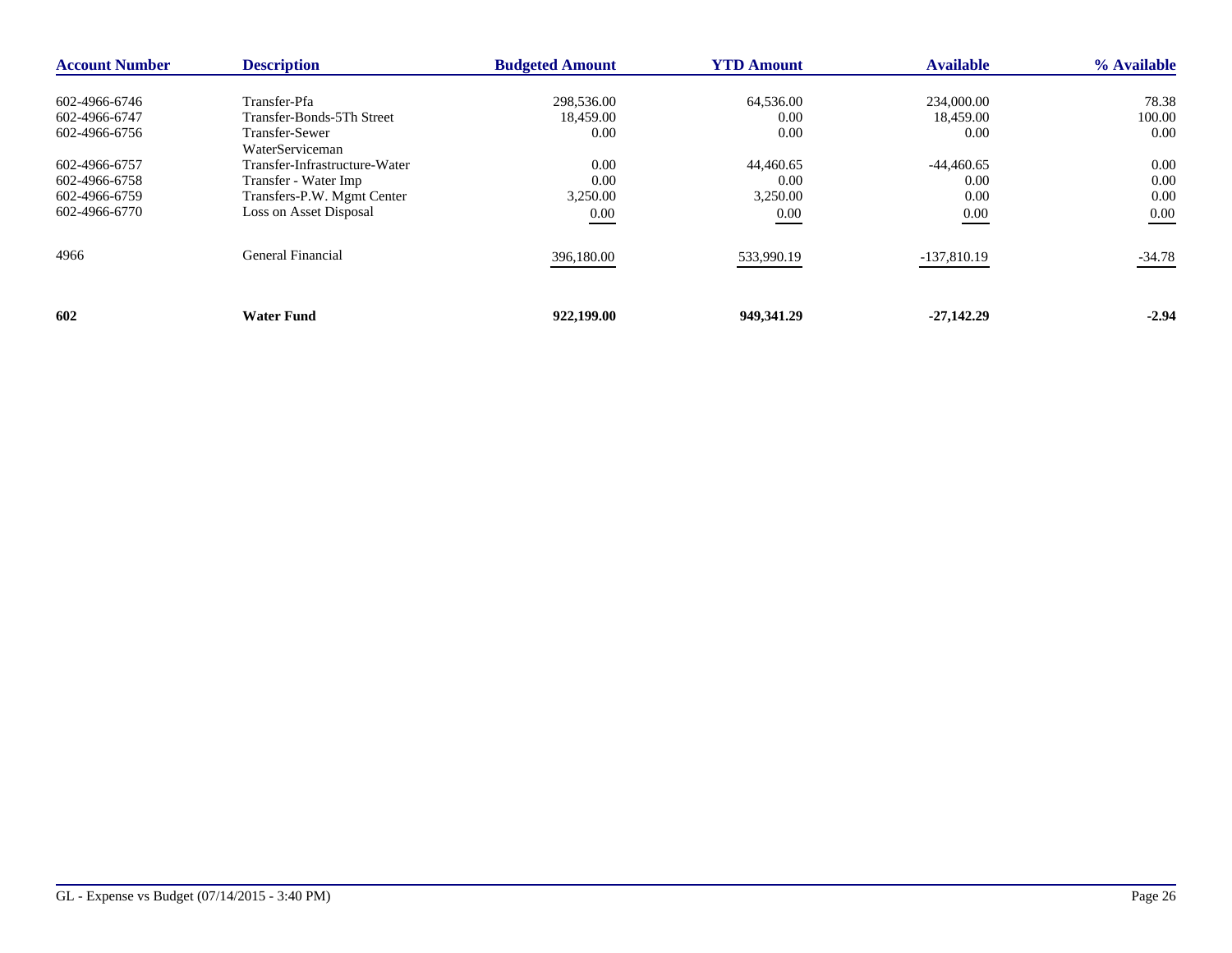User: BethKargas Printed: 07/14/15 15:40:44 Period 01 - 12 Fiscal Year 2013

# CITY OF LITCHFIELD  $M$  I N N E S O T A<br>On Lake Ripley

| <b>Account Number</b> | <b>Description</b>                  | <b>Budgeted Amount</b> | <b>YTD Amount</b> | <b>Available</b> | % Available |
|-----------------------|-------------------------------------|------------------------|-------------------|------------------|-------------|
|                       |                                     |                        |                   |                  |             |
| 604                   | <b>Electric Fund</b>                |                        |                   |                  |             |
| 0000                  |                                     |                        |                   |                  |             |
| 604-0000-5956         | Transfer-Infrastr.-Electric         | 0.00                   | $-119,525.50$     | 119,525.50       | $0.00\,$    |
| 0000                  |                                     | 0.00                   | $-119,525.50$     | 119,525.50       | 0.00        |
| 4960                  | Production                          |                        |                   |                  |             |
| 604-4960-6101         | Wages-Full-Time-Supervisor          | 62,381.00              | 62,621.44         | $-240.44$        | $-0.39$     |
| 604-4960-6102         | Wages-Full-Time-Regular             | 114,144.00             | 114,585.72        | $-441.72$        | $-0.39$     |
| 604-4960-6103         | Wages-Full-Time-Maintenance         | 0.00                   | 0.00              | 0.00             | 0.00        |
| 604-4960-6106         | Wages-Full-Time-Overtime            | 12,000.00              | 22,123.19         | $-10,123.19$     | $-84.36$    |
| 604-4960-6107         | Wages-Part-Time                     | 0.00                   | 0.00              | 0.00             | 0.00        |
| 604-4960-6108         | Wages-Part-Time-Overtime            | 0.00                   | 0.00              | 0.00             | 0.00        |
| 604-4960-6112         | Other Pay-Sick Leave Pay            | 1,062.00               | 1,749.21          | $-687.21$        | $-64.71$    |
| 604-4960-6116         | Pager Allowance                     | 6,524.00               | 7,271.27          | $-747.27$        | $-11.45$    |
| 604-4960-6121         | <b>Employer Contributions-Pera</b>  | 13,271.00              | 14,804.98         | $-1,533.98$      | $-11.56$    |
| 604-4960-6122         | <b>Employer Contributions-Fica</b>  | 11,415.00              | 11,864.06         | $-449.06$        | $-3.93$     |
| 604-4960-6123         | <b>Employer Contributions-Medic</b> | 2,670.00               | 2,774.62          | $-104.62$        | $-3.92$     |
| 604-4960-6124         | <b>Employer Contributions-HSA</b>   | 0.00                   | 8,274.00          | $-8,274.00$      | 0.00        |
| 604-4960-6131         | Employer Paid Ins.-Health           | 35,680.00              | 36,451.03         | $-771.03$        | $-2.16$     |
| 604-4960-6132         | Employer Paid Ins.-Dental           | 4,057.00               | 4,063.35          | $-6.35$          | $-0.16$     |
| 604-4960-6133         | Employer Paid Ins.-Life             | 378.00                 | 378.00            | 0.00             | 0.00        |
| 604-4960-6134         | <b>Employer Paid Ins-Disability</b> | 883.00                 | 882.66            | 0.34             | 0.04        |
| 604-4960-6148         | Cafeteria Plan Service Chgs.        | 200.00                 | 63.00             | 137.00           | 68.50       |
| 604-4960-6199         | Wages-Audit Adjustment              | 0.00                   | 6,747.55          | $-6,747.55$      | 0.00        |
| 604-4960-6201         | Supplies-Station                    | 1,000.00               | 0.00              | 1,000.00         | 100.00      |
| 604-4960-6210         | <b>Supplies-Operating Supplies</b>  | 6,000.00               | 0.00              | 6.000.00         | 100.00      |
| 604-4960-6212         | Supplies-Operating-Fuel             | 3,000.00               | 277.87            | 2,722.13         | 90.74       |
| 604-4960-6217         | Supplies-Operating-Uniforms         | 400.00                 | 888.69            | $-488.69$        | $-122.17$   |
| 604-4960-6220         | Supplies-RepairMaintenance          | 11,000.00              | 6,359.04          | 4,640.96         | 42.19       |
| 604-4960-6229         | Supplies-Diesels                    | 5,000.00               | 2,214.60          | 2,785.40         | 55.71       |
| 604-4960-6240         | Small Tools & Minor Equip.          | 2,000.00               | 1,586.13          | 413.87           | 20.69       |
| 604-4960-6300         | <b>Professional Services</b>        | 0.00                   | 0.00              | 0.00             | 0.00        |
| 604-4960-6302         | Professional-Legal                  | 0.00                   | 0.00              | 0.00             | 0.00        |
| 604-4960-6320         | Communication                       | 0.00                   | 0.00              | 0.00             | 0.00        |
| 604-4960-6321         | Communication - Telephone           | 200.00                 | 0.00              | 200.00           | 100.00      |
| 604-4960-6322         | <b>Communication - Postage</b>      | 0.00                   | 0.00              | 0.00             | 0.00        |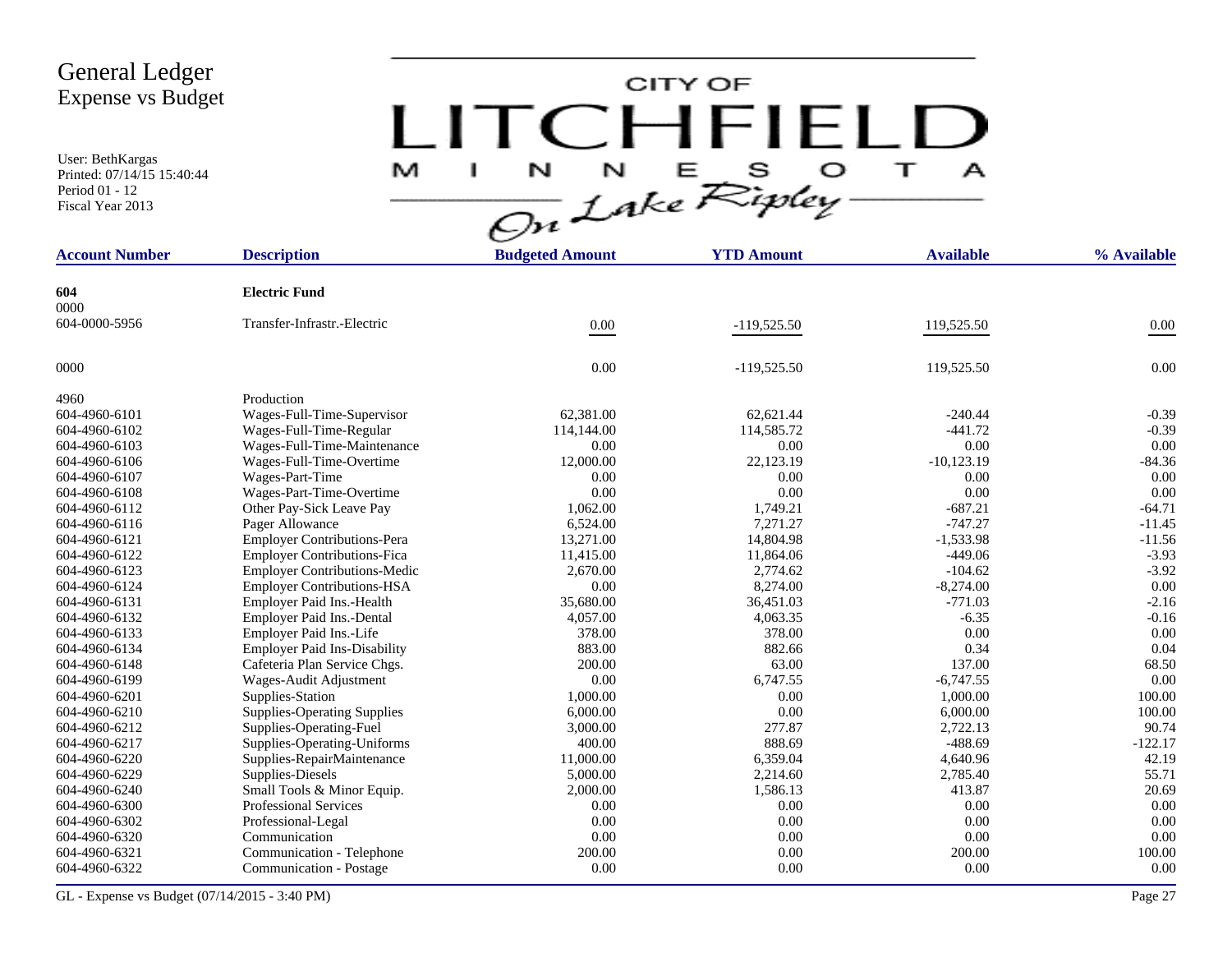| <b>Account Number</b> | <b>Description</b>                  | <b>Budgeted Amount</b> | <b>YTD Amount</b> | <b>Available</b> | % Available |
|-----------------------|-------------------------------------|------------------------|-------------------|------------------|-------------|
| 604-4960-6325         | Communication - Alarm System        | 0.00                   | 0.00              | 0.00             | 0.00        |
| 604-4960-6331         | Training                            | 3,000.00               | 1,546.67          | 1,453.33         | 48.44       |
| 604-4960-6333         | <b>Transportation - Freight</b>     | 4,000.00               | 0.00              | 4,000.00         | 100.00      |
| 604-4960-6355         | <b>Load Management Demand</b>       | 5,000.00               | 0.00              | 5,000.00         | 100.00      |
| 604-4960-6360         | Insurance                           | 15,000.00              | 15,167.43         | $-167.43$        | $-1.12$     |
| 604-4960-6380         | Utility Services - Electric         | 0.00                   | $0.00\,$          | 0.00             | 0.00        |
| 604-4960-6383         | <b>Utility Services - Gas</b>       | 35,000.00              | 24,750.69         | 10,249.31        | 29.28       |
| 604-4960-6400         | Repairs And Maintenance             | 9,000.00               | 28,499.29         | $-19,499.29$     | $-216.66$   |
| 604-4960-6402         | Repairs & Maint.-Buildings          | 2,000.00               | $0.00\,$          | 2,000.00         | 100.00      |
| 604-4960-6430         | Miscellaneous                       | 15,000.00              | 11,859.13         | 3,140.87         | 20.94       |
| 604-4960-6477         | Misc.-Vendor Use Tax                |                        |                   |                  |             |
|                       |                                     | 0.00                   | $0.00\,$          | $0.00\,$         | 0.00        |
| 4960                  | Production                          | 381,265.00             | 387,803.62        | $-6,538.62$      | $-1.71$     |
| 4961                  | Distribution                        |                        |                   |                  |             |
| 604-4961-6101         | Wages-Full-Time-Supervisor          | 72,999.00              | 73,280.29         | $-281.29$        | $-0.39$     |
| 604-4961-6102         | Wages-Full-Time-Regular             | 119,453.00             | 119,921.87        | $-468.87$        | $-0.39$     |
| 604-4961-6103         | Wages-Full-Time-Maintenance         | 0.00                   | 0.00              | 0.00             | 0.00        |
| 604-4961-6106         | Wages-Full-Time-Overtime            | 7,000.00               | 8,503.78          | $-1,503.78$      | $-21.48$    |
| 604-4961-6107         | Wages-Part-Time                     | 20,000.00              | 0.00              | 20,000.00        | 100.00      |
| 604-4961-6108         | Wages - Part-Time Overtime          | 1,000.00               | $0.00\,$          | 1,000.00         | 100.00      |
| 604-4961-6111         | Other Pay-Severance Pay             | 0.00                   | 0.00              | 0.00             | 0.00        |
| 604-4961-6112         | Other Pay-Sick Leave Pay            | 2,059.00               | 2,573.41          | $-514.41$        | $-24.98$    |
| 604-4961-6116         | Pager Allowance                     | 6,827.00               | 4,463.27          | 2,363.73         | 34.62       |
| 604-4961-6121         | <b>Employer Contributions-Pera</b>  | 14,448.00              | 14,708.80         | $-260.80$        | $-1.81$     |
| 604-4961-6122         | <b>Employer Contributions-Fica</b>  | 12,483.00              | 12,047.42         | 435.58           | 3.49        |
| 604-4961-6123         | <b>Employer Contributions-Medic</b> | 2,919.00               | 2,817.41          | 101.59           | 3.48        |
| 604-4961-6124         | <b>Employer Contributions-HSA</b>   | 0.00                   | 4,137.00          | $-4,137.00$      | 0.00        |
| 604-4961-6131         | Employer Paid Ins.-Health           | 44,490.00              | 40,606.49         | 3,883.51         | 8.73        |
| 604-4961-6132         | Employer Paid Ins.-Dental           | 4,500.00               | 4,507.50          | $-7.50$          | $-0.17$     |
| 604-4961-6133         | Employer Paid Ins.-Life             | 378.00                 | 378.00            | 0.00             | 0.00        |
| 604-4961-6134         | <b>Employer Paid Ins-Disability</b> | 962.00                 | 962.32            | $-0.32$          | $-0.03$     |
| 604-4961-6148         | Cafeteria Plan Service Chgs.        | 225.00                 | 243.75            | $-18.75$         | $-8.33$     |
| 604-4961-6199         | Wages-Audit Adjustment              | 0.00                   | 6,747.55          | $-6,747.55$      | 0.00        |
| 604-4961-6201         | Supplies-Station                    | 1,000.00               | 0.00              | 1,000.00         | 100.00      |
| 604-4961-6210         | <b>Supplies-Operating Supplies</b>  | 1,000.00               | 69.99             | 930.01           | 93.00       |
| 604-4961-6211         | Supplies-Transformers               | 1,000.00               | 0.00              | 1,000.00         | 100.00      |
| 604-4961-6212         | Supplies-Operating-Fuel             | 9,000.00               | 7,595.88          | 1,404.12         | 15.60       |
| 604-4961-6213         | Supplies-Line                       | 30,000.00              | 26,575.01         | 3,424.99         | 11.42       |
| 604-4961-6217         | Supplies-Operating-Uniforms         | 1,000.00               | 871.10            | 128.90           | 12.89       |
| 604-4961-6220         | Supplies-Street Lights              | 20,000.00              | 1,009.66          | 18,990.34        | 94.95       |
| 604-4961-6221         | Supplies-Repairs & Main.            | 50,000.00              | 29,645.54         | 20,354.46        | 40.71       |
| 604-4961-6240         | Small Tools & Minor Equip.          | 5,000.00               | 11,296.99         | $-6,296.99$      | $-125.94$   |
| 604-4961-6300         | Professional Services               | 1,000.00               | 1,140.00          | $-140.00$        | $-14.00$    |
| 604-4961-6331         | Training                            | 4,000.00               | 932.66            | 3,067.34         | 76.68       |
| 604-4961-6400         | Repairs And Maintenance             | 50,000.00              | 21,459.55         | 28,540.45        | 57.08       |
| 604-4961-6416         | Rentals - Revolving - 2009          | 0.00                   | 0.00              | 0.00             | $0.00\,$    |
| 604-4961-6417         | Rentals - Revolving - 2008          | 0.00                   | 0.00              | $0.00\,$         | 0.00        |
| 604-4961-6418         | Rentals-Revolving-2007              | 0.00                   | $0.00\,$          | 0.00             | $0.00\,$    |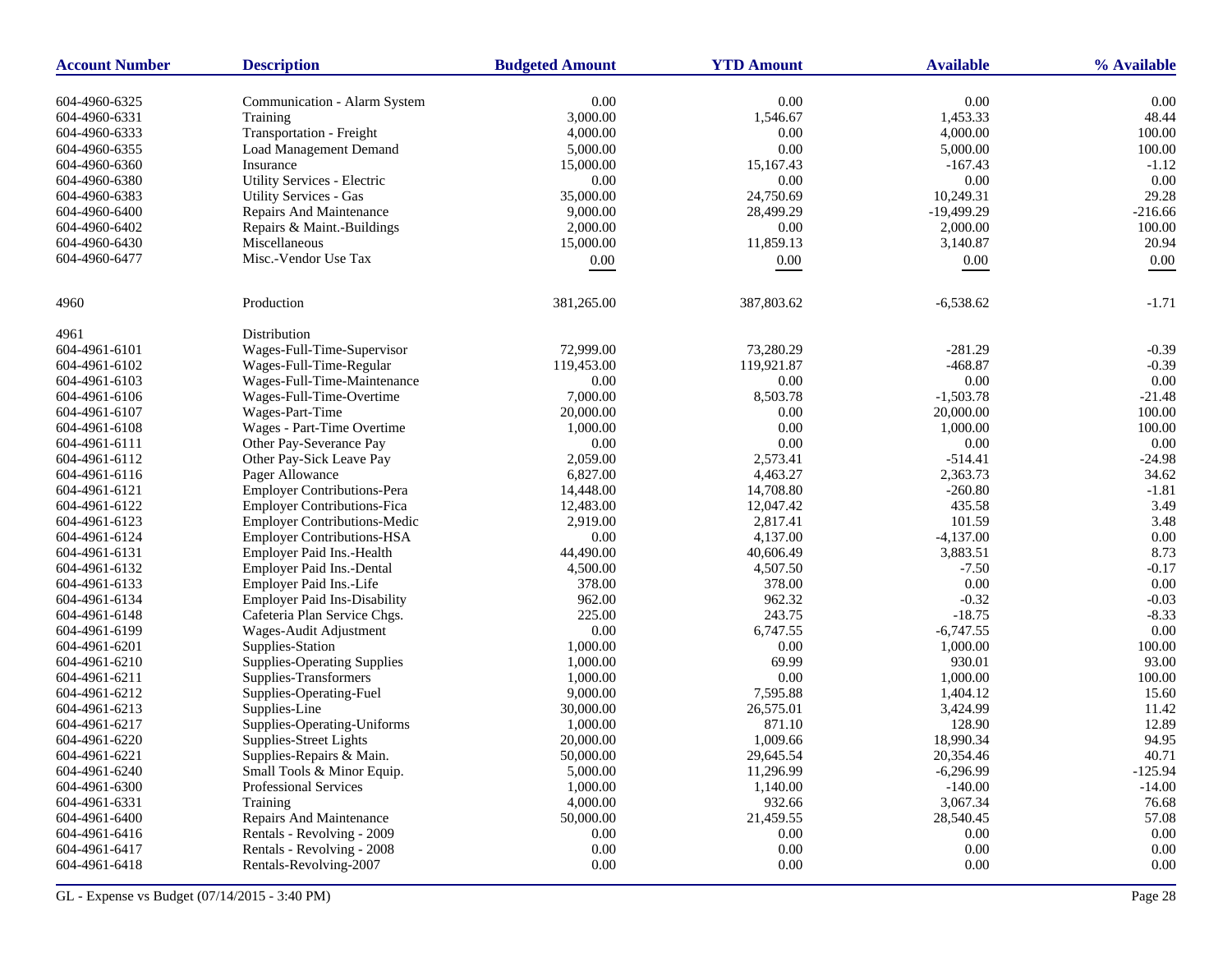| <b>Account Number</b>          | <b>Description</b>                  | <b>Budgeted Amount</b> | <b>YTD Amount</b> | <b>Available</b> | % Available   |
|--------------------------------|-------------------------------------|------------------------|-------------------|------------------|---------------|
| 604-4961-6419                  | Rentals - Revolving - 2011          | 7.635.00               | 7,635.00          | 0.00             | 0.00          |
| 604-4961-6420                  | Rentals - Revolving - 2012          | 14,463.00              | 14,463.00         | 0.00             | 0.00          |
| 604-4961-6421                  | Rentals-Revolving-2003              | 0.00                   | 0.00              | 0.00             | 0.00          |
| 604-4961-6422                  | Rentals-Revolving-2004              | 0.00                   | 0.00              | 0.00             | 0.00          |
| 604-4961-6425                  | Rentals-Revolving-2006              | 0.00                   | 0.00              | 0.00             | 0.00          |
| 604-4961-6427                  | Rentals-Revolving-2005              | 0.00                   | 0.00              | 0.00             | 0.00          |
|                                | Miscellaneous                       |                        |                   |                  |               |
| 604-4961-6430<br>604-4961-6476 | Misc.- Sales Tax                    | 5,000.00<br>0.00       | 365.06<br>0.00    | 4,634.94<br>0.00 | 92.70<br>0.00 |
| 604-4961-6477                  | Misc.-Vendor Use Tax                |                        |                   |                  |               |
|                                |                                     | $0.00\,$               | $0.00\,$          | $0.00\,$         | 0.00          |
| 4961                           | Distribution                        | 509,841.00             | 418,958.30        | 90,882.70        | 17.83         |
| 4962                           | Administration                      |                        |                   |                  |               |
| 604-4962-6101                  | Wages-Full-Time-Supervisor          | 62,381.00              | 62,621.46         | $-240.46$        | $-0.39$       |
| 604-4962-6102                  | Wages-Full-Time-Regular             | 96,625.00              | 96,996.43         | $-371.43$        | $-0.38$       |
| 604-4962-6106                  | Wages-Full-Time-Overtime            | 200.00                 | 540.02            | $-340.02$        | $-170.01$     |
| 604-4962-6107                  | Wages-Part-Time                     | 0.00                   | 0.00              | 0.00             | 0.00          |
| 604-4962-6111                  | Other Pay-Severance Pay             | 0.00                   | $0.00\,$          | 0.00             | 0.00          |
| 604-4962-6112                  | Other Pay-Sick Leave Pay            | 925.00                 | 1,316.86          | $-391.86$        | $-42.36$      |
| 604-4962-6121                  | Employer Contributions-Pera         | 11,528.00              | 11,557.73         | $-29.73$         | $-0.26$       |
| 604-4962-6122                  | <b>Employer Contributions-Fica</b>  | 9,916.00               | 9,079.43          | 836.57           | 8.44          |
| 604-4962-6123                  | <b>Employer Contributions-Medic</b> | 2,319.00               | 2,123.18          | 195.82           | 8.44          |
| 604-4962-6124                  | <b>Employer Contributions-HSA</b>   | 0.00                   | 12,411.00         | $-12,411.00$     | 0.00          |
| 604-4962-6131                  | Employer Paid Ins.-Health           | 44,490.00              | 32,295.57         | 12,194.43        | 27.41         |
| 604-4962-6132                  | Employer Paid Ins.-Dental           | 3,613.00               | 3,619.20          | $-6.20$          | $-0.17$       |
| 604-4962-6133                  | Employer Paid Ins.-Life             | 378.00                 | 378.00            | 0.00             | 0.00          |
| 604-4962-6134                  | <b>Employer Paid Ins-Disability</b> | 795.00                 | 795.06            | $-0.06$          | $-0.01$       |
| 604-4962-6148                  | Cafeteria Plan Service Chgs.        | 200.00                 | 0.00              | 200.00           | 100.00        |
| 604-4962-6199                  | Wages-Audit Adjustment              | 0.00                   | 4,747.56          | $-4,747.56$      | 0.00          |
| 604-4962-6200                  | Supplies-Office Supplies            | 2,000.00               | 91.40             | 1,908.60         | 95.43         |
| 604-4962-6212                  | Supplies-Operating-Fuel             | 100.00                 | $0.00\,$          | 100.00           | 100.00        |
| 604-4962-6214                  | Supplies-Billing                    | 10,000.00              | 6,704.10          | 3,295.90         | 32.96         |
| 604-4962-6220                  | Supplies-RepairMaintenance          | 200.00                 | 251.82            | $-51.82$         | $-25.91$      |
| 604-4962-6228                  | Supplies-R & M-Vehicle              | 0.00                   | $0.00\,$          | 0.00             | 0.00          |
| 604-4962-6300                  | <b>Professional Services</b>        | 8,000.00               | 10,260.80         | $-2,260.80$      | $-28.26$      |
| 604-4962-6303                  | <b>Outside Services</b>             | 20,000.00              | 12,060.42         | 7,939.58         | 39.70         |
| 604-4962-6320                  | Communication                       | 9,000.00               | 6,801.70          | 2,198.30         | 24.43         |
| 604-4962-6322                  | Communication - Postage             | 20,000.00              | 16,140.65         | 3,859.35         | 19.30         |
| 604-4962-6331                  | Training                            | 500.00                 | 50.85             | 449.15           | 89.83         |
| 604-4962-6340                  | Advertising                         | 0.00                   | $0.00\,$          | 0.00             | 0.00          |
| 604-4962-6360                  | Insurance                           | 65,000.00              | 65,501.84         | $-501.84$        | $-0.77$       |
| 604-4962-6384                  | <b>Safety Program</b>               | 0.00                   | 0.00              | 0.00             | 0.00          |
| 604-4962-6400                  | Repairs And Maintenance             | 8,000.00               | 6,007.06          | 1,992.94         | 24.91         |
| 604-4962-6430                  | Miscellaneous                       | 1,000.00               | 280.00            | 720.00           | 72.00         |
| 604-4962-6433                  | Misc.-Dues & Subscriptions          | 23,000.00              | 25,384.39         | $-2,384.39$      | $-10.37$      |
| 604-4962-6437                  | Misc-Retire Health Insurance        | 0.00                   | 0.00              | 0.00             | $0.00\,$      |
| 604-4962-6446                  | <b>Interest Expense</b>             | 0.00                   | $0.00\,$          | 0.00             | $0.00\,$      |
| 604-4962-6455                  | Misc. New Employee Costs            | 0.00                   | 0.00              | 0.00             | 0.00          |
| 604-4962-6458                  | Misc.-Safety Consulting             | 0.00                   | $0.00\,$          | 0.00             | 0.00          |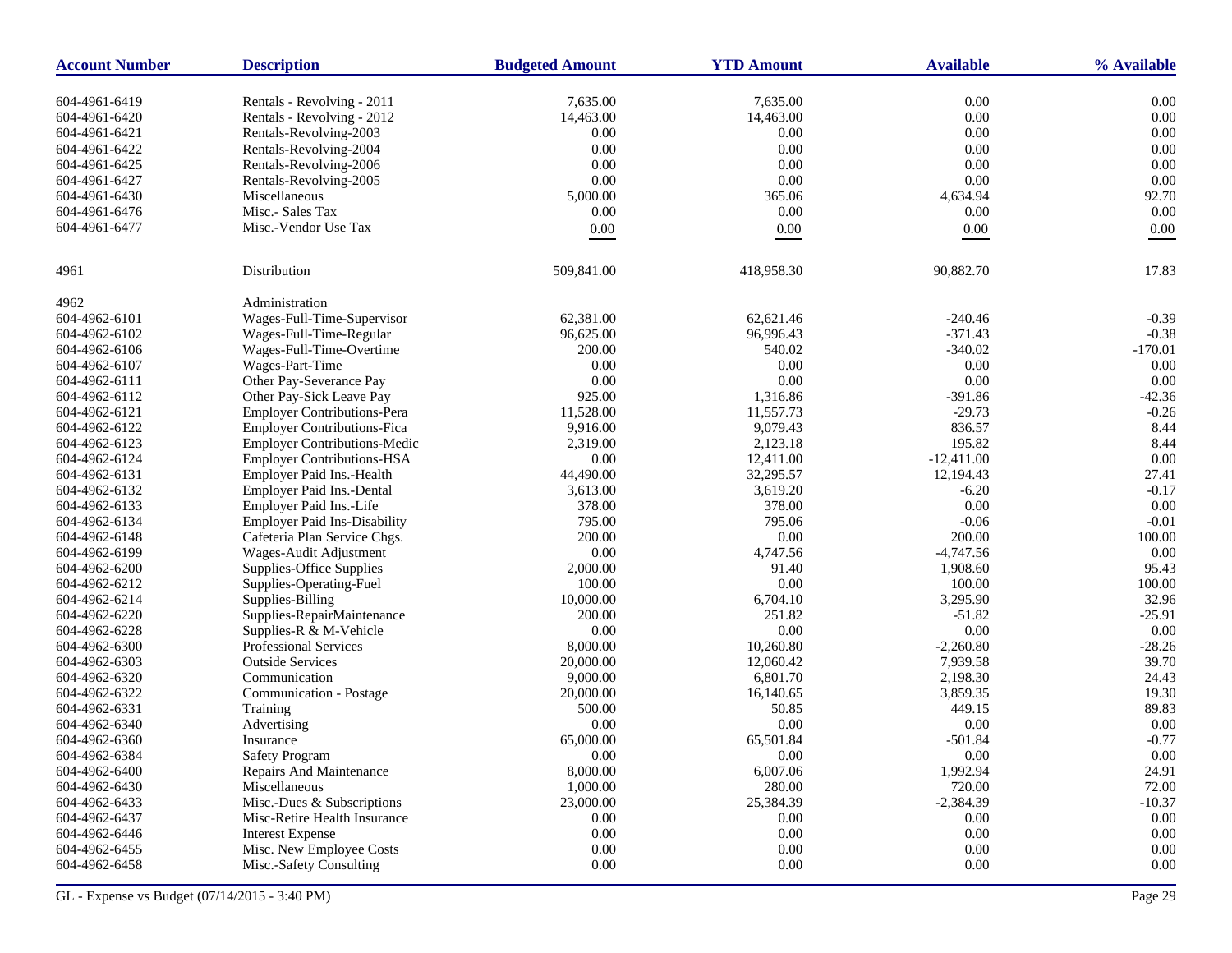| <b>Account Number</b> | <b>Description</b>                  | <b>Budgeted Amount</b> | <b>YTD Amount</b> | <b>Available</b>    | % Available |
|-----------------------|-------------------------------------|------------------------|-------------------|---------------------|-------------|
| 604-4962-6476         | Misc.-Sales Tax                     | 300,000.00             | 1,925.00          | 298,075.00          | 99.36       |
| 604-4962-6477         | Misc.-Vendor Use Tax                | 1,500.00               | 1,886.00          | $-386.00$           | $-25.73$    |
|                       |                                     |                        |                   |                     |             |
| 4962                  | Administration                      | 701,670.00             | 391,827.53        | 309,842.47          | 44.16       |
| 4963                  | Engineering                         |                        |                   |                     |             |
| 604-4963-6102         | Wages-Full-Time-Regular             | 0.00                   | 0.00              | 0.00                | 0.00        |
| 604-4963-6107         | Wages-Part-Time                     | 0.00                   | 0.00              | 0.00                | 0.00        |
| 604-4963-6108         | Wages-Part-Time-Overtime            | 0.00                   | 0.00              | 0.00                | 0.00        |
| 604-4963-6111         | Other Pay-Severance Pay             | 0.00                   | 0.00              | 0.00                | 0.00        |
| 604-4963-6112         | Other Pay-Sick Leave Pay            | 0.00                   | 0.00              | 0.00                | 0.00        |
| 604-4963-6121         | <b>Employer Contributions-Pera</b>  | 0.00                   | 0.00              | 0.00                | 0.00        |
| 604-4963-6122         | <b>Employer Contributions-Fica</b>  | 0.00                   | 0.00              | 0.00                | 0.00        |
| 604-4963-6123         | <b>Employer Contributions-Medic</b> | 0.00                   | 0.00              | 0.00                | 0.00        |
| 604-4963-6124         | <b>Employer Contributions-HSA</b>   | 0.00                   | 0.00              | 0.00                | 0.00        |
| 604-4963-6131         | Employer Paid Ins.-Health           | 0.00                   | 0.00              | 0.00                | 0.00        |
| 604-4963-6132         | Employer Paid Ins.-Dental           | 0.00                   | 0.00              | 0.00                | 0.00        |
| 604-4963-6133         | Employer Paid Ins.-Life             | 0.00                   | 0.00              | 0.00                | 0.00        |
| 604-4963-6134         | <b>Employer Paid Ins-Disability</b> | 0.00                   | 0.00              | 0.00                | 0.00        |
| 604-4963-6148         | Cafeteria Plan Service Chgs.        | 0.00                   | 0.00              | 0.00                | 0.00        |
|                       |                                     |                        | 0.00              | $0.00\,$            | 0.00        |
| 604-4963-6199         | Wages-Audit Adjustment              | 0.00                   |                   |                     |             |
| 604-4963-6203         | Supplies-Line                       | 3,000.00               | 0.00              | 3,000.00            | 100.00      |
| 604-4963-6210         | Supplies-Operating                  | 1,500.00               | 848.18            | 651.82              | 43.45       |
| 604-4963-6212         | Supplies-Operating-Fuel             | 1,200.00               | 0.00              | 1,200.00            | 100.00      |
| 604-4963-6300         | Professional Services               | 30,000.00              | 300.00            | 29,700.00           | 99.00       |
| 604-4963-6331         | Training                            | 500.00                 | 0.00              | 500.00              | 100.00      |
| 604-4963-6400         | Repairs And Maintenance             | 2,500.00               | 0.00              | 2,500.00            | 100.00      |
| 604-4963-6430         | Miscellaneous                       | 6,000.00               | 0.00              | 6,000.00            | 100.00      |
| 4963                  | Engineering                         | 44,700.00              | 1,148.18          | 43,551.82           | 97.43       |
| 4964                  | Meter Reading                       |                        |                   |                     |             |
| 604-4964-6101         | Wages-Full-Time-Supervisor          | 0.00                   | 0.00              | 0.00                | 0.00        |
| 604-4964-6102         | Wages-Full-Time-Regular             | 42,473.00              | 42,639.93         | $-166.93$           | $-0.39$     |
| 604-4964-6106         | Wages-Full-Time-Overtime            | 6,000.00               | 9,514.57          | $-3,514.57$         | $-58.58$    |
| 604-4964-6107         | Wages-Part-Time                     | 0.00                   | 0.00              | 0.00                | $0.00\,$    |
| 604-4964-6112         | Other Pay-Sick Leave Pay            | 0.00                   | 0.00              | 0.00                | 0.00        |
| 604-4964-6116         | Pager Allowance                     | 2,427.00               | $0.00\,$          | 2,427.00            | 100.00      |
| 604-4964-6121         | <b>Employer Contributions-Pera</b>  | 3,255.00               | 3,611.87          | $-356.87$           | $-10.96$    |
| 604-4964-6122         | <b>Employer Contributions-Fica</b>  | 2,784.00               | 2,819.05          | $-35.05$            | $-1.26$     |
| 604-4964-6123         | <b>Employer Contributions-Medic</b> | 651.00                 | 659.28            | $-8.28$             | $-1.27$     |
| 604-4964-6124         | <b>Employer Contributions-HSA</b>   | 0.00                   | 0.00              | $0.00\,$            | 0.00        |
| 604-4964-6131         | Employer Paid Ins.-Health           |                        | 14,920.65         |                     | $-0.61$     |
| 604-4964-6132         |                                     | 14,830.00              | 1,502.50          | $-90.65$<br>$-2.50$ | $-0.17$     |
|                       | Employer Paid Ins.-Dental           | 1,500.00               |                   |                     |             |
| 604-4964-6133         | Employer Paid Ins.-Life             | 126.00                 | 126.00            | $0.00\,$            | 0.00        |
| 604-4964-6134         | <b>Employer Paid Ins-Disability</b> | 212.00                 | 212.40            | $-0.40$             | $-0.19$     |
| 604-4964-6148         | Cafeteria Plan Service Chgs.        | 125.00                 | 63.00             | 62.00               | 49.60       |
| 604-4964-6199         | Wages-Audit Adjustment              | $0.00\,$               | 3,735.75          | $-3,735.75$         | $0.00\,$    |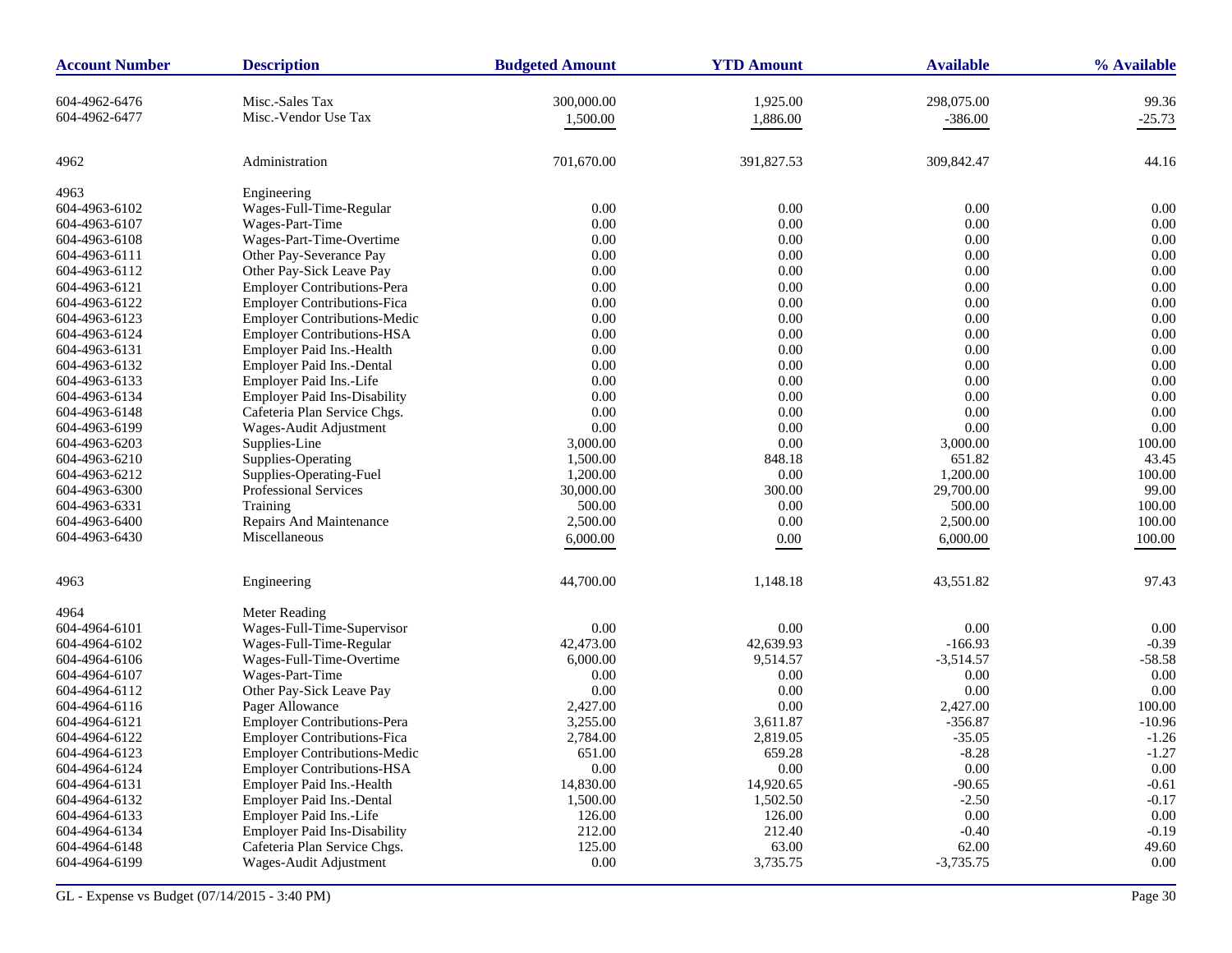| <b>Account Number</b> | <b>Description</b>                   | <b>Budgeted Amount</b> | <b>YTD Amount</b> | <b>Available</b> | % Available |
|-----------------------|--------------------------------------|------------------------|-------------------|------------------|-------------|
| 604-4964-6204         | Supplies-Meters                      | 5,000.00               | 0.00              | 5,000.00         | 100.00      |
| 604-4964-6212         | Supplies-Operating-Fuel              | 1,700.00               | 0.00              | 1,700.00         | 100.00      |
| 604-4964-6217         | Supplies-Operating-Uniforms          | 500.00                 | 287.94            | 212.06           | 42.41       |
| 604-4964-6220         | Supplies-Repair & Maintenance        | 4,700.00               | 114.99            | 4,585.01         | 97.55       |
| 604-4964-6400         | Repairs And Maintenance              | 3,000.00               | 2,202.70          | 797.30           | 26.58       |
| 604-4964-6430         | Miscellaneous                        | 100.00                 | 23.57             | 76.43            | 76.43       |
|                       |                                      |                        |                   |                  |             |
| 4964                  | Meter Reading                        | 89,383.00              | 82,434.20         | 6,948.80         | 7.77        |
| 4965                  | <b>Purchased Power</b>               |                        |                   |                  |             |
| 604-4965-6256         | Wapa                                 | 2,140,141.00           | 2,178,051.32      | $-37,910.32$     | $-1.77$     |
| 604-4965-6257         | Smmpa                                | 3,957,372.00           | 4,177,797.93      | $-220,425.93$    | $-5.57$     |
| 604-4965-6258         | Other                                | 0.00                   | 0.00              | 0.00             | $0.00\,$    |
| 4965                  | <b>Purchased Power</b>               | 6,097,513.00           | 6,355,849.25      | $-258,336.25$    | $-4.24$     |
| 4966                  | General Financial                    |                        |                   |                  |             |
| 604-4966-6428         | Depreciation - Local                 | 0.00                   | 676,048.18        | $-676,048.18$    | 0.00        |
| 604-4966-6440         | Misc.-Contingency Funds              | 393,679.00             | 0.00              | 393,679.00       | 100.00      |
| 604-4966-6445         | Misc.-Audit                          | 8,000.00               | 8,000.00          | 0.00             | 0.00        |
| 604-4966-6446         | Misc.-Interest                       | 3,000.00               | 0.00              | 3,000.00         | 100.00      |
| 604-4966-6721         | Transfers-Genera Fund                | 260,000.00             | 260,000.00        | 0.00             | 0.00        |
| 604-4966-6722         | Transfers - General Fund (LGA)       | 105,000.00             | 105,000.00        | 0.00             | 0.00        |
| 604-4966-6725         | Transfers-Safety                     | 10,000.00              | 10,000.00         | 0.00             | 0.00        |
| 604-4966-6726         | Transfer - Technology                | 25,000.00              | 25,000.00         | 0.00             | 0.00        |
| 604-4966-6727         | Transfers - Infrastructure           | 0.00                   | 0.00              | 0.00             | 0.00        |
| 604-4966-6728         | Transfer - Elec Impr                 | 0.00                   | 152,660.93        | $-152,660.93$    | 0.00        |
| 604-4966-6729         | Transfer Gen(2007                    | 27,228.00              | 27,228.00         | 0.00             | 0.00        |
| 604-4966-6730         | Transfer - Cap Imp Bonds             | 100,000.00             | 100,000.00        | 0.00             | 0.00        |
| 604-4966-6733         | <b>Transfer - Rate Stabilization</b> | 100,000.00             | 100,000.00        | 0.00             | 0.00        |
| 604-4966-6734         | Transfer-2008 Electric Rev. Bd       | 1,020,000.00           | 1,020,000.00      | 0.00             | 0.00        |
| 604-4966-6735         | Transfers-P.W. Mgmt Center           | 3,250.00               | 3,250.00          | 0.00             | 0.00        |
| 604-4966-6737         | Transfer-Infrastr-PW Facility        | 0.00                   | 30,000.00         | $-30,000.00$     | 0.00        |
| 4966                  | General Financial                    | 2,055,157.00           | 2,517,187.11      | $-462,030.11$    | $-22.48$    |
| 4967                  | Load Management                      |                        |                   |                  |             |
| 604-4967-6220         | Supplies-RepairMaintenance           | 7,000.00               | 7,251.25          | $-251.25$        | $-3.59$     |
| 604-4967-6300         | <b>Professional Services</b>         | 0.00                   | 0.00              | 0.00             | 0.00        |
| 604-4967-6400         | Repairs and Maintenance              | 6,000.00               | 4,115.00          | 1,885.00         | 31.42       |
| 604-4967-6438         | <b>Heater-Customer Rebates</b>       | 0.00                   | 0.00              | 0.00             | 0.00        |
| 604-4967-6439         | <b>Energy Star-Customer Rebates</b>  | 2,000.00               | 2,134.02          | $-134.02$        | $-6.70$     |
| 604-4967-6447         | Recycling                            | 5,000.00               | 1,752.66          | 3,247.34         | 64.95       |
| 604-4967-6448         | <b>Water Heaters</b>                 | 60,000.00              | 32,448.79         | 27,551.21        | 45.92       |
| 604-4967-6745         | Transfers-Electric-Bonds             | 0.00                   | 0.00              | 0.00             | 0.00        |
| 604-4967-6749         | Transfer-Capital Imp.                | 0.00                   | 0.00              | 0.00             | 0.00        |
| 604-4967-6757         | Transfer Infrast. Repl.              | 0.00                   | 0.00              | 0.00             | $0.00\,$    |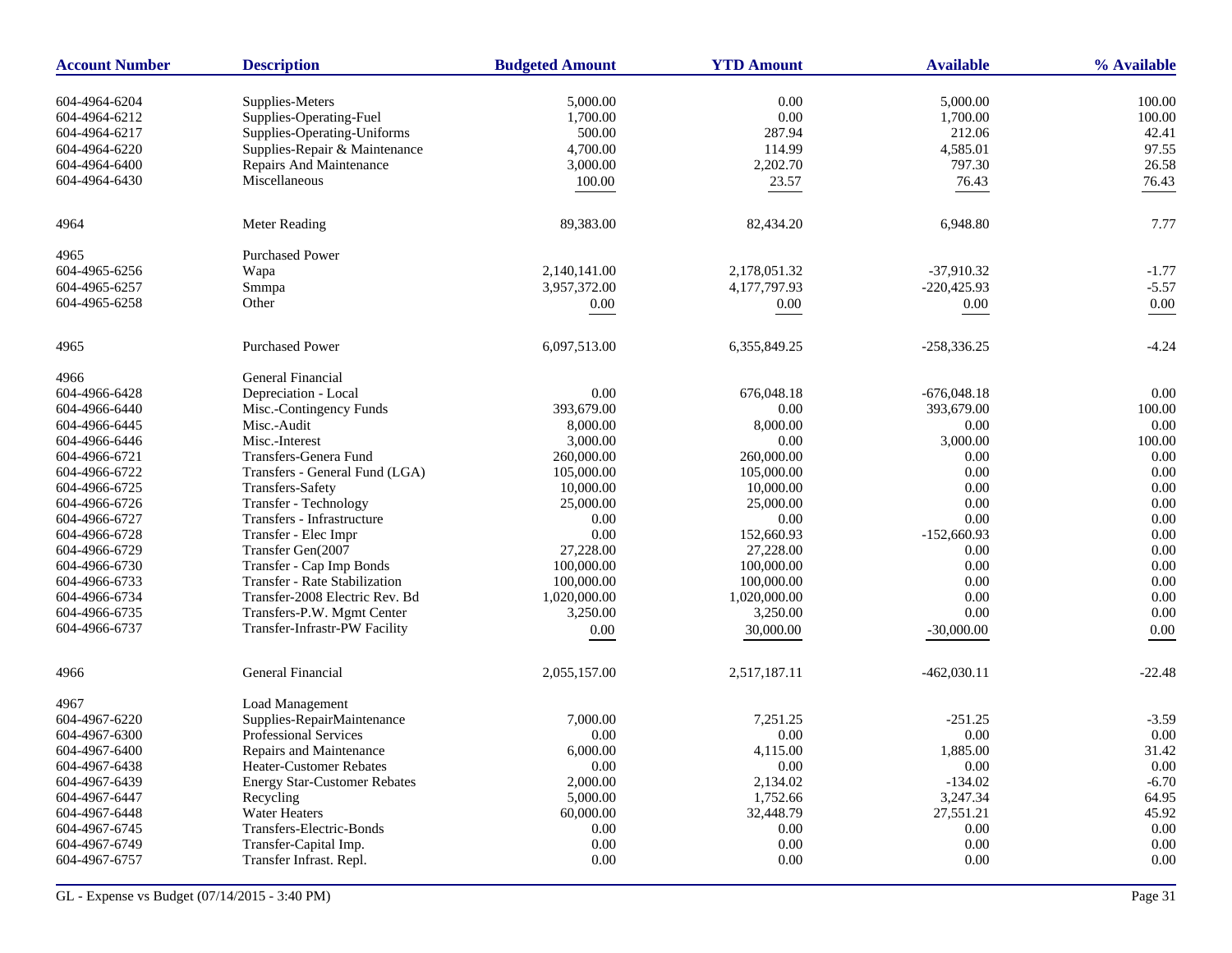| <b>Account Number</b> | <b>Description</b>     | <b>Budgeted Amount</b> | <b>YTD Amount</b> | <b>Available</b> | % Available |
|-----------------------|------------------------|------------------------|-------------------|------------------|-------------|
| 604-4967-6770         | Loss on Asset Disposal | 0.00                   | 0.00              | 0.00             | $0.00\,$    |
| 4967                  | <b>Load Management</b> | 80,000.00              | 47,701.72         | 32,298.28        | 40.37       |
| 604                   | <b>Electric Fund</b>   | 9,959,529.00           | 10,083,384.41     | $-123,855.41$    | $-1.24$     |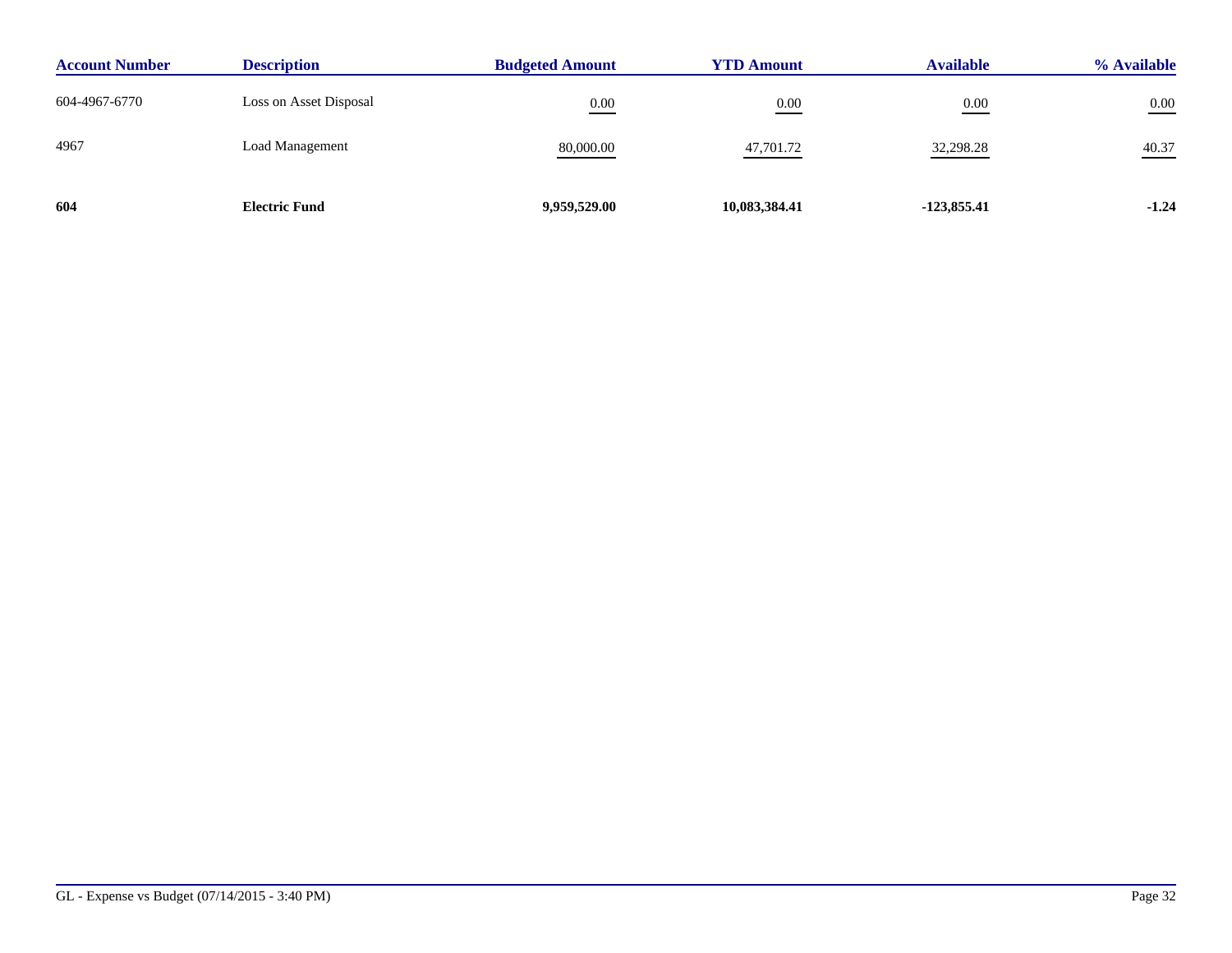User: BethKargas Printed: 07/14/15 15:40:44 Period 01 - 12 Fiscal Year 2013

CITY OF LITCHFIELD M<sub>1</sub>  $\mathbf{I}$  and  $\mathbf{I}$ 

| <b>Account Number</b> | <b>Description</b>                  | <b>Budgeted Amount</b> | <b>YTD Amount</b> | <b>Available</b> | % Available |
|-----------------------|-------------------------------------|------------------------|-------------------|------------------|-------------|
|                       |                                     |                        |                   |                  |             |
| 611                   | <b>Civic Arena</b>                  |                        |                   |                  |             |
| 4985                  | Misc.-Main Arena                    |                        |                   |                  |             |
| 611-4985-6101         | Wages-Full-Time-Supervisor          | 62,381.00              | 48,579.60         | 13,801.40        | 22.12       |
| 611-4985-6103         | Wages-Full-Time-Maintenance         | 0.00                   | 0.00              | 0.00             | 0.00        |
| 611-4985-6106         | Wages-Full-Time-Overtime            | 0.00                   | 1,332.61          | $-1,332.61$      | 0.00        |
| 611-4985-6107         | Wages-Part-Time                     | 17,000.00              | 17,524.88         | $-524.88$        | $-3.09$     |
| 611-4985-6108         | Wages-Part-Time-Overtime            | 200.00                 | 297.76            | $-97.76$         | $-48.88$    |
| 611-4985-6112         | Other Pay-Sick Leave Pay            | 1,411.00               | 969.62            | 441.38           | 31.28       |
| 611-4985-6115         | <b>Holiday Payout</b>               | 0.00                   | 479.86            | $-479.86$        | 0.00        |
| 611-4985-6121         | <b>Employer Contributions-Pera</b>  | 4,523.00               | 3,511.97          | 1,011.03         | 22.35       |
| 611-4985-6122         | <b>Employer Contributions-Fica</b>  | 3,955.00               | 4,070.18          | $-115.18$        | $-2.91$     |
| 611-4985-6123         | <b>Employer Contributions-Medic</b> | 925.00                 | 951.88            | $-26.88$         | $-2.91$     |
| 611-4985-6124         | <b>Employer Contributions-HSA</b>   | 0.00                   | 4,137.00          | $-4,137.00$      | 0.00        |
| 611-4985-6131         | Employer Paid Ins.-Health           | 14,830.00              | 5,346.42          | 9,483.58         | 63.95       |
| 611-4985-6132         | Employer Paid Ins.-Dental           | 1,057.00               | 528.30            | 528.70           | 50.02       |
| 611-4985-6133         | Employer Paid Ins.-Life             | 126.00                 | 73.50             | 52.50            | 41.67       |
| 611-4985-6134         | <b>Employer Paid Ins-Disability</b> | 312.00                 | 141.17            | 170.83           | 54.75       |
| 611-4985-6148         | Cafeteria Plan Service Chgs.        | 50.00                  | 55.88             | $-5.88$          | $-11.76$    |
| 611-4985-6199         | Wages-Audit Adjustment              | 0.00                   | 0.00              | 0.00             | 0.00        |
| 611-4985-6200         | Supplies-Office Supplies            | 100.00                 | 0.00              | 100.00           | 100.00      |
| 611-4985-6210         | <b>Supplies-Operating Supplies</b>  | 0.00                   | 0.00              | 0.00             | 0.00        |
| 611-4985-6212         | Supplies-Operating-Fuel             | 600.00                 | 878.68            | $-278.68$        | $-46.45$    |
| 611-4985-6219         | Supplies-Operating-Conc.Pop         | 0.00                   | 0.00              | 0.00             | 0.00        |
| 611-4985-6220         | Supplies-RepairMaintenance          | 14,000.00              | 8,286.29          | 5,713.71         | 40.81       |
| 611-4985-6240         | Small Tools & Minor Equip.          | 500.00                 | 0.00              | 500.00           | 100.00      |
| 611-4985-6300         | <b>Professional Services</b>        | 250.00                 | 0.00              | 250.00           | 100.00      |
| 611-4985-6320         | Communication                       | 2,400.00               | 1,791.28          | 608.72           | 25.36       |
| 611-4985-6331         | Training                            | 1,000.00               | 0.00              | 1,000.00         | 100.00      |
| 611-4985-6340         | Advertising                         | 200.00                 | 74.80             | 125.20           | 62.60       |
| 611-4985-6360         | Insurance                           | 9,000.00               | 9,112.11          | $-112.11$        | $-1.25$     |
| 611-4985-6380         | Utility Services - Electric         | 30,000.00              | 30,261.48         | $-261.48$        | $-0.87$     |
| 611-4985-6383         | <b>Utility Services - Gas</b>       | 17,000.00              | 8,478.71          | 8,521.29         | 50.13       |
| 611-4985-6400         | Repairs And Maintenance             | 11,000.00              | 20,956.33         | $-9,956.33$      | $-90.51$    |
| 611-4985-6410         | Rentals                             | 0.00                   | 0.00              | 0.00             | 0.00        |
| 611-4985-6417         | Rentals - Revolving - 2008          | 0.00                   | 0.00              | 0.00             | 0.00        |
| 611-4985-6418         | Rentals-Revolving-2007              | 0.00                   | 0.00              | 0.00             | 0.00        |
| 611-4985-6420         | Rentals - Revolving - 2012          | 2,305.00               | 2,305.00          | 0.00             | 0.00        |
| 611-4985-6423         | Rentals-Revolving-1994              | 0.00                   | 0.00              | 0.00             | 0.00        |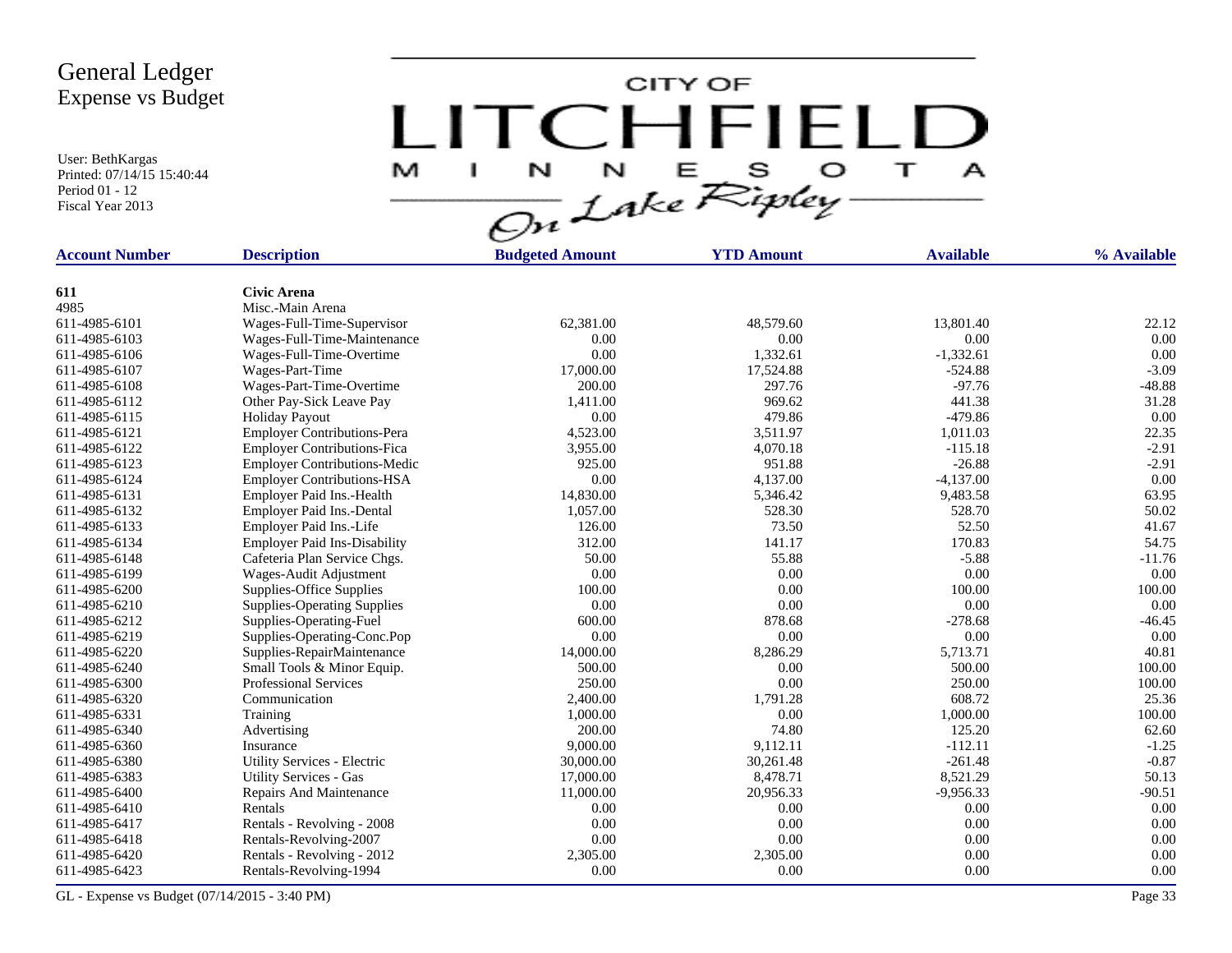| <b>Account Number</b> | <b>Description</b>            | <b>Budgeted Amount</b> | <b>YTD Amount</b> | <b>Available</b> | % Available |
|-----------------------|-------------------------------|------------------------|-------------------|------------------|-------------|
|                       |                               |                        |                   |                  |             |
| 611-4985-6428         | Depreciation - Local          | 0.00                   | 0.00              | 0.00             | 0.00        |
| 611-4985-6429         | Depreciation Expense          | 0.00                   | 0.00              | 0.00             | 0.00        |
| 611-4985-6430         | Miscellaneous                 | 500.00                 | 1,292.59          | $-792.59$        | $-158.52$   |
| 611-4985-6437         | Misc-Retiree Health Insurance | 0.00                   | 5,958.08          | $-5,958.08$      | 0.00        |
| 611-4985-6440         | Misc.-Contingency Funds       | 601.00                 | 0.00              | 601.00           | 100.00      |
| 611-4985-6441         | Misc.-Taxes                   | 750.00                 | 103.00            | 647.00           | 86.27       |
| 611-4985-6446         | Misc.-Interest                | 0.00                   | 0.00              | 0.00             | 0.00        |
| 611-4985-6447         | Misc.-Roller Skating          | 0.00                   | $0.00\,$          | 0.00             | 0.00        |
| 611-4985-6455         | Misc.-New Employee Costs      | 0.00                   | 0.00              | 0.00             | 0.00        |
| 611-4985-6476         | Misc.-Vendor Sales Tax        | 0.00                   | 0.00              | 0.00             | 0.00        |
| 611-4985-6477         | Misc.-Vendor Use Tax          | 200.00                 | $0.00\,$          | 200.00           | 100.00      |
| 611-4985-6580         | C.O.-Equip.-Other             | 0.00                   | 0.00              | 0.00             | 0.00        |
| 611-4985-6729         | Transfer Gen(2007 C of I)     | 10,678.00              | 10,678.00         | 0.00             | 0.00        |
| 611-4985-6747         | Transfer - Insurance Rev.     | 0.00                   | 0.00              | 0.00             | 0.00        |
| 611-4985-6749         | Transfer-Capital Imp. Fund    | $0.00\,$               | 0.00              | $0.00\,$         | $0.00\,$    |
| 4985                  | Misc.-Main Arena              | 207,854.00             | 188,176.98        | 19,677.02        | 9.47        |
| 4986                  | Misc.-Community Room          |                        |                   |                  |             |
| 611-4986-6220         | Supplies-RepairMaintenance    | 1,200.00               | $0.00\,$          | 1,200.00         | 100.00      |
| 611-4986-6240         | Small Tools & Minor Equip.    | 1,700.00               | 0.00              | 1.700.00         | 100.00      |
| 611-4986-6300         | <b>Professional Services</b>  | 200.00                 | 0.00              | 200.00           | 100.00      |
| 611-4986-6320         | Communication                 | 550.00                 | 0.00              | 550.00           | 100.00      |
| 611-4986-6340         | Advertising                   | 0.00                   | 0.00              | 0.00             | 0.00        |
| 611-4986-6360         | Insurance                     | 0.00                   | 0.00              | 0.00             | 0.00        |
| 611-4986-6380         | Utility Services - Electric   | 4,600.00               | 3,637.01          | 962.99           | 20.93       |
| 611-4986-6383         | <b>Utility Services - Gas</b> | 2,000.00               | 990.82            | 1,009.18         | 50.46       |
| 611-4986-6400         | Repairs And Maintenance       | 700.00                 | 180.00            | 520.00           | 74.29       |
| 611-4986-6430         | Miscellaneous                 | 1,147.00               | 0.00              | 1,147.00         | 100.00      |
| 611-4986-6446         | Misc.-Interest                | 0.00                   | 0.00              | 0.00             | 0.00        |
| 611-4986-6476         | Misc.-Vendor Sales Tax        | 0.00                   | 0.00              | 0.00             | 0.00        |
| 611-4986-6477         | Misc.-Vendor Use Tax          | 0.00                   | 0.00              | 0.00             | 0.00        |
| 611-4986-6521         | C.O.-Buildings                | 500.00                 | 0.00              | 500.00           | 100.00      |
| 611-4986-6580         | C.O.-Equip.-Other             | $0.00\,$               | 0.00              | $0.00\,$         | $0.00\,$    |
| 4986                  | Misc.-Community Room          | 12,597.00              | 4,807.83          | 7,789.17         | 61.83       |
| 611                   | <b>Civic Arena</b>            | 220,451.00             | 192,984.81        | 27,466.19        | 12.46       |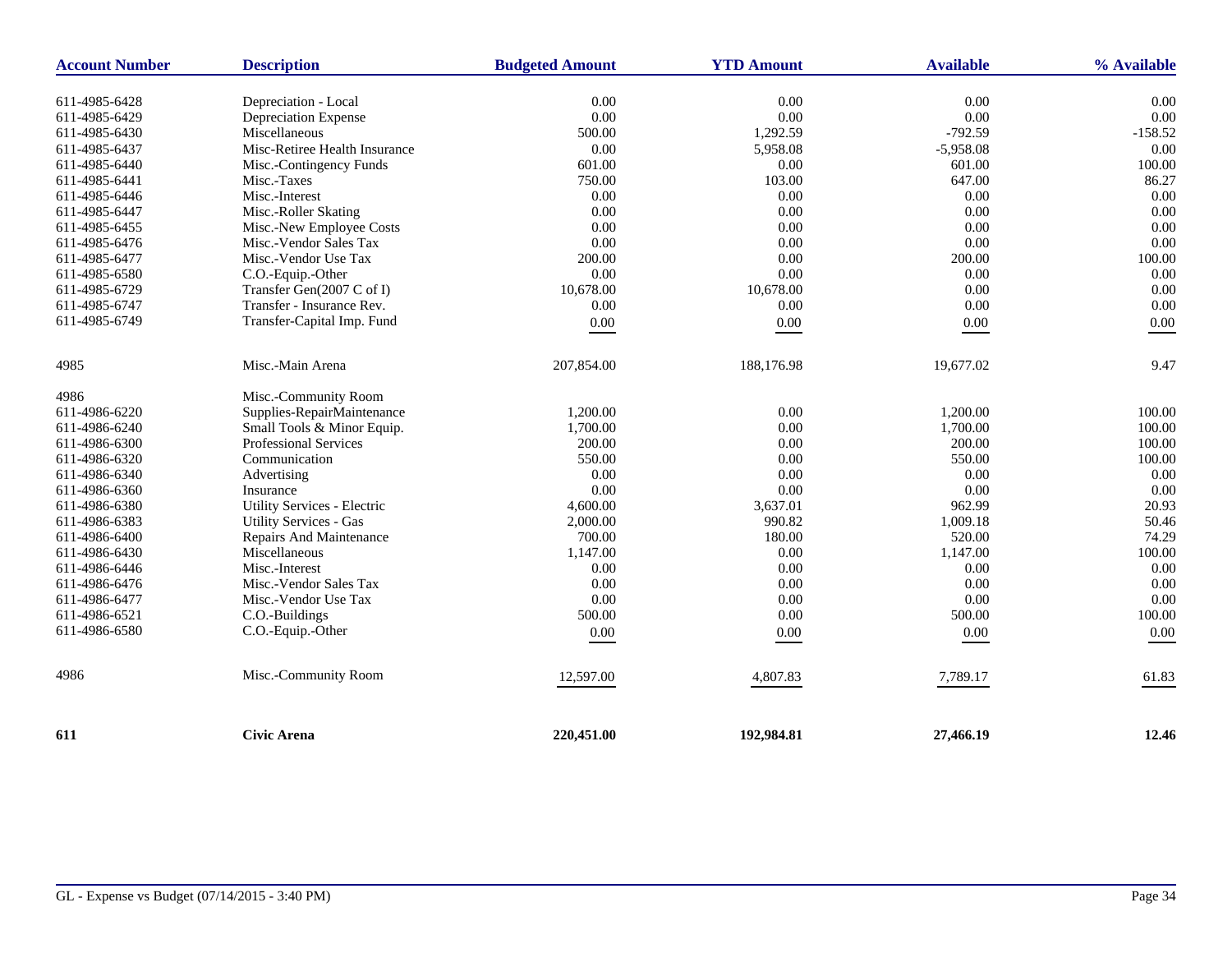User: BethKargas Printed: 07/14/15 15:40:45 Period 01 - 12 Fiscal Year 2013

CITY OF LITCHFIELD M  $\mathbf{A}$ a.

| <b>Account Number</b> | <b>Description</b>                                             | <b>Budgeted Amount</b> | <b>YTD Amount</b> | <b>Available</b> | % Available  |
|-----------------------|----------------------------------------------------------------|------------------------|-------------------|------------------|--------------|
|                       | <b>Sewer</b>                                                   |                        |                   |                  |              |
| 614<br>4945           |                                                                |                        |                   |                  |              |
| 614-4945-6102         | Misc.-Collection System                                        | 0.00                   | 0.00              | 0.00             | 0.00         |
| 614-4945-6103         | Wages-Full-Time-Regular                                        | 0.00                   | 0.00              | 0.00             | 0.00         |
| 614-4945-6106         | Wages-Full-Time-Maintenance<br>Wages-Full-Time-Overtime        | 0.00                   | 0.00              | 0.00             | 0.00         |
| 614-4945-6107         |                                                                | 0.00                   | 0.00              | 0.00             | 0.00         |
| 614-4945-6112         | Wages-Part-Time                                                | 0.00                   | 0.00              | 0.00             | 0.00         |
| 614-4945-6121         | Other Pay-Sick Leave Pay<br><b>Employer Contributions-Pera</b> | 0.00                   | 0.00              | 0.00             | 0.00         |
| 614-4945-6122         |                                                                | 0.00                   | 0.00              | 0.00             | 0.00         |
| 614-4945-6123         | <b>Employer Contributions-Fica</b>                             | 0.00                   | 0.00              | 0.00             | 0.00         |
|                       | <b>Employer Contributions-Medic</b>                            |                        |                   |                  |              |
| 614-4945-6124         | <b>Employer Contributions-HSA</b>                              | 0.00<br>0.00           | 0.00              | 0.00             | 0.00<br>0.00 |
| 614-4945-6131         | Employer Paid Ins.-Health                                      |                        | 0.00              | 0.00             |              |
| 614-4945-6132         | Employer Paid Ins.-Dental                                      | 0.00                   | 0.00              | 0.00             | 0.00         |
| 614-4945-6133         | Employer Paid Ins.-Life                                        | 0.00                   | 0.00              | 0.00             | 0.00         |
| 614-4945-6134         | <b>Employer Paid Ins-Disability</b>                            | 0.00                   | 0.00              | 0.00             | 0.00         |
| 614-4945-6148         | Cafeteria Plan Service Chgs.                                   | 0.00                   | 0.00              | 0.00             | 0.00         |
| 614-4945-6199         | Wages-Audit Adjustment                                         | 0.00                   | 0.00              | 0.00             | 0.00         |
| 614-4945-6210         | <b>Supplies-Operating Supplies</b>                             | 0.00                   | 0.00              | 0.00             | 0.00         |
| 614-4945-6212         | Supplies-Operating-Fuel                                        | 1,000.00               | 0.00              | 1,000.00         | 100.00       |
| 614-4945-6220         | Supplies-RepairMaintenance                                     | 5,000.00               | 1,848.94          | 3,151.06         | 63.02        |
| 614-4945-6240         | Small Tools & Minor Equip.                                     | 5,500.00               | 0.00              | 5,500.00         | 100.00       |
| 614-4945-6300         | <b>Professional Services</b>                                   | 250.00                 | 0.00              | 250.00           | 100.00       |
| 614-4945-6325         | Communication - Alarm System                                   | 1,100.00               | 0.00              | 1,100.00         | 100.00       |
| 614-4945-6331         | Training                                                       | 300.00                 | 0.00              | 300.00           | 100.00       |
| 614-4945-6360         | Insurance                                                      | 500.00                 | 0.00              | 500.00           | 100.00       |
| 614-4945-6380         | Utility Services - Electric                                    | 4,000.00               | 3,423.01          | 576.99           | 14.42        |
| 614-4945-6400         | Repairs And Maintenance                                        | 5,000.00               | 15,738.42         | $-10,738.42$     | $-214.77$    |
| 614-4945-6402         | Repairs & Maint.-Vehicles                                      | 1,000.00               | 0.00              | 1,000.00         | 100.00       |
| 614-4945-6404         | Repairs & Maint.-Mach.Equip                                    | 0.00                   | 0.00              | 0.00             | 0.00         |
| 614-4945-6405         | RepairMaint - Sewer Backups                                    | 24,000.00              | 12,973.03         | 11,026.97        | 45.95        |
| 614-4945-6430         | Miscellaneous                                                  | 0.00                   | 116.49            | $-116.49$        | 0.00         |
| 614-4945-6520         | C.O.-Buildings                                                 | 0.00                   | 0.00              | 0.00             | 0.00         |
| 614-4945-6580         | C.O.-Equip.-Other                                              | 1,000.00               | 0.00              | 1,000.00         | 100.00       |
| 4945                  | Misc.-Collection System                                        | 48,650.00              | 34,099.89         | 14,550.11        | 29.91        |
| 4946                  | Misc.-Lift Stations                                            |                        |                   |                  |              |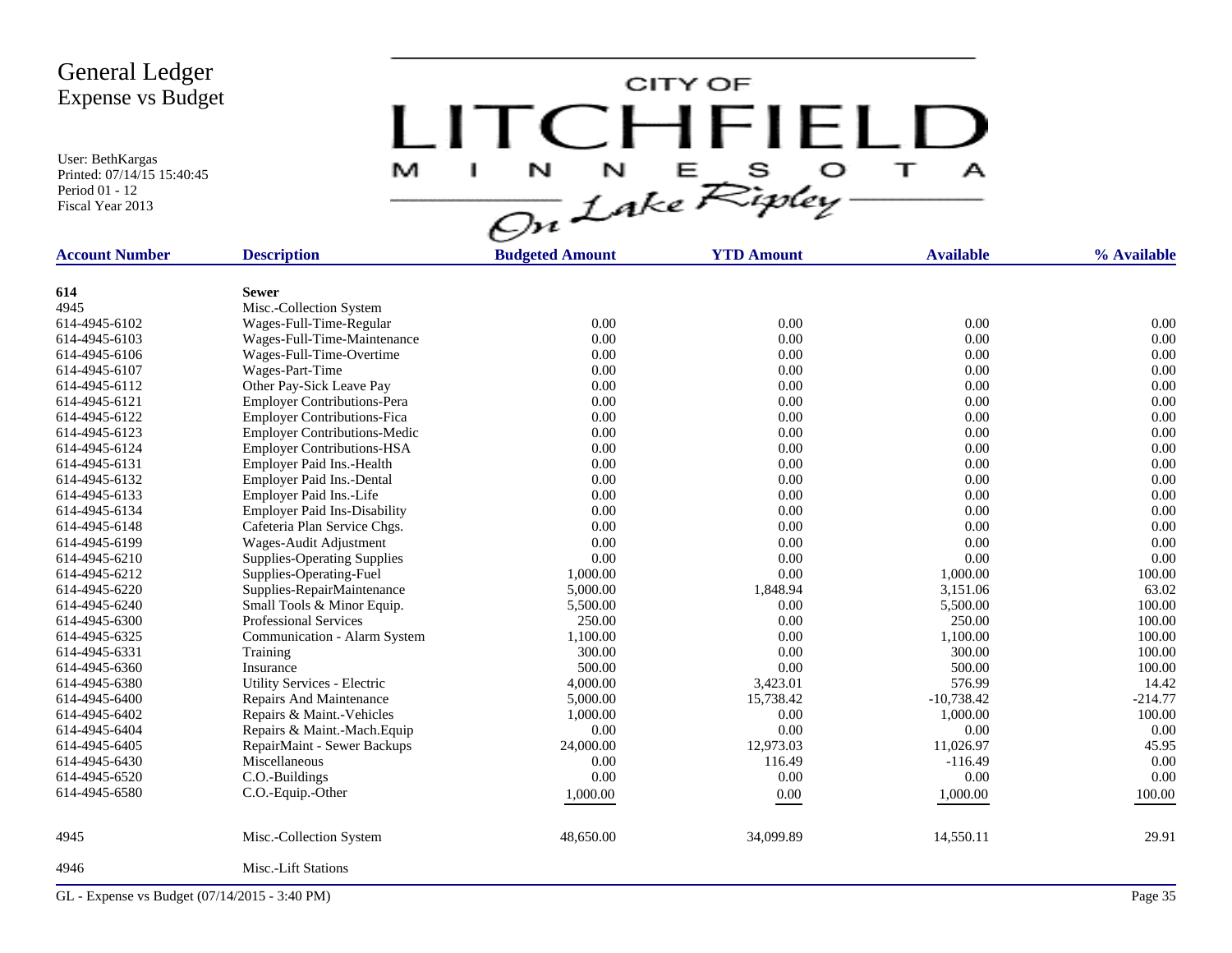| <b>Account Number</b> | <b>Description</b>                       | <b>Budgeted Amount</b> | <b>YTD Amount</b> | <b>Available</b> | % Available |
|-----------------------|------------------------------------------|------------------------|-------------------|------------------|-------------|
| 614-4946-6220         | Supplies-RepairMaintenance               | 9,000.00               | 2,107.57          | 6,892.43         | 76.58       |
| 614-4946-6300         | Professional Services                    | 0.00                   | $0.00\,$          | 0.00             | 0.00        |
| 614-4946-6403         | Repairs & Maint.-Imp. Other              | 7,000.00               | 17,691.72         | $-10,691.72$     | $-152.74$   |
| 614-4946-6530         | C.O.-Other Imp.                          |                        | 0.00              |                  | 0.00        |
|                       |                                          | 0.00                   |                   | 0.00             |             |
| 4946                  | Misc.-Lift Stations                      | 16,000.00              | 19,799.29         | $-3,799.29$      | $-23.75$    |
| 4947                  | Misc.-Treatment Plant                    |                        |                   |                  |             |
| 614-4947-6101         | Wages-Full-Time-Supervisor               | 72,999.00              | 55,637.29         | 17,361.71        | 23.78       |
| 614-4947-6102         | Wages-Full-Time-Regular                  | 189,878.00             | 190,789.38        | $-911.38$        | $-0.48$     |
| 614-4947-6103         | Wages-Full-Time-Maintenance              | 0.00                   | 0.00              | 0.00             | 0.00        |
| 614-4947-6106         | Wages-Full-Time-Overtime                 | 28,000.00              | 52,649.82         | $-24,649.82$     | $-88.04$    |
| 614-4947-6107         | Wages-Part-Time                          | 5,000.00               | 3,624.25          | 1,375.75         | 27.52       |
| 614-4947-6108         | Wages-Part-Time-Overtime                 | 0.00                   | 0.00              | 0.00             | 0.00        |
| 614-4947-6111         | Other Pay-Severance Pay                  | 0.00                   | $0.00\,$          | $0.00\,$         | 0.00        |
| 614-4947-6112         | Other Pay-Sick Leave Pay                 | 2,130.00               | 2,098.00          | 32.00            | 1.50        |
| 614-4947-6116         | Pager Allowance                          | 8,091.00               | 3,690.38          | 4,400.62         | 54.39       |
| 614-4947-6121         | <b>Employer Contributions-Pera</b>       | 19,845.00              | 21,229.87         | $-1,384.87$      | $-6.98$     |
| 614-4947-6122         | <b>Employer Contributions-Fica</b>       | 17,103.00              | 17,117.89         | $-14.89$         | $-0.09$     |
| 614-4947-6123         | <b>Employer Contributions-Medic</b>      | 4,000.00               | 4.003.27          | $-3.27$          | $-0.08$     |
| 614-4947-6124         | <b>Employer Contributions-HSA</b>        | 0.00                   | 0.00              | 0.00             | 0.00        |
| 614-4947-6131         | Employer Paid Ins.-Health                | 65,339.00              | 61,066.57         | 4,272.43         | 6.54        |
| 614-4947-6132         | Employer Paid Ins.-Dental                | 6,170.00               | 5,719.53          | 450.47           | 7.30        |
| 614-4947-6133         | Employer Paid Ins.-Life                  | 630.00                 | 592.62            | 37.38            | 5.93        |
| 614-4947-6134         | <b>Employer Paid Ins-Disability</b>      | 1,314.00               | 1,226.92          | 87.08            | 6.63        |
| 614-4947-6148         | Cafeteria Plan Service Chgs.             | 300.00                 | 242.62            | 57.38            | 19.13       |
| 614-4947-6199         | Wages-Audit Adjustment                   | 0.00                   | 32.12             | $-32.12$         | 0.00        |
| 614-4947-6200         | Supplies-Office Supplies                 | 3,000.00               | 489.14            | 2,510.86         | 83.70       |
| 614-4947-6209         | Supplies-Operating-Fuels-Sld             | 1,000.00               | 0.00              | 1,000.00         | 100.00      |
| 614-4947-6210         | <b>Supplies-Operating Supplies</b>       | 0.00                   | 0.00              | 0.00             | 0.00        |
| 614-4947-6212         | Supplies-Operating-Fuel                  | 20,000.00              | 13,555.84         | 6,444.16         | 32.22       |
| 614-4947-6216         | Supplies-Operating-SaltChlo              | 260,000.00             | 196,360.21        | 63,639.79        | 24.48       |
| 614-4947-6218         | Supplies-Operating-Lab                   | 9,000.00               | 9,115.11          | $-115.11$        | $-1.28$     |
| 614-4947-6220         | Supplies-RepairMaintenance               | 78,000.00              | 103,666.00        | $-25,666.00$     | $-32.91$    |
| 614-4947-6240         | Small Tools & Minor Equip.               | 15,000.00              | 3,695.29          | 11,304.71        | 75.36       |
| 614-4947-6300         | <b>Professional Services</b>             | 200,000.00             | 210,272.30        | $-10,272.30$     | $-5.14$     |
| 614-4947-6321         | Communication - Telephone                | 11,000.00              | 11,866.54         | $-866.54$        | $-7.88$     |
| 614-4947-6322         | Communication - Postage                  | 350.00                 | 0.00              | 350.00           | 100.00      |
| 614-4947-6331         | Training                                 | 4,200.00               | 2,757.21          | 1,442.79         | 34.35       |
| 614-4947-6333         | Transportation - Freight                 | 500.00                 | 149.97            | 350.03           | 70.01       |
| 614-4947-6350         |                                          | 100.00                 | 0.00              | 100.00           | 100.00      |
|                       | Printing, Publish, & Record<br>Insurance |                        |                   |                  |             |
| 614-4947-6360         | Utility Services - Electric              | 65,000.00              | 58,499.03         | 6,500.97         | 10.00       |
| 614-4947-6380         |                                          | 200,000.00             | 235,220.08        | $-35,220.08$     | $-17.61$    |
| 614-4947-6383         | <b>Utility Services - Gas</b>            | 55,000.00              | 41,070.45         | 13,929.55        | 25.33       |
| 614-4947-6400         | Repairs And Maintenance                  | 50,000.00              | 62,015.33         | $-12,015.33$     | $-24.03$    |
| 614-4947-6402         | Repairs & Maint.-Vehicles                | 1,000.00               | $0.00\,$          | 1,000.00         | 100.00      |
| 614-4947-6405         | Repair & Maintenance-Tank                | 0.00                   | 0.00              | $0.00\,$         | $0.00\,$    |
| 614-4947-6410         | Rentals                                  | 1,500.00               | 1,160.00          | 340.00           | 22.67       |
| 614-4947-6416         | Rentals - Revolving - 2010               | 20,202.00              | 20,202.00         | 0.00             | 0.00        |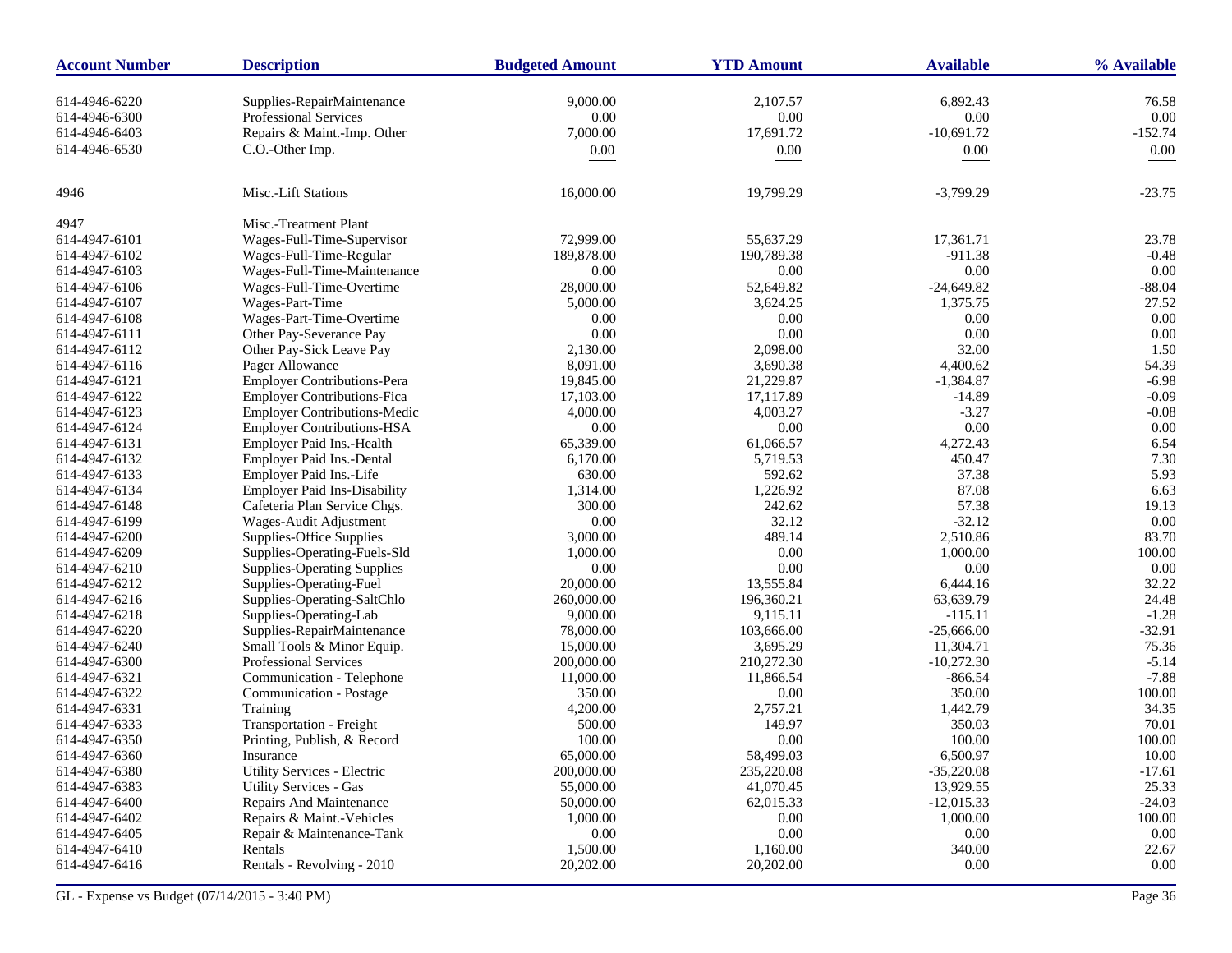| <b>Account Number</b> | <b>Description</b>             | <b>Budgeted Amount</b> | <b>YTD Amount</b> | <b>Available</b> | % Available    |
|-----------------------|--------------------------------|------------------------|-------------------|------------------|----------------|
| 614-4947-6417         | Rentals - Revolving - 2009     | 4,747.00               | 4,747.00          | 0.00             | 0.00           |
| 614-4947-6418         | Rentals-Revolving-2007         | 0.00                   | 0.00              | $0.00\,$         | 0.00           |
| 614-4947-6419         | Rentals - Revolving - 2011     | 19,535.00              | 19,535.00         | 0.00             | 0.00           |
| 614-4947-6420         | Rentals - Revolving - 2012     | 13,408.00              | 13,408.00         | 0.00             | 0.00           |
| 614-4947-6421         | Rentals-Revolving-2003         | 0.00                   | 0.00              | 0.00             | 0.00           |
| 614-4947-6422         | Rentals-Revolving-2004         | 0.00                   | $0.00\,$          | 0.00             | 0.00           |
| 614-4947-6425         | Rentals-Revolving-2006         | 0.00                   | 0.00              | 0.00             | 0.00           |
| 614-4947-6426         | Rentals - Uniforms             | 10,000.00              | 9,496.99          | 503.01           | 5.03           |
| 614-4947-6427         | Rentals-Revolving-2005         | 0.00                   | 0.00              | 0.00             | 0.00           |
| 614-4947-6428         | Depreciation - Local           | 0.00                   | 0.00              | $0.00\,$         | 0.00           |
| 614-4947-6429         | Depreciation Expense           | 0.00                   | $0.00\,$          | 0.00             | 0.00           |
| 614-4947-6430         | Miscellaneous                  | 5,500.00               | 2,556.35          | 2,943.65         | 53.52          |
| 614-4947-6431         | Miscellaneous - Mpca - Annua   | 6,000.00               | 5,900.00          | 100.00           | 1.67           |
| 614-4947-6432         | Misc.-Elected Or Appointed     | 500.00                 | 0.00              | 500.00           | 100.00         |
| 614-4947-6433         | Misc.-Wwtp Engineering Study   | 0.00                   | $0.00\,$          | 0.00             | 0.00           |
| 614-4947-6436         | Misc.-Creek Study              | 0.00                   | 0.00              | 0.00             | 0.00           |
| 614-4947-6455         | Misc.-New Employee Costs       | 0.00                   | 0.00              | 0.00             | 0.00           |
| 614-4947-6456         | Misc.-Gopher State One Call    | 500.00                 | 0.00              | 500.00           | 100.00         |
| 614-4947-6476         | Misc.-Vendor Sales Tax         | 0.00                   | 0.00              | $0.00\,$         | 0.00           |
| 614-4947-6477         | Misc.-Vendor Use Tax           | 200.00                 | 25.00             | 175.00           | 87.50          |
| 614-4947-6510         | C. O.-Land                     | 0.00                   | 0.00              | 0.00             | 0.00           |
| 614-4947-6520         | C.O.-Buildings                 | 0.00                   | 0.00              | 0.00             | 0.00           |
| 614-4947-6530         | C.O.-Other Imp.                | 0.00                   | 0.00              | 0.00             | 0.00           |
| 614-4947-6544         | C.O.-Heavy Equip.              | 0.00                   | 0.00              | 0.00             | 0.00           |
| 614-4947-6550         | C.O.-Vehicles                  | 0.00                   | 0.00              | 0.00             | 0.00           |
| 614-4947-6560         | C.O.-Furniture & Fixtures      | 0.00                   | $0.00\,$          | 0.00             | 0.00           |
| 614-4947-6580         | C.O.-Equip.-Other              | $0.00\,$               | $0.00\,$          | $0.00\,$         | 0.00           |
|                       |                                |                        |                   |                  |                |
| 4947                  | Misc.-Treatment Plant          | 1,476,041.00           | 1,445,483.37      | 30,557.63        | 2.07           |
| 4948                  | Misc.-Admin. & General         |                        |                   |                  |                |
| 614-4948-6300         | <b>Professional Services</b>   | 0.00                   | 0.00              | 0.00             | 0.00           |
| 614-4948-6425         | Rentals-Revolving-2006         | 0.00                   | $0.00\,$          | 0.00             | 0.00           |
| 614-4948-6428         | Depreciation - Local           | 0.00                   | 531,261.84        | $-531,261.84$    | 0.00           |
| 614-4948-6430         | Miscellaneous                  | 0.00                   | 0.00              | 0.00             | 0.00           |
| 614-4948-6437         | Misc.-Retiree Health Insurance | 14,830.00              | 14,829.84         | 0.16             | 0.00           |
| 614-4948-6440         | Misc.-Contingency Funds        | 273,699.00             | 0.00              | 273,699.00       | 100.00         |
| 614-4948-6442         | <b>Uncollectible Accounts</b>  | 0.00                   | 0.00              | 0.00             | 0.00           |
| 614-4948-6444         | Misc.-Bookkeeping              | 10,000.00              | 10,000.00         | 0.00             | 0.00           |
| 614-4948-6445         | Misc.-Audit                    | 8,000.00               | 8,000.00          | 0.00             | 0.00           |
| 614-4948-6446         | <b>Interest Expense</b>        | 0.00                   | 0.00              | 0.00             | 0.00           |
| 614-4948-6460         | Misc.-Sewer                    | 0.00                   | $0.00^{\circ}$    | 0.00             | $0.00^{\circ}$ |
| 614-4948-6530         | C.O.-Locally Fund Construct.   | 0.00                   | 0.00              | $0.00\,$         | $0.00\,$       |
| 614-4948-6600         | Debt Ser.-Principal            | 0.00                   | $0.00\,$          | 0.00             | $0.00\,$       |
| 614-4948-6610         | Debt Ser.-Interest             | 0.00                   | 0.00              | 0.00             | 0.00           |
| 614-4948-6620         | Debt Serv.-Agent Fee           | 0.00                   | $0.00\,$          | $0.00\,$         | $0.00\,$       |
| 614-4948-6624         | <b>Bond Discount</b>           | 0.00                   | 0.00              | 0.00             | $0.00\,$       |
| 614-4948-6625         | <b>Bonds East Side Trunk</b>   | 0.00                   | 0.00              | 0.00             | 0.00           |
| 614-4948-6713         | Rentals Rev. Fund-2003         | 0.00                   | $0.00\,$          | 0.00             | 0.00           |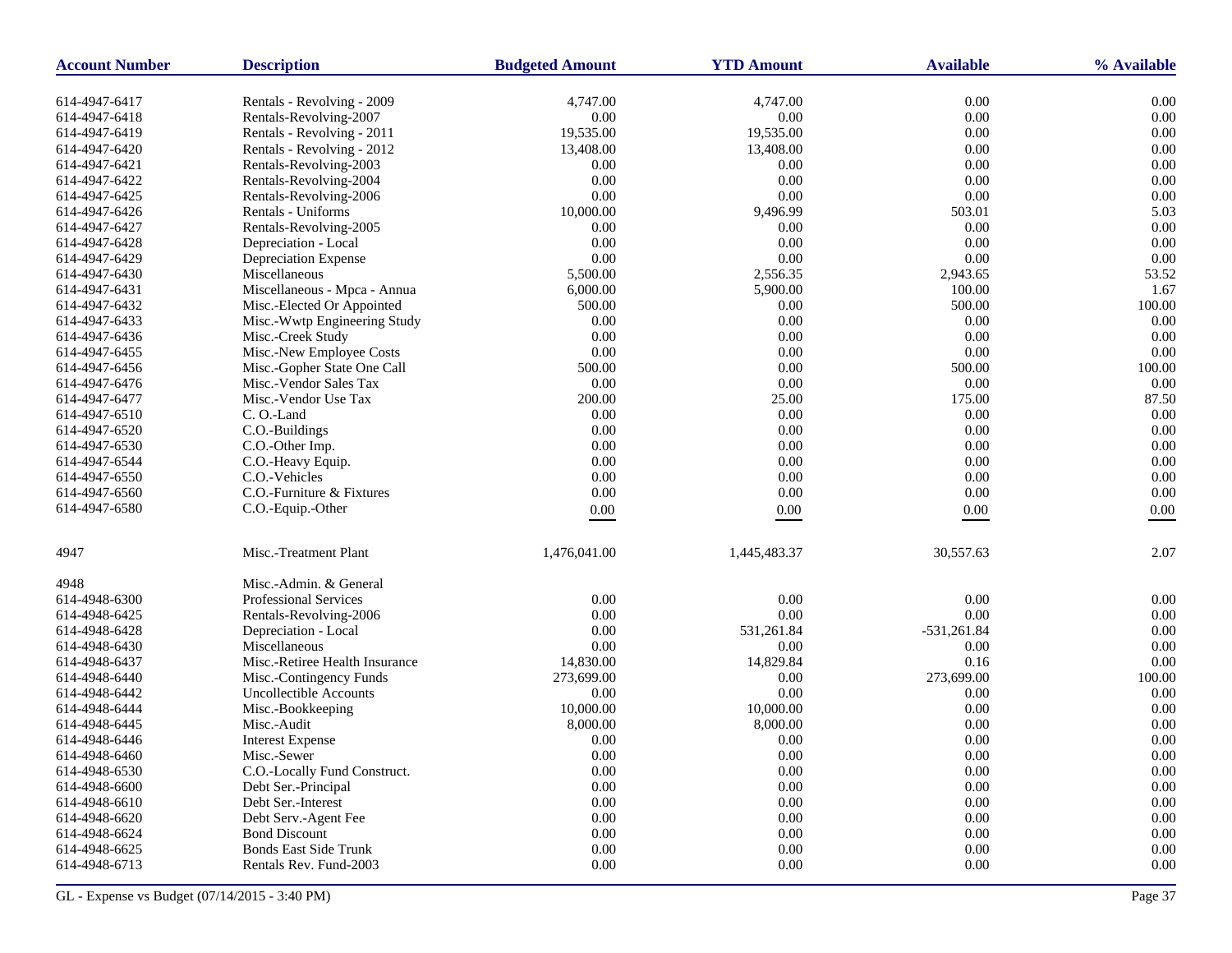| <b>Account Number</b> | <b>Description</b>            | <b>Budgeted Amount</b> | <b>YTD Amount</b> | <b>Available</b> | % Available |
|-----------------------|-------------------------------|------------------------|-------------------|------------------|-------------|
|                       |                               |                        |                   |                  |             |
| 614-4948-6721         | Transfers-Int.-Perm.-General  | 0.00                   | 0.00              | 0.00             | 0.00        |
| 614-4948-6724         | Transfer-Receptionist         | 10,000.00              | 10,000.00         | 0.00             | 0.00        |
| 614-4948-6725         | Transfers-Safety              | 5,000.00               | 5,000.00          | 0.00             | 0.00        |
| 614-4948-6726         | Transfer - Technology         | 15,000.00              | 15,000.00         | 0.00             | 0.00        |
| 614-4948-6728         | Transfer - Sewer Impr         | 0.00                   | 55,591.36         | $-55,591.36$     | 0.00        |
| 614-4948-6735         | Transfer-P.W. Mgmt. Center    | 3,250.00               | 3,250.00          | 0.00             | 0.00        |
| 614-4948-6737         | Transfer-Infrastr-PW Facility | 0.00                   | 30,000.00         | $-30,000.00$     | 0.00        |
| 614-4948-6743         | <b>Transfer-General Fund</b>  | 65,000.00              | 65,000.00         | 0.00             | 0.00        |
| 614-4948-6745         | Transfer - General Fund (LGA) | 80,000.00              | 80,000.00         | 0.00             | 0.00        |
| 614-4948-6747         | Transfer - Insurance Rev.     | 0.00                   | 0.00              | 0.00             | 0.00        |
| 614-4948-6749         | Transfer-Capital Imp. Fund    | 0.00                   | 0.00              | 0.00             | 0.00        |
| 614-4948-6753         | Transfer-2002 W.W. Treat. Bd  | 0.00                   | 0.00              | 0.00             | 0.00        |
| 614-4948-6754         | Transfer-2001 W.W. Treat. Bd  | 732,000.00             | 732,000.00        | 0.00             | 0.00        |
| 614-4948-6755         | Transfer-2009 W.W. P.F.A.     | 420,000.00             | 420,000.00        | 0.00             | 0.00        |
| 614-4948-6756         | Transfer-2011 GO Sew Sys      | 120,000.00             | 120,000.00        | 0.00             | 0.00        |
|                       | <b>Bonds</b>                  |                        |                   |                  |             |
| 614-4948-6757         | Transfer-Infrastructure       | 0.00                   | 0.00              | 0.00             | 0.00        |
| 614-4948-6759         | Transfer-93B Ww Fac. Ref.     | 0.00                   | 0.00              | 0.00             | 0.00        |
| 614-4948-6761         | Transfer-Ww Imp. Pfa Loan O1  | 0.00                   | 0.00              | 0.00             | 0.00        |
| 614-4948-6770         | Loss on Asset Disposal        | $0.00\,$               | $0.00\,$          | $0.00\,$         | 0.00        |
|                       |                               |                        |                   |                  |             |
| 4948                  | Misc.-Admin. & General        | 1,756,779.00           | 2,099,933.04      | $-343,154.04$    | $-19.53$    |
|                       |                               |                        |                   |                  |             |
| 614                   | <b>Sewer</b>                  | 3,297,470.00           | 3,599,315.59      | $-301,845.59$    | $-9.15$     |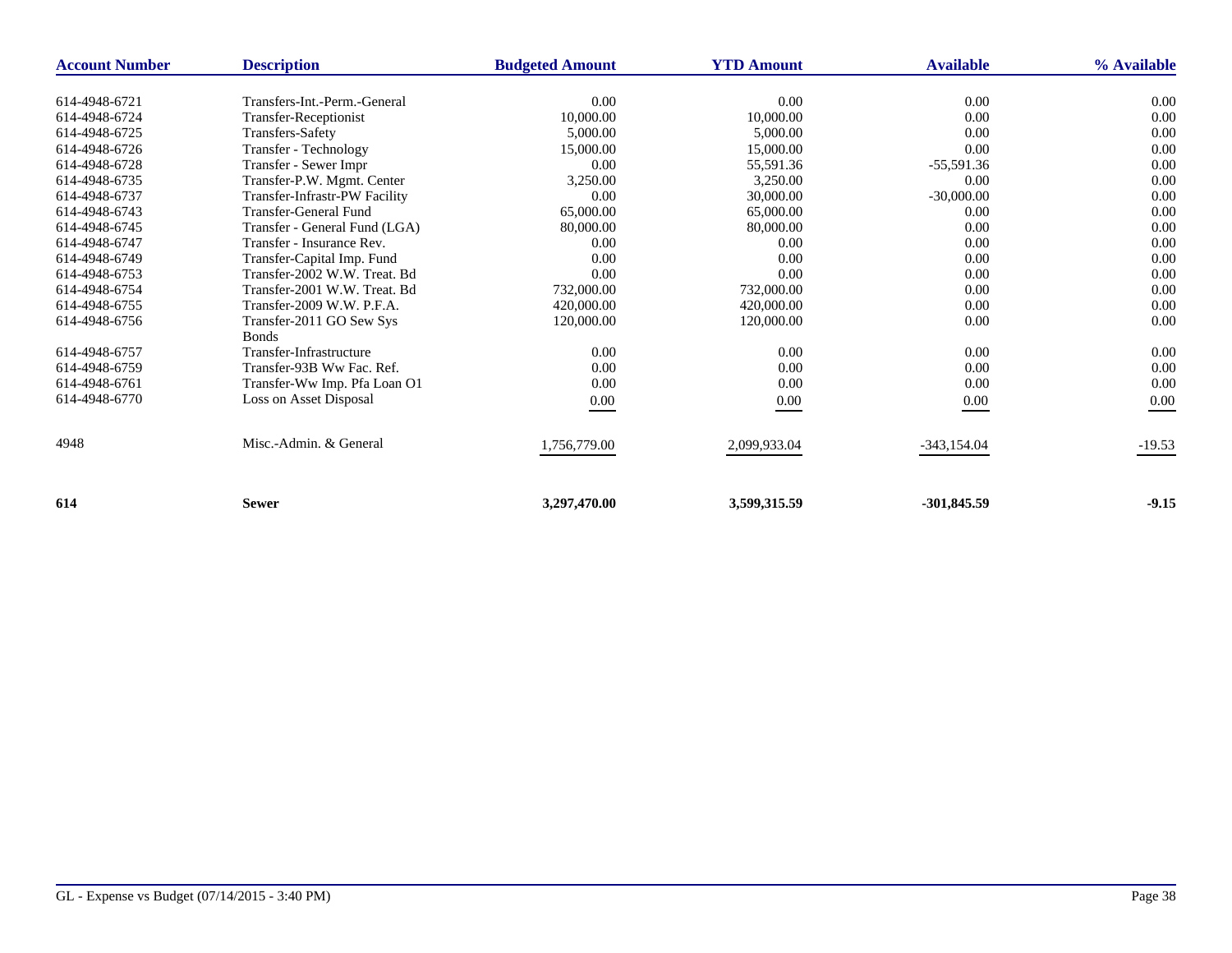User: BethKargas Printed: 07/14/15 15:40:45 Period 01 - 12 Fiscal Year 2013

CITY OF LITCHFIELD  $M$  I N N E S O T A

| 620<br>Liquor<br>4975<br>Misc.-Purchases-Off-Sale<br>620-4975-6250<br>0.00<br>0.00<br>0.00<br>Merchandise-Resale-Ice<br>522,217.90<br>$-30,217.90$<br>620-4975-6251<br>Merchandise-Resale-Liquor<br>492,000.00<br>834,552.99<br>$-11,552.99$<br>620-4975-6252<br>Merchandise-Resale-Beer<br>823,000.00<br>204,974.30<br>620-4975-6253<br>Merchandise-Resale-Wine<br>149,000.00<br>$-55,974.30$<br>620-4975-6254<br>Merchandise-Resale-Taxable<br>19,000.00<br>19,104.58<br>$-104.58$<br>590.20<br>620-4975-6255<br>Merchandise-Resale-Non-Tax<br>11,409.80<br>12,000.00<br>$-3,023.82$<br>620-4975-6333<br>Transportation - Freight<br>10,500.00<br>13,523.82 | % Available |
|---------------------------------------------------------------------------------------------------------------------------------------------------------------------------------------------------------------------------------------------------------------------------------------------------------------------------------------------------------------------------------------------------------------------------------------------------------------------------------------------------------------------------------------------------------------------------------------------------------------------------------------------------------------|-------------|
|                                                                                                                                                                                                                                                                                                                                                                                                                                                                                                                                                                                                                                                               |             |
|                                                                                                                                                                                                                                                                                                                                                                                                                                                                                                                                                                                                                                                               |             |
|                                                                                                                                                                                                                                                                                                                                                                                                                                                                                                                                                                                                                                                               |             |
|                                                                                                                                                                                                                                                                                                                                                                                                                                                                                                                                                                                                                                                               | 0.00        |
|                                                                                                                                                                                                                                                                                                                                                                                                                                                                                                                                                                                                                                                               | $-6.14$     |
|                                                                                                                                                                                                                                                                                                                                                                                                                                                                                                                                                                                                                                                               | $-1.40$     |
|                                                                                                                                                                                                                                                                                                                                                                                                                                                                                                                                                                                                                                                               | $-37.57$    |
|                                                                                                                                                                                                                                                                                                                                                                                                                                                                                                                                                                                                                                                               | $-0.55$     |
|                                                                                                                                                                                                                                                                                                                                                                                                                                                                                                                                                                                                                                                               | 4.92        |
|                                                                                                                                                                                                                                                                                                                                                                                                                                                                                                                                                                                                                                                               | $-28.80$    |
| 1,320.20<br>1,279.80<br>620-4975-6452<br>Misc.-Beer Cases<br>2,600.00                                                                                                                                                                                                                                                                                                                                                                                                                                                                                                                                                                                         | 49.22       |
| 620-4975-6742<br>Transfer-Gov.-Perm.-Sales Tx<br>161,000.00<br>320.58<br>160,679.42                                                                                                                                                                                                                                                                                                                                                                                                                                                                                                                                                                           | 99.80       |
|                                                                                                                                                                                                                                                                                                                                                                                                                                                                                                                                                                                                                                                               |             |
| 4975<br>Misc.-Purchases-Off-Sale<br>1,669,100.00<br>1,607,424.17<br>61,675.83                                                                                                                                                                                                                                                                                                                                                                                                                                                                                                                                                                                 | 3.70        |
| 4976<br>Misc.-Operate Exp.-Off-Sale                                                                                                                                                                                                                                                                                                                                                                                                                                                                                                                                                                                                                           |             |
| 620-4976-6101<br>Wages-Full-Time-Supervisor<br>62,381.00<br>62,621.44<br>$-240.44$                                                                                                                                                                                                                                                                                                                                                                                                                                                                                                                                                                            | $-0.39$     |
| 620-4976-6102<br>Wages-Full-Time-Regular<br>42,473.00<br>42,658.26<br>$-185.26$                                                                                                                                                                                                                                                                                                                                                                                                                                                                                                                                                                               | $-0.44$     |
| Wages-Full-Time-Maintenance<br>0.00<br>0.00<br>620-4976-6103<br>0.00                                                                                                                                                                                                                                                                                                                                                                                                                                                                                                                                                                                          | 0.00        |
| Wages-Full-Time-Overtime<br>400.00<br>1,121.23<br>$-721.23$<br>620-4976-6106                                                                                                                                                                                                                                                                                                                                                                                                                                                                                                                                                                                  | $-180.31$   |
| 48,000.00<br>62,516.60<br>$-14,516.60$<br>620-4976-6107<br>Wages-Part-Time                                                                                                                                                                                                                                                                                                                                                                                                                                                                                                                                                                                    | $-30.24$    |
| 620-4976-6108<br>682.58<br>$-682.58$<br>Wages-Part-Time-Overtime<br>0.00                                                                                                                                                                                                                                                                                                                                                                                                                                                                                                                                                                                      | 0.00        |
| 620-4976-6111<br>Other Pay-Severance Pay<br>0.00<br>0.00<br>0.00                                                                                                                                                                                                                                                                                                                                                                                                                                                                                                                                                                                              | 0.00        |
| 620-4976-6112<br>Other Pay-Sick Leave Pay<br>1,559.00<br>314.91<br>1,244.09                                                                                                                                                                                                                                                                                                                                                                                                                                                                                                                                                                                   | 79.80       |
| <b>Employer Contributions-Pera</b><br>8,102.00<br>9,018.47<br>$-916.47$<br>620-4976-6121                                                                                                                                                                                                                                                                                                                                                                                                                                                                                                                                                                      | $-11.31$    |
| <b>Employer Contributions-Fica</b><br>9.995.92<br>$-2.397.92$<br>620-4976-6122<br>7,598.00                                                                                                                                                                                                                                                                                                                                                                                                                                                                                                                                                                    | $-31.56$    |
| 2,337.97<br>$-294.97$<br>620-4976-6123<br><b>Employer Contributions-Medic</b><br>2,043.00                                                                                                                                                                                                                                                                                                                                                                                                                                                                                                                                                                     | $-14.44$    |
| <b>Employer Contributions-HSA</b><br>0.00<br>4,137.00<br>$-4,137.00$<br>620-4976-6124                                                                                                                                                                                                                                                                                                                                                                                                                                                                                                                                                                         | 0.00        |
| 620-4976-6131<br>Employer Paid Ins.-Health<br>29,660.00<br>25,685.84<br>3,974.16                                                                                                                                                                                                                                                                                                                                                                                                                                                                                                                                                                              | 13.40       |
| 3,000.00<br>2,856.45<br>143.55<br>620-4976-6132<br>Employer Paid Ins.-Dental                                                                                                                                                                                                                                                                                                                                                                                                                                                                                                                                                                                  | 4.79        |
| 252.00<br>620-4976-6133<br>252.00<br>0.00<br>Employer Paid Ins.-Life                                                                                                                                                                                                                                                                                                                                                                                                                                                                                                                                                                                          | 0.00        |
| 524.00<br>524.30<br>$-0.30$<br>620-4976-6134<br><b>Employer Paid Ins-Disability</b>                                                                                                                                                                                                                                                                                                                                                                                                                                                                                                                                                                           | $-0.06$     |
| 620-4976-6148<br>Cafeteria Plan Service Chgs.<br>100.00<br>111.75<br>$-11.75$                                                                                                                                                                                                                                                                                                                                                                                                                                                                                                                                                                                 | $-11.75$    |
| 0.00<br>2,377.72<br>$-2,377.72$<br>620-4976-6199<br>Wages-Audit Adjustment                                                                                                                                                                                                                                                                                                                                                                                                                                                                                                                                                                                    | 0.00        |
| 941.61<br>58.39<br>620-4976-6200<br>Supplies-Office Supplies<br>1,000.00                                                                                                                                                                                                                                                                                                                                                                                                                                                                                                                                                                                      | 5.84        |
| 620-4976-6210<br>6,200.00<br>8,689.31<br>$-2,489.31$<br><b>Supplies-Operating Supplies</b>                                                                                                                                                                                                                                                                                                                                                                                                                                                                                                                                                                    | $-40.15$    |
| 620-4976-6215<br>400.00<br>590.00<br>$-190.00$<br>Supplies - Wine Club                                                                                                                                                                                                                                                                                                                                                                                                                                                                                                                                                                                        | $-47.50$    |
| 620-4976-6240<br>50.00<br>2,692.18<br>$-2,642.18$<br>Small Tools & Minor Equip.                                                                                                                                                                                                                                                                                                                                                                                                                                                                                                                                                                               | $-5,284.36$ |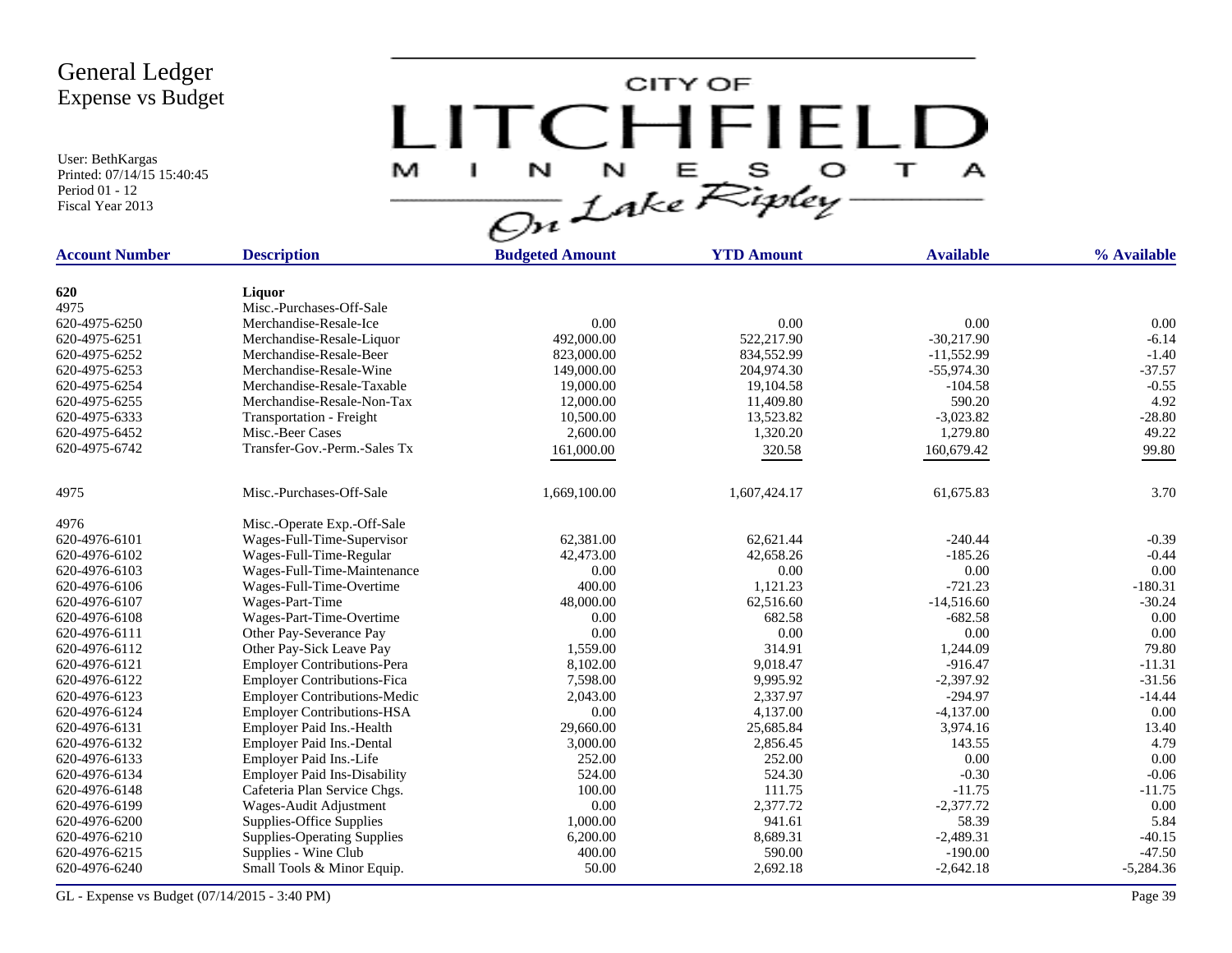| <b>Account Number</b>          | <b>Description</b>                                 | <b>Budgeted Amount</b> | <b>YTD Amount</b> | <b>Available</b>    | % Available  |
|--------------------------------|----------------------------------------------------|------------------------|-------------------|---------------------|--------------|
| 620-4976-6300                  | <b>Professional Services</b>                       | 100.00                 | 0.00              | 100.00              | 100.00       |
| 620-4976-6321                  | Communication - Telephone                          | 2,800.00               | 3,811.90          | $-1,011.90$         | $-36.14$     |
| 620-4976-6325                  | Communication - Alarm System                       | 800.00                 | 294.95            | 505.05              | 63.13        |
| 620-4976-6331                  | Training                                           | 2,000.00               | 223.75            | 1,776.25            | 88.81        |
| 620-4976-6340                  | Advertising                                        | 7,000.00               | 8,832.56          | $-1,832.56$         | $-26.18$     |
| 620-4976-6360                  | Insurance                                          | 10,000.00              | 14,079.12         | $-4,079.12$         | $-40.79$     |
| 620-4976-6400                  | Repairs And Maintenance                            | 500.00                 | 2,811.52          | $-2,311.52$         | $-462.30$    |
| 620-4976-6428                  | Depreciation - Local                               | 0.00                   | 0.00              | 0.00                | 0.00         |
| 620-4976-6430                  | Miscellaneous                                      | 7,000.00               | 4,589.13          | 2,410.87            | 34.44        |
| 620-4976-6431                  | Misc.-Charge Card Fees                             | 22,000.00              | 29,349.22         | $-7,349.22$         | $-33.41$     |
| 620-4976-6432                  | Misc.-Uncollected Checks                           | 0.00                   | 0.00              | 0.00                | 0.00         |
| 620-4976-6440                  | Contingency                                        | 38,259.00              | 0.00              | 38,259.00           | 100.00       |
| 620-4976-6444                  | Misc.-Bookkeeping                                  | 10,000.00              | 10,000.00         | 0.00                | 0.00         |
| 620-4976-6445                  | Misc.-Audit                                        | 4,000.00               | 4,000.00          | 0.00                | 0.00         |
| 620-4976-6455                  | Misc.-New Employee Costs                           | 0.00                   | 0.00              | 0.00                | 0.00         |
| 620-4976-6476                  | Misc.-Vendor Sales Tax                             | 500.00                 | 0.00              | 500.00              | 100.00       |
| 620-4976-6742                  | Transfer-Gov.-Perm.-Sales Tx                       | $0.00\,$               | 0.00              | 0.00                | 0.00         |
|                                |                                                    |                        |                   |                     |              |
| 4976                           | Misc.-Operate Exp.-Off-Sale                        | 318,701.00             | 318,117.69        | 583.31              | 0.18         |
| 4977                           | Misc.-Bldg & Maint-Off-Sale                        |                        |                   |                     |              |
| 620-4977-6220                  | Supplies-RepairMaintenance                         | 0.00                   | 2,925.89          | $-2,925.89$         | 0.00         |
| 620-4977-6380                  | <b>Utility Services</b>                            | 14,000.00              | 14,430.12         | $-430.12$           | $-3.07$      |
| 620-4977-6400                  | <b>Repairs And Maintenance</b>                     | 5,000.00               | 7,843.38          | $-2,843.38$         | $-56.87$     |
| 620-4977-6401                  | Repairs & Maint - Building                         | 0.00                   | $0.00\,$          | $0.00\,$            | 0.00         |
| 4977                           | Misc.-Bldg & Maint-Off-Sale                        | 19,000.00              | 25,199.39         | $-6,199.39$         | $-32.63$     |
| 4978                           |                                                    |                        |                   |                     |              |
|                                | Misc.-Non-Operate-Off-Sale<br>Depreciation Expense | 0.00                   |                   |                     |              |
| 620-4978-6429<br>620-4978-6440 | Misc.-Contingency Funds                            | 0.00                   | 1,300.49<br>0.00  | $-1,300.49$<br>0.00 | 0.00<br>0.00 |
|                                | Misc.-Vendor Sales Tax                             | 0.00                   | 0.00              | 0.00                | 0.00         |
| 620-4978-6476<br>620-4978-6477 | Misc.-Vendor Use Tax                               | 0.00                   | 27.00             | $-27.00$            | 0.00         |
| 620-4978-6520                  | C.O.-Buildings                                     | 0.00                   | 0.00              | 0.00                | 0.00         |
| 620-4978-6580                  | C.O.-Equip.-Other                                  | 0.00                   | 0.00              | 0.00                | 0.00         |
| 620-4978-6721                  | Transfers-Int.-Perm.                               | 0.00                   | 0.00              | 0.00                | 0.00         |
| 620-4978-6722                  | Transfers-Int.-Perm.-General                       | 0.00                   | 0.00              | 0.00                | 0.00         |
| 620-4978-6723                  | Transfers-Int.-Perm-Gen.Side                       | 0.00                   | 0.00              | 0.00                | 0.00         |
| 620-4978-6724                  | Transfer - Personal Study                          | 0.00                   | 0.00              | 0.00                | 0.00         |
| 620-4978-6728                  | Transfers-Int.-Perm-Civic A.                       | 59,000.00              | 59,000.00         | 0.00                | 0.00         |
| 620-4978-6747                  | Transfer - Insurance Rev.                          | 0.00                   | 0.00              | 0.00                | 0.00         |
| 620-4978-6757                  | Transfer-Infrastructure                            | 0.00                   | $-174,456.96$     | 174,456.96          | 0.00         |
| 620-4978-6758                  | Transfer - Project Fund                            | 0.00                   | 80,000.00         | $-80,000.00$        | 0.00         |
| 620-4978-6770                  | Loss on Asset Disposal                             |                        |                   |                     |              |
|                                |                                                    | 0.00                   | 0.00              | 0.00                | 0.00         |
| 4978                           | Misc.-Non-Operate-Off-Sale                         | 59,000.00              | $-34,129.47$      | 93,129.47           | 157.85       |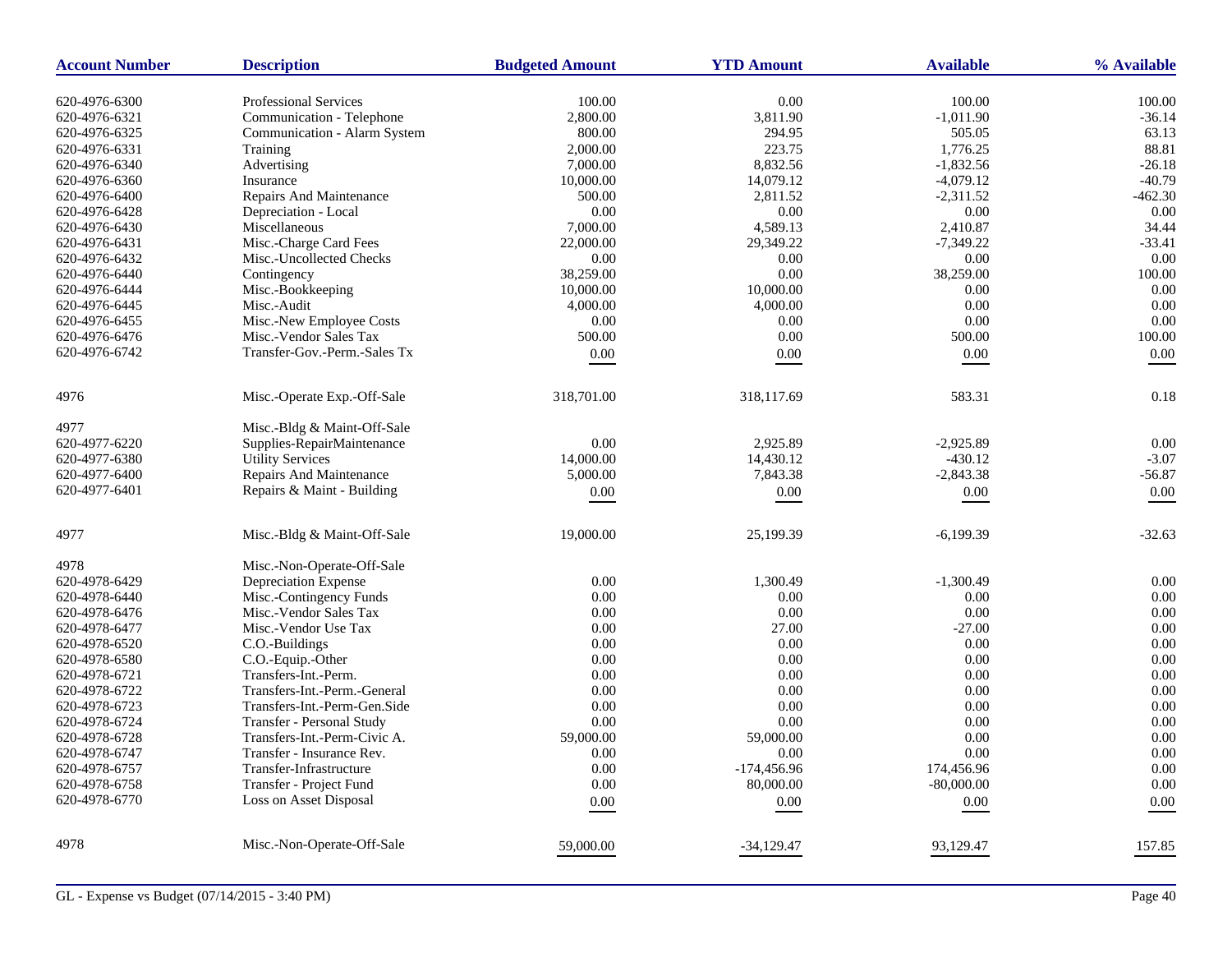| <b>Account Number</b> | <b>Description</b> | <b>Budgeted Amount</b> | <b>YTD Amount</b> | <b>Available</b> | % Available |
|-----------------------|--------------------|------------------------|-------------------|------------------|-------------|
|                       |                    |                        |                   |                  |             |
| 620                   | Liquor             | 2,065,801.00           | 1,916,611.78      | 149,189.22       | 7.22        |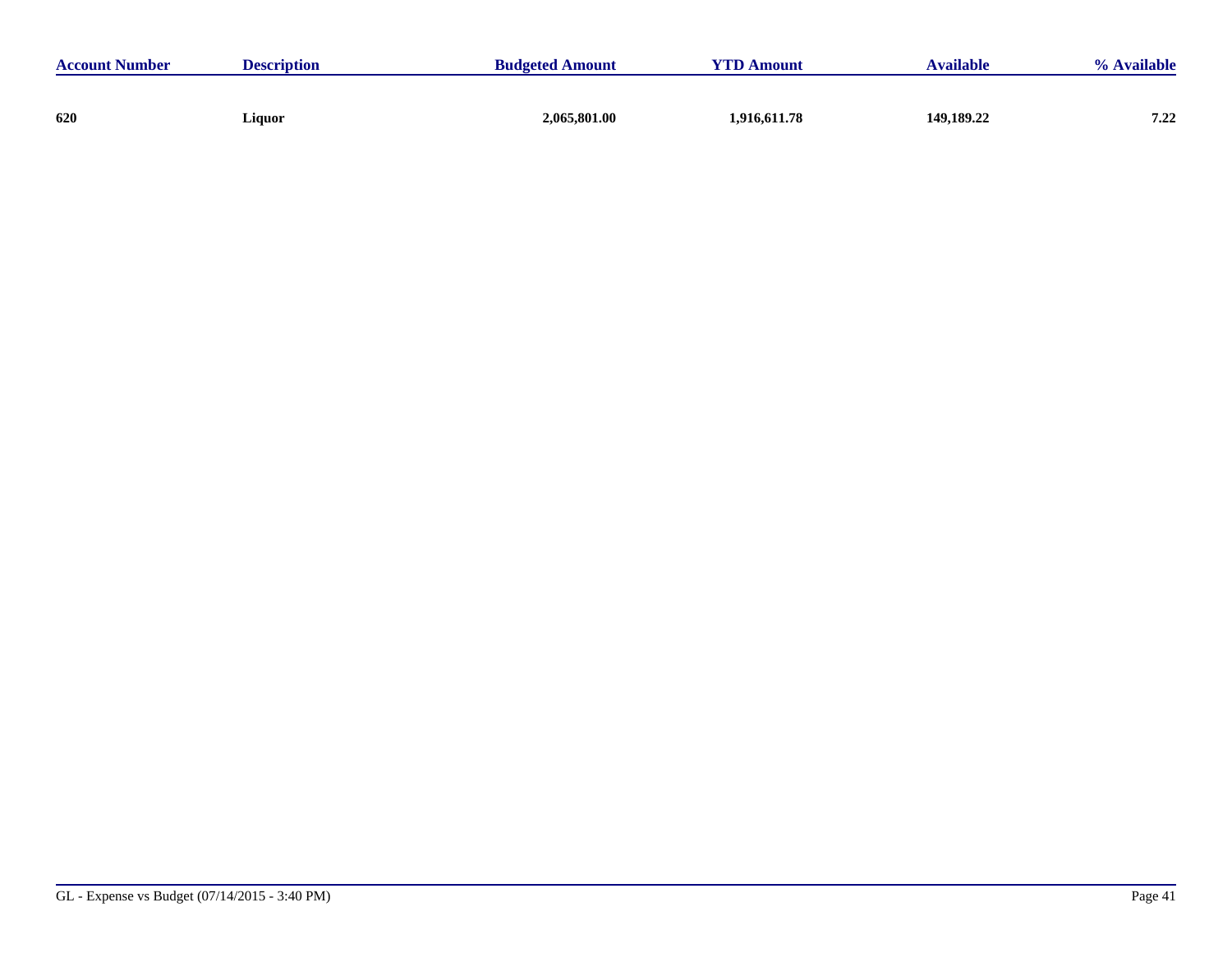User: BethKargas Printed: 07/14/15 15:40:45 Period 01 - 12 Fiscal Year 2013

CITY OF LITCHFIELD E S O  $\top$ N M J.  $\frac{N}{\mathcal{O}n}$  Lake Ripley N  $\mathbf{A}$ 

| <b>Account Number</b> | <b>Description</b>                  | <b>Budgeted Amount</b> | <b>YTD Amount</b> | <b>Available</b> | % Available |
|-----------------------|-------------------------------------|------------------------|-------------------|------------------|-------------|
|                       |                                     |                        |                   |                  |             |
| 623                   | <b>Golf Course</b>                  |                        |                   |                  |             |
| 4983                  | Misc.-Golf Course                   |                        |                   |                  |             |
| 623-4983-6101         | Wages-Full-Time-Supervisor          | 0.00                   | 0.00              | 0.00             | 0.00        |
| 623-4983-6103         | Wages-Full-Time-Maintenance         | 0.00                   | 0.00              | 0.00             | 0.00        |
| 623-4983-6106         | Wages-Full-Time-Overtime            | 0.00                   | 0.00              | 0.00             | 0.00        |
| 623-4983-6107         | Wages-Part-Time                     | 45,000.00              | 59,123.18         | $-14,123.18$     | $-31.38$    |
| 623-4983-6108         | Wages-Part-Time-Overtime            | 0.00                   | 4,874.45          | $-4,874.45$      | 0.00        |
| 623-4983-6109         | Wages-Part-Time-Supervisor          | 0.00                   | 0.00              | 0.00             | 0.00        |
| 623-4983-6121         | <b>Employer Contributions-Pera</b>  | 0.00                   | 1,557.96          | $-1,557.96$      | 0.00        |
| 623-4983-6122         | <b>Employer Contributions-Fica</b>  | 3,000.00               | 3,967.91          | $-967.91$        | $-32.26$    |
| 623-4983-6123         | <b>Employer Contributions-Medic</b> | 700.00                 | 928.01            | $-228.01$        | $-32.57$    |
| 623-4983-6124         | <b>Employer Contributions-HSA</b>   | 0.00                   | 0.00              | 0.00             | 0.00        |
| 623-4983-6131         | Employer Paid Ins.-Health           | 0.00                   | 0.00              | 0.00             | 0.00        |
| 623-4983-6132         | Employer Paid Ins.-Dental           | 0.00                   | 0.00              | 0.00             | 0.00        |
| 623-4983-6133         | Employer Paid Ins.-Life             | 0.00                   | 0.00              | 0.00             | 0.00        |
| 623-4983-6134         | <b>Employer Paid Ins-Disability</b> | 0.00                   | 0.00              | 0.00             | 0.00        |
| 623-4983-6199         | Wages-Audit Adjustment              | 0.00                   | 0.00              | 0.00             | 0.00        |
| 623-4983-6210         | <b>Supplies-Operating Supplies</b>  | 0.00                   | 0.00              | 0.00             | 0.00        |
| 623-4983-6212         | Supplies-Operating-Fuel             | 17,000.00              | 14,833.98         | 2,166.02         | 12.74       |
| 623-4983-6215         | Pro Shop Inventory                  | 0.00                   | 10,679.67         | $-10,679.67$     | 0.00        |
| 623-4983-6220         | Supplies-RepairMaintenance          | 70,000.00              | 118,187.00        | $-48,187.00$     | $-68.84$    |
| 623-4983-6240         | Small Tools & Minor Equip.          | 1,500.00               | 5,592.00          | $-4.092.00$      | $-272.80$   |
| 623-4983-6300         | <b>Professional Services</b>        | 0.00                   | 0.00              | 0.00             | 0.00        |
| 623-4983-6309         | Professional-Computer Hdcap         | 0.00                   | 4,276.00          | $-4,276.00$      | 0.00        |
| 623-4983-6320         | Communication                       | 700.00                 | 3,659.55          | $-2,959.55$      | $-422.79$   |
| 623-4983-6331         | Training                            | 50.00                  | 225.00            | $-175.00$        | $-350.00$   |
| 623-4983-6340         | Advertising                         | 0.00                   | 575.40            | $-575.40$        | 0.00        |
| 623-4983-6360         | Insurance                           | 21,000.00              | 18,856.70         | 2,143.30         | 10.21       |
| 623-4983-6380         | <b>Utility Services</b>             | 8,500.00               | 9,371.56          | $-871.56$        | $-10.25$    |
| 623-4983-6400         | Repairs And Maintenance             | 18,000.00              | 28,880.74         | $-10,880.74$     | $-60.45$    |
| 623-4983-6410         | Rentals                             | 1,500.00               | 5,760.43          | $-4,260.43$      | $-284.03$   |
| 623-4983-6411         | Rentals - Land                      | 0.00                   | 0.00              | 0.00             | 0.00        |
| 623-4983-6414         | Rentals - Golf Carts                | 0.00                   | 19,212.90         | $-19,212.90$     | 0.00        |
| 623-4983-6416         | Rentals - Revolving - 2010          | 0.00                   | 0.00              | 0.00             | 0.00        |
| 623-4983-6417         | Rentals - Revolving - 2009          | 0.00                   | 0.00              | 0.00             | 0.00        |
| 623-4983-6418         | Rentals-Revolving-2007              | 0.00                   | 0.00              | 0.00             | 0.00        |
| 623-4983-6419         | Rentals - Revolving - 2011          | 0.00                   | 0.00              | 0.00             | 0.00        |
| 623-4983-6420         | Rentals - Revolving - 2012          | 33,153.00              | 33,153.00         | 0.00             | 0.00        |
|                       |                                     |                        |                   |                  |             |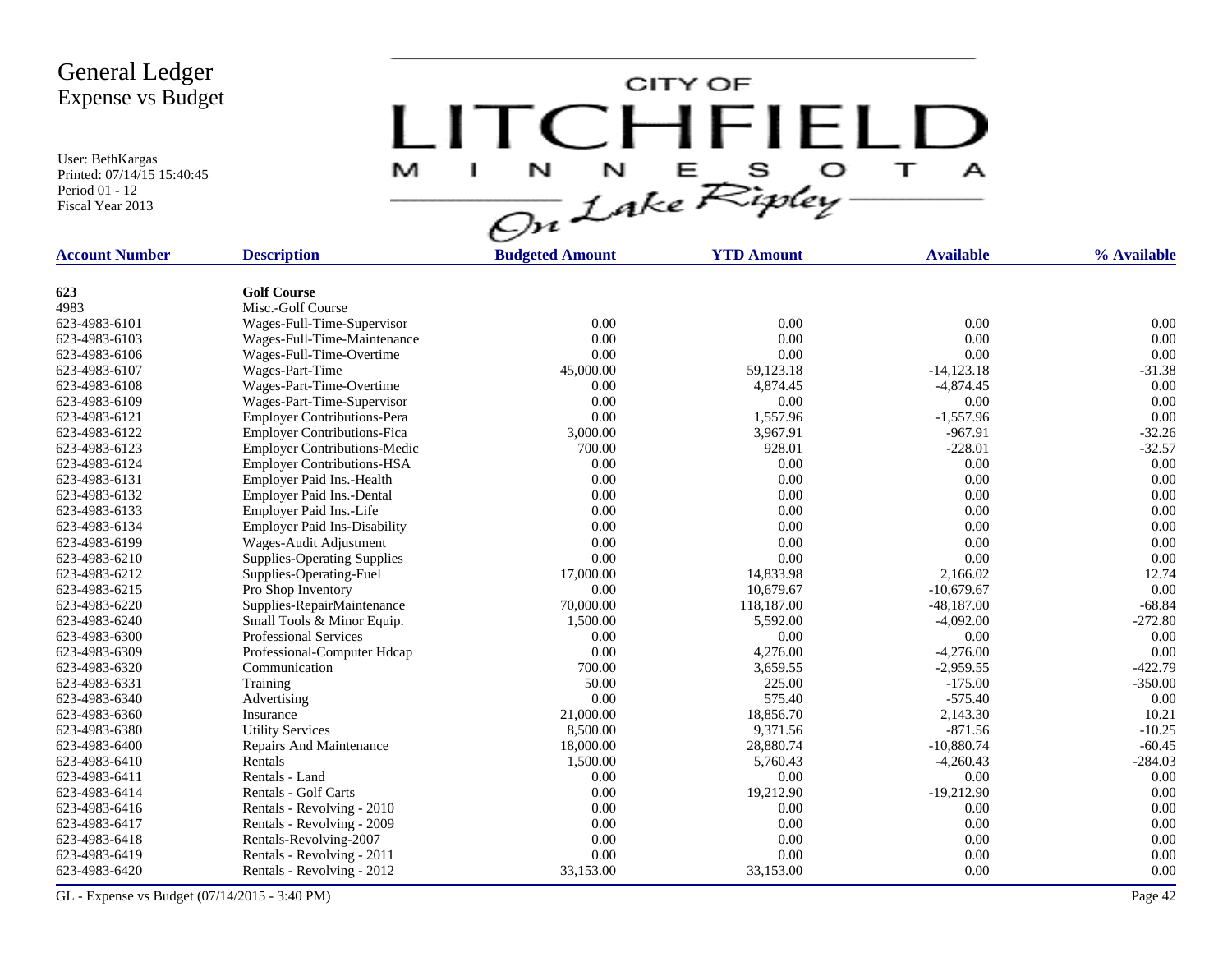| <b>Account Number</b> | <b>Description</b>         | <b>Budgeted Amount</b> | <b>YTD Amount</b> | <b>Available</b> | % Available |
|-----------------------|----------------------------|------------------------|-------------------|------------------|-------------|
| 623-4983-6423         | Rentals-Revolving-2003     | 0.00                   | 0.00              | 0.00             | 0.00        |
| 623-4983-6425         | Rentals-Revolving - 2006   | 0.00                   | 0.00              | 0.00             | 0.00        |
| 623-4983-6430         | Miscellaneous              | 911.00                 | 6,077.54          | $-5,166.54$      | $-567.13$   |
| 623-4983-6431         | <b>GCI</b> Payments        | 0.00                   | 15,532.22         | $-15,532.22$     | 0.00        |
| 623-4983-6432         | Misc.-Elected Or Appointed | 0.00                   | 0.00              | 0.00             | 0.00        |
| 623-4983-6441         | Misc.-Taxes                | 0.00                   | 17,846.00         | $-17,846.00$     | 0.00        |
| 623-4983-6446         | Misc.-Interest             | 0.00                   | 0.00              | 0.00             | 0.00        |
| 623-4983-6476         | Misc.-Vendor Sales Tax     | 0.00                   | 0.00              | 0.00             | 0.00        |
| 623-4983-6477         | Misc.-Vendor Use Tax       | 0.00                   | 1,049.00          | $-1,049.00$      | 0.00        |
| 623-4983-6510         | C.O.-Land                  | 0.00                   | 0.00              | 0.00             | 0.00        |
| 623-4983-6520         | C.O.-Buildings             | 0.00                   | 0.00              | 0.00             | 0.00        |
| 623-4983-6530         | C.O.-Other Imp.            | 0.00                   | 0.00              | 0.00             | 0.00        |
| 623-4983-6580         | C.O.-Equip.-Other          | 0.00                   | 0.00              | 0.00             | 0.00        |
| 623-4983-6600         | Debt Ser.-Principal        | 0.00                   | 0.00              | 0.00             | 0.00        |
| 623-4983-6610         | Debt Ser.-Interest         | 0.00                   | 0.00              | 0.00             | 0.00        |
| 623-4983-6721         | Transfers-G.O. Imp. 2007A  | 27,500.00              | 0.00              | 27,500.00        | 100.00      |
| 623-4983-6747         | Transfer - Insurance Rev.  | 0.00                   | 0.00              | 0.00             | 0.00        |
| 623-4983-6749         | Misc. - Contingency        | 6,986.00               | 0.00              | 6,986.00         | 100.00      |
| 623-4983-6772         | Transfer-Golf Course Imp.  | 0.00                   | 0.00              | 0.00             | 0.00        |
| 4983                  | Misc.-Golf Course          | 255,500.00             | 384,220.20        | $-128,720.20$    | $-50.38$    |
| 4986                  | Misc.-Community Room       |                        |                   |                  |             |
| 623-4986-6425         | Rentals-Revolving-2006     | 0.00                   | 0.00              | 0.00             | 0.00        |
| 4986                  | Misc.-Community Room       | 0.00                   | 0.00              | 0.00             | 0.00        |
| 623                   | <b>Golf Course</b>         | 255,500.00             | 384,220.20        | $-128,720,20$    | $-50.38$    |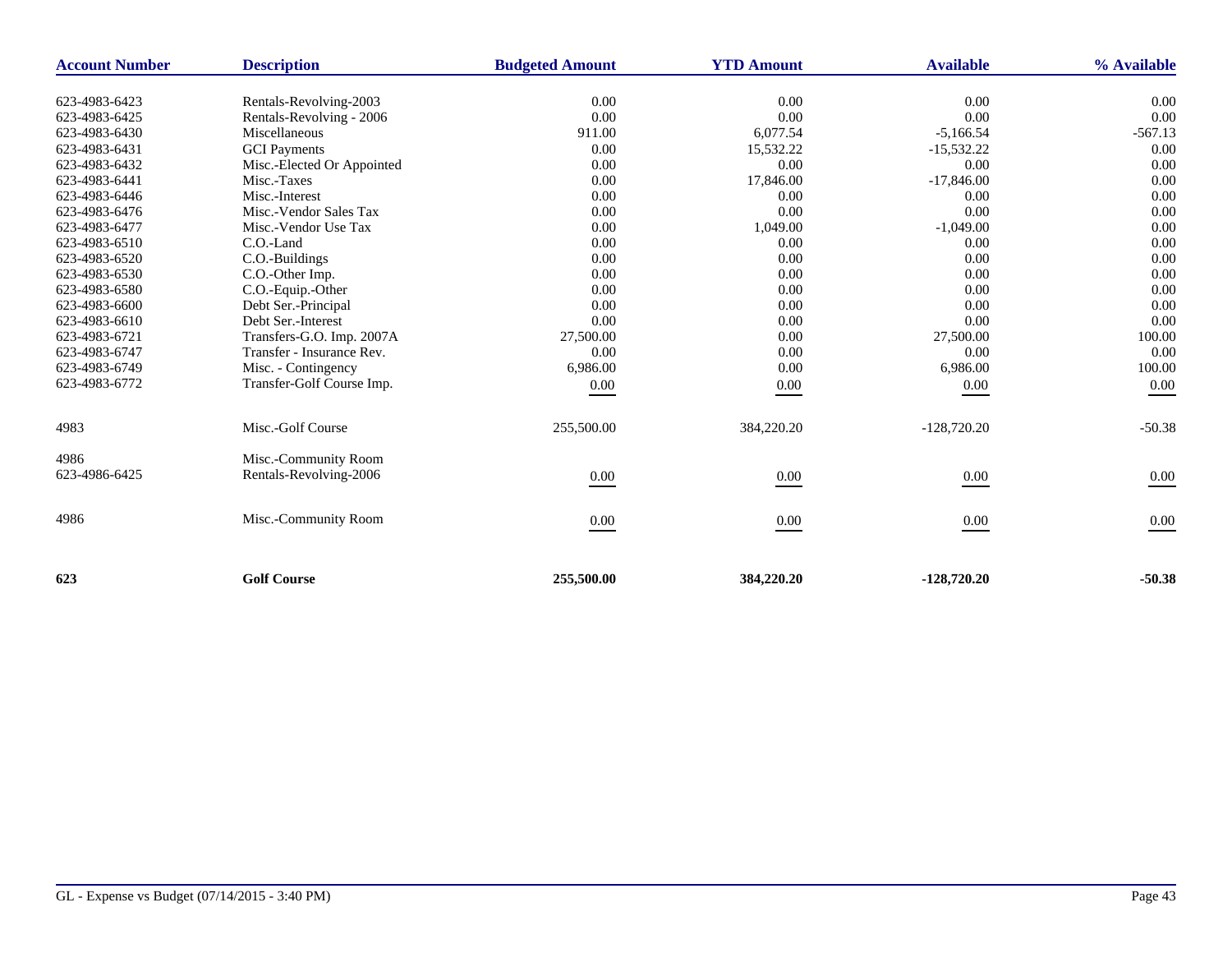User: BethKargas Printed: 07/14/15 15:40:45 Period 01 - 12 Fiscal Year 2013

CITY OF LITCHFIELD  $\mathbf{T}$ M  $\mathbf{I}$  $\mathbf{A}$ 

| <b>Account Number</b> | <b>Description</b>                  | <b>Budgeted Amount</b> | <b>YTD Amount</b> | <b>Available</b> | % Available |
|-----------------------|-------------------------------------|------------------------|-------------------|------------------|-------------|
|                       |                                     |                        |                   |                  |             |
| 626                   | Airport                             |                        |                   |                  |             |
| 4953                  | Misc.-Airport                       |                        |                   |                  |             |
| 626-4953-6103         | Wages-Full-Time-Maintenance         | 0.00                   | 0.00              | 0.00             | 0.00        |
| 626-4953-6106         | Wages-Full-Time-Overtime            | 0.00                   | 0.00              | 0.00             | 0.00        |
| 626-4953-6107         | Wages-Part-Time                     | 300.00                 | 300.00            | 0.00             | 0.00        |
| 626-4953-6108         | Wages-Part-Time-Overtime            | 0.00                   | 0.00              | 0.00             | 0.00        |
| 626-4953-6121         | <b>Employer Contributions-Pera</b>  | 0.00                   | 0.00              | 0.00             | 0.00        |
| 626-4953-6122         | <b>Employer Contributions-Fica</b>  | 20.00                  | 18.60             | 1.40             | 7.00        |
| 626-4953-6123         | <b>Employer Contributions-Medic</b> | 5.00                   | 4.32              | 0.68             | 13.60       |
| 626-4953-6124         | <b>Employer Contributions-HSA</b>   | 0.00                   | 0.00              | 0.00             | 0.00        |
| 626-4953-6131         | Employer Paid Ins.-Health           | 0.00                   | 0.00              | 0.00             | 0.00        |
| 626-4953-6132         | Employer Paid Ins.-Dental           | 0.00                   | 0.00              | 0.00             | 0.00        |
| 626-4953-6133         | Employer Paid Ins.-Life             | 0.00                   | 0.00              | 0.00             | 0.00        |
| 626-4953-6134         | <b>Employer Paid Ins-Disability</b> | 0.00                   | 0.00              | 0.00             | 0.00        |
| 626-4953-6199         | Wages-Audit Adjustment              | 0.00                   | 0.00              | 0.00             | 0.00        |
| 626-4953-6210         | <b>Supplies-Operating Supplies</b>  | 0.00                   | 0.00              | 0.00             | 0.00        |
| 626-4953-6212         | Supplies-Operating-Fuel             | 59,000.00              | 100,513.88        | $-41,513.88$     | $-70.36$    |
| 626-4953-6220         | Supplies-RepairMaintenance          | 3,000.00               | 3,775.76          | $-775.76$        | $-25.86$    |
| 626-4953-6300         | <b>Professional Services</b>        | 500.00                 | 0.00              | 500.00           | 100.00      |
| 626-4953-6320         | Communication                       | 2,100.00               | 1,609.56          | 490.44           | 23.35       |
| 626-4953-6331         | Training                            | 750.00                 | 0.00              | 750.00           | 100.00      |
| 626-4953-6360         | Insurance                           | 18,000.00              | 14,650.81         | 3.349.19         | 18.61       |
| 626-4953-6380         | Utility Services - Electric         | 8,000.00               | 9,639.12          | $-1,639.12$      | $-20.49$    |
| 626-4953-6383         | <b>Utility Services - Gas</b>       | 2,000.00               | 877.09            | 1,122.91         | 56.15       |
| 626-4953-6400         | Repairs And Maintenance             | 5,300.00               | 14.00             | 5,286.00         | 99.74       |
| 626-4953-6415         | Repay-Sinking-1988                  | 0.00                   | 0.00              | 0.00             | 0.00        |
| 626-4953-6417         | Repay-Sinking-1990                  | 0.00                   | 0.00              | 0.00             | 0.00        |
| 626-4953-6430         | Miscellaneous                       | 3,775.00               | 3,963.19          | $-188.19$        | $-4.99$     |
| 626-4953-6432         | Misc.-Elected Or Appointed          | 0.00                   | 0.00              | 0.00             | 0.00        |
| 626-4953-6441         | Misc.-Taxes                         | 5,500.00               | 5,514.00          | $-14.00$         | $-0.25$     |
| 626-4953-6446         | Misc.-Interest                      | 0.00                   | 0.00              | 0.00             | 0.00        |
| 626-4953-6476         | Misc.-Vendor Sales Tax              | 0.00                   | 0.00              | 0.00             | 0.00        |
| 626-4953-6477         | Misc.-Vendor Use Tax                | 0.00                   | 10.00             | $-10.00$         | 0.00        |
| 626-4953-6520         | C.O.-Buildings                      | 0.00                   | 0.00              | 0.00             | 0.00        |
| 626-4953-6530         | C.O.-Other Imp.                     | 0.00                   | 0.00              | 0.00             | 0.00        |
| 626-4953-6625         | Hangar Loan-Principal-Only          | 0.00                   | 0.00              | 0.00             | 0.00        |
| 626-4953-6721         | Transfers-Airport                   | 0.00                   | 0.00              | 0.00             | 0.00        |
| 626-4953-6747         | Transfer - Insurance Rev.           | 0.00                   | 0.00              | 0.00             | 0.00        |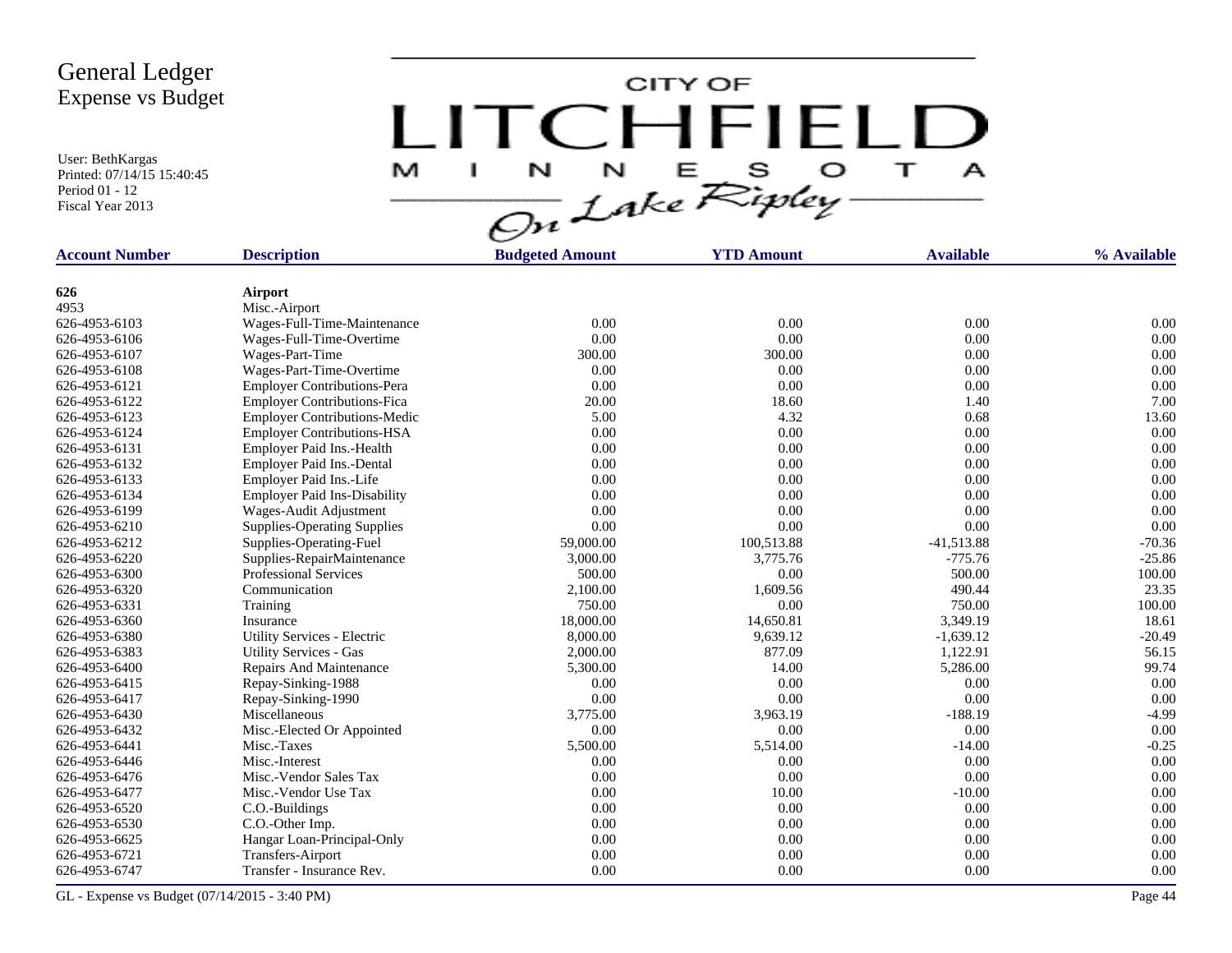| <b>Account Number</b> | <b>Description</b>         | <b>Budgeted Amount</b> | <b>YTD Amount</b> | <b>Available</b> | % Available |
|-----------------------|----------------------------|------------------------|-------------------|------------------|-------------|
| 626-4953-6749         | Transfer-Capital Imp. Fund | 0.00                   | 0.00              | 0.00             | $0.00\,$    |
| 4953                  | Misc.-Airport              | 108,250.00             | 140,890.33        | $-32,640.33$     | $-30.15$    |
| 626                   | Airport                    | 108,250.00             | 140,890.33        | $-32,640.33$     | $-30.15$    |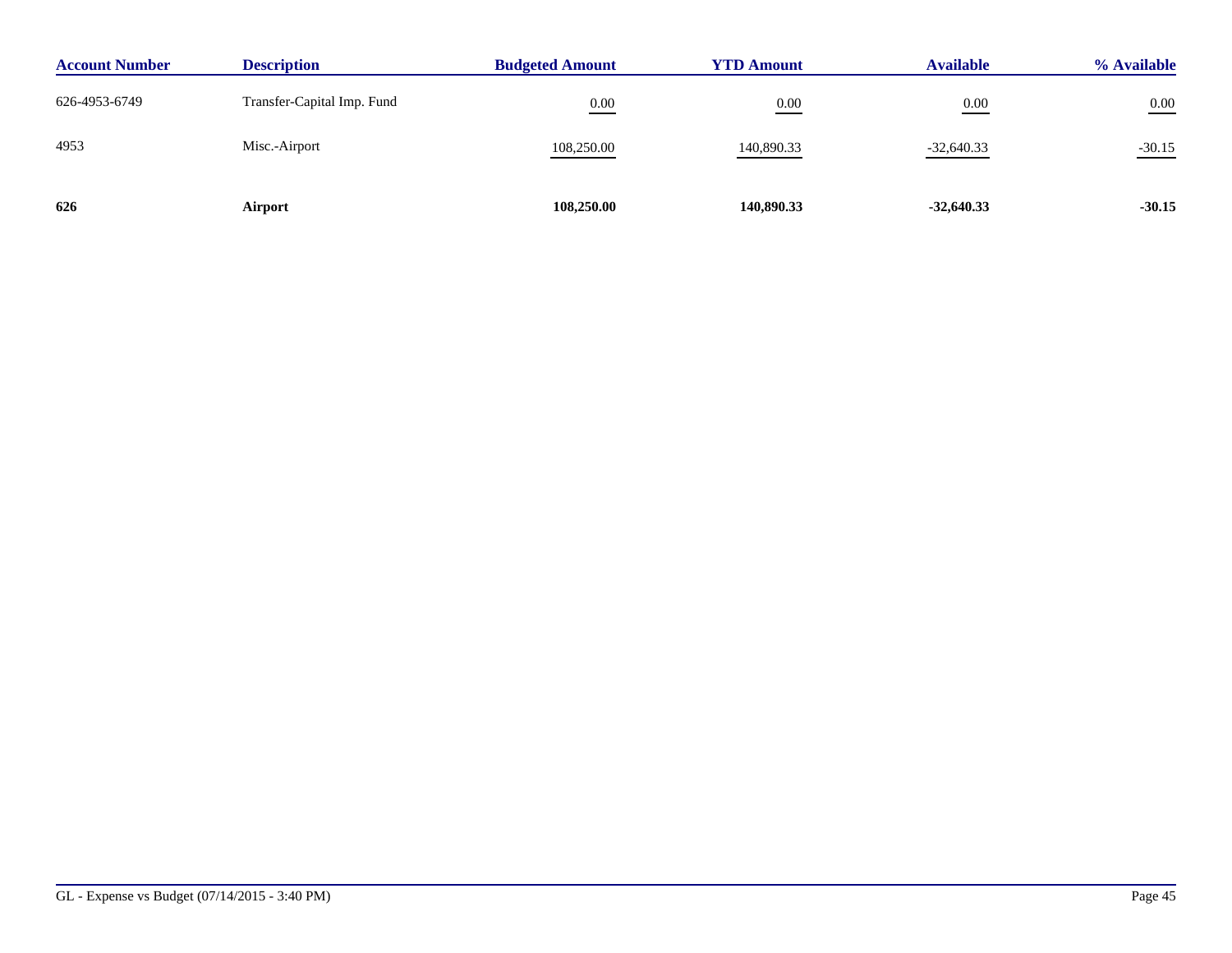User: BethKargas Printed: 07/14/15 15:40:45 Period 01 - 12 Fiscal Year 2013

CITY OF LITCHFIELD  $\overline{1}$ M  $\mathbf{A}$ H.

| <b>Account Number</b> | <b>Description</b>                  | <b>Budgeted Amount</b> | <b>YTD Amount</b> | <b>Available</b> | % Available |
|-----------------------|-------------------------------------|------------------------|-------------------|------------------|-------------|
|                       |                                     |                        |                   |                  |             |
| 629                   | <b>Cemetery</b>                     |                        |                   |                  |             |
| 4956                  | Misc.-Cemetery                      |                        |                   |                  |             |
| 629-4956-6101         | Wages-Full-Time-Supervisor          | 0.00                   | 0.00              | 0.00             | 0.00        |
| 629-4956-6102         | Wages-Full-Time-Regular             | 0.00                   | 0.00              | 0.00             | 0.00        |
| 629-4956-6103         | Wages-Full-Time-Maintenance         | 0.00                   | 0.00              | 0.00             | 0.00        |
| 629-4956-6106         | Wages-Full-Time-Overtime            | 0.00                   | 0.00              | 0.00             | 0.00        |
| 629-4956-6107         | Wages-Part-Time                     | 10,230.00              | 21,366.92         | $-11,136.92$     | $-108.87$   |
| 629-4956-6108         | Wages-Part-Time-Overtime            | 200.00                 | 925.90            | $-725.90$        | $-362.95$   |
| 629-4956-6109         | Wages-Part-Time-Supervisor          | 0.00                   | 0.00              | 0.00             | 0.00        |
| 629-4956-6112         | Other Pay-Sick Leave Pay            | 0.00                   | 0.00              | 0.00             | 0.00        |
| 629-4956-6121         | <b>Employer Contributions-Pera</b>  | 0.00                   | 0.00              | 0.00             | 0.00        |
| 629-4956-6122         | <b>Employer Contributions-Fica</b>  | 1,200.00               | 1,382.16          | $-182.16$        | $-15.18$    |
| 629-4956-6123         | <b>Employer Contributions-Medic</b> | 300.00                 | 323.28            | $-23.28$         | $-7.76$     |
| 629-4956-6124         | <b>Employer Contributions-HSA</b>   | 0.00                   | 0.00              | 0.00             | 0.00        |
| 629-4956-6131         | Employer Paid Ins.-Health           | 0.00                   | 0.00              | 0.00             | 0.00        |
| 629-4956-6132         | Employer Paid Ins.-Dental           | 0.00                   | 0.00              | 0.00             | 0.00        |
| 629-4956-6133         | Employer Paid Ins.-Life             | 0.00                   | 0.00              | 0.00             | 0.00        |
| 629-4956-6134         | <b>Employer Paid Ins-Disability</b> | 0.00                   | 0.00              | 0.00             | 0.00        |
| 629-4956-6199         | Wages-Audit Adjustment              | 0.00                   | 0.00              | 0.00             | 0.00        |
| 629-4956-6212         | Supplies-Operating-Fuel             | 4,500.00               | 10,266.53         | $-5,766.53$      | $-128.15$   |
| 629-4956-6220         | Supplies-RepairMaintenance          | 6,600.00               | 11,430.85         | $-4,830.85$      | $-73.19$    |
| 629-4956-6240         | Small Tools & Minor Equip.          | 0.00                   | 0.00              | 0.00             | 0.00        |
| 629-4956-6300         | <b>Professional Services</b>        | 0.00                   | 0.00              | 0.00             | 0.00        |
| 629-4956-6360         | Insurance                           | 500.00                 | 2,034.08          | $-1,534.08$      | $-306.82$   |
| 629-4956-6380         | Utility Services - Electric         | 5,000.00               | 4,888.98          | 111.02           | 2.22        |
| 629-4956-6400         | <b>Repairs And Maintenance</b>      | 5,000.00               | 8,574.21          | $-3,574.21$      | $-71.48$    |
| 629-4956-6410         | Rentals                             | 500.00                 | 546.05            | $-46.05$         | $-9.21$     |
| 629-4956-6417         | Rentals - Revolving - 2008          | 6,758.00               | 6,758.00          | 0.00             | 0.00        |
| 629-4956-6418         | Rentals-Revolving-2007              | 0.00                   | 0.00              | 0.00             | 0.00        |
| 629-4956-6419         | Rentals - Revolving - 2011          | 4,810.00               | 4,810.00          | 0.00             | 0.00        |
| 629-4956-6420         | Rentals - Revolving - 2012          | 4,790.00               | 4,790.00          | 0.00             | 0.00        |
| 629-4956-6421         | Rentals-Revolving-2003              | 0.00                   | 0.00              | 0.00             | 0.00        |
| 629-4956-6424         | Rentals-Revolving-1995              | 0.00                   | 0.00              | 0.00             | 0.00        |
| 629-4956-6430         | Miscellaneous                       | 782.00                 | 907.66            | $-125.66$        | $-16.07$    |
| 629-4956-6440         |                                     | 30.00                  | 0.00              | 30.00            | 100.00      |
| 629-4956-6446         | Contingency<br>Misc.-Interest       | 0.00                   | 0.00              | 0.00             | 0.00        |
| 629-4956-6476         | Misc.-Vendor Sales Tax              | 0.00                   | 0.00              | 0.00             | 0.00        |
|                       |                                     |                        |                   |                  |             |
| 629-4956-6477         | Misc.-Vendor Use Tax                | 0.00                   | 217.00            | $-217.00$        | 0.00        |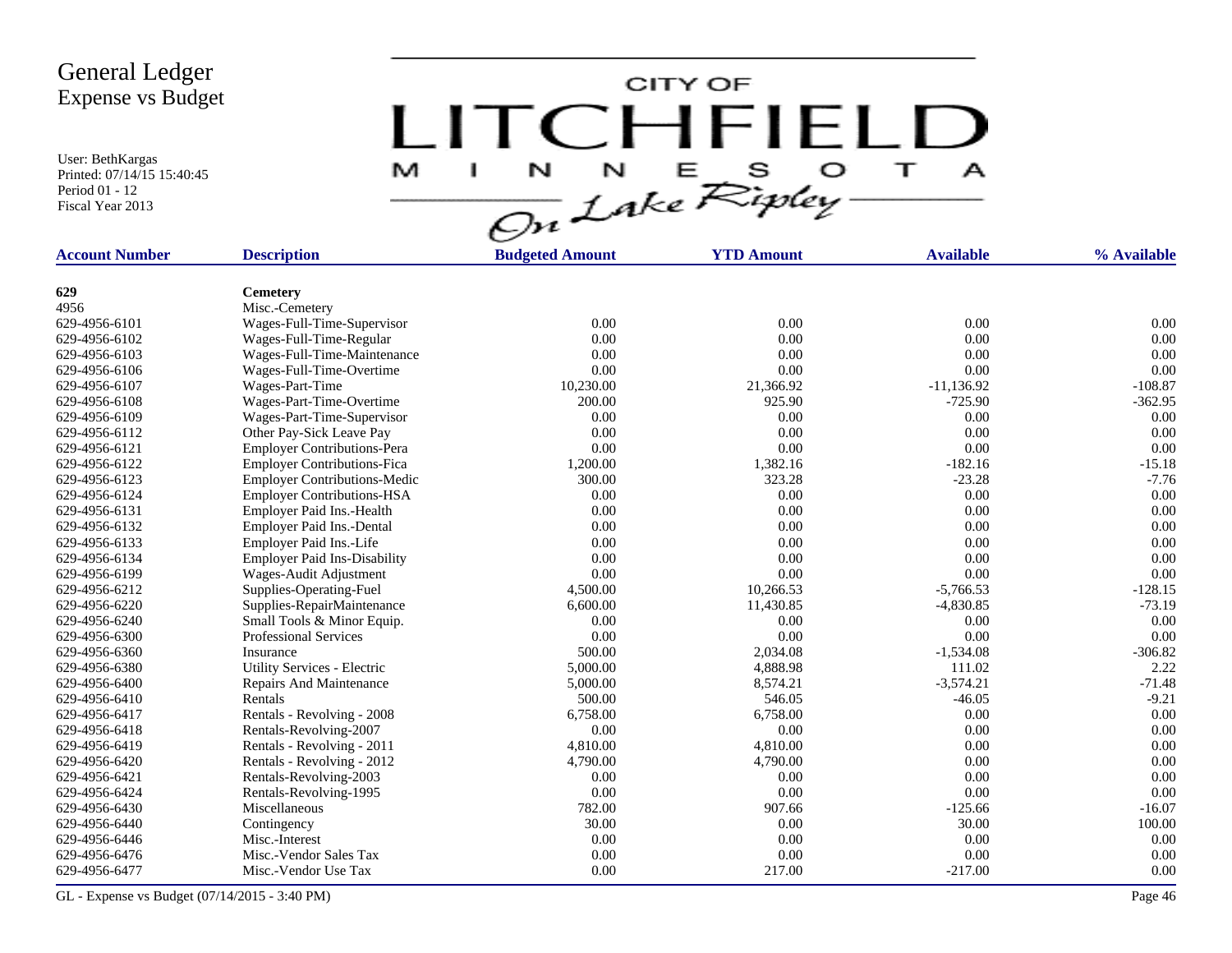| <b>Account Number</b> | <b>Description</b>        | <b>Budgeted Amount</b> | <b>YTD Amount</b> | <b>Available</b> | % Available |
|-----------------------|---------------------------|------------------------|-------------------|------------------|-------------|
| 629-4956-6530         | C.O.-Other Imp.           | 0.00                   | 0.00              | 0.00             | $0.00\,$    |
| 629-4956-6539         | C.O. Imp.-Project A       | 0.00                   | 0.00              | 0.00             | 0.00        |
| 629-4956-6722         | Transfer - General        | 0.00                   | 0.00              | 0.00             | 0.00        |
| 629-4956-6747         | Transfer - Insurance Rev. | $0.00\,$               | 0.00              | 0.00             | $0.00\,$    |
| 4956                  | Misc.-Cemetery            | 51,200.00              | 79,221.62         | $-28,021.62$     | $-54.73$    |
| 629                   | <b>Cemetery</b>           | 51,200.00              | 79,221.62         | $-28,021.62$     | $-54.73$    |